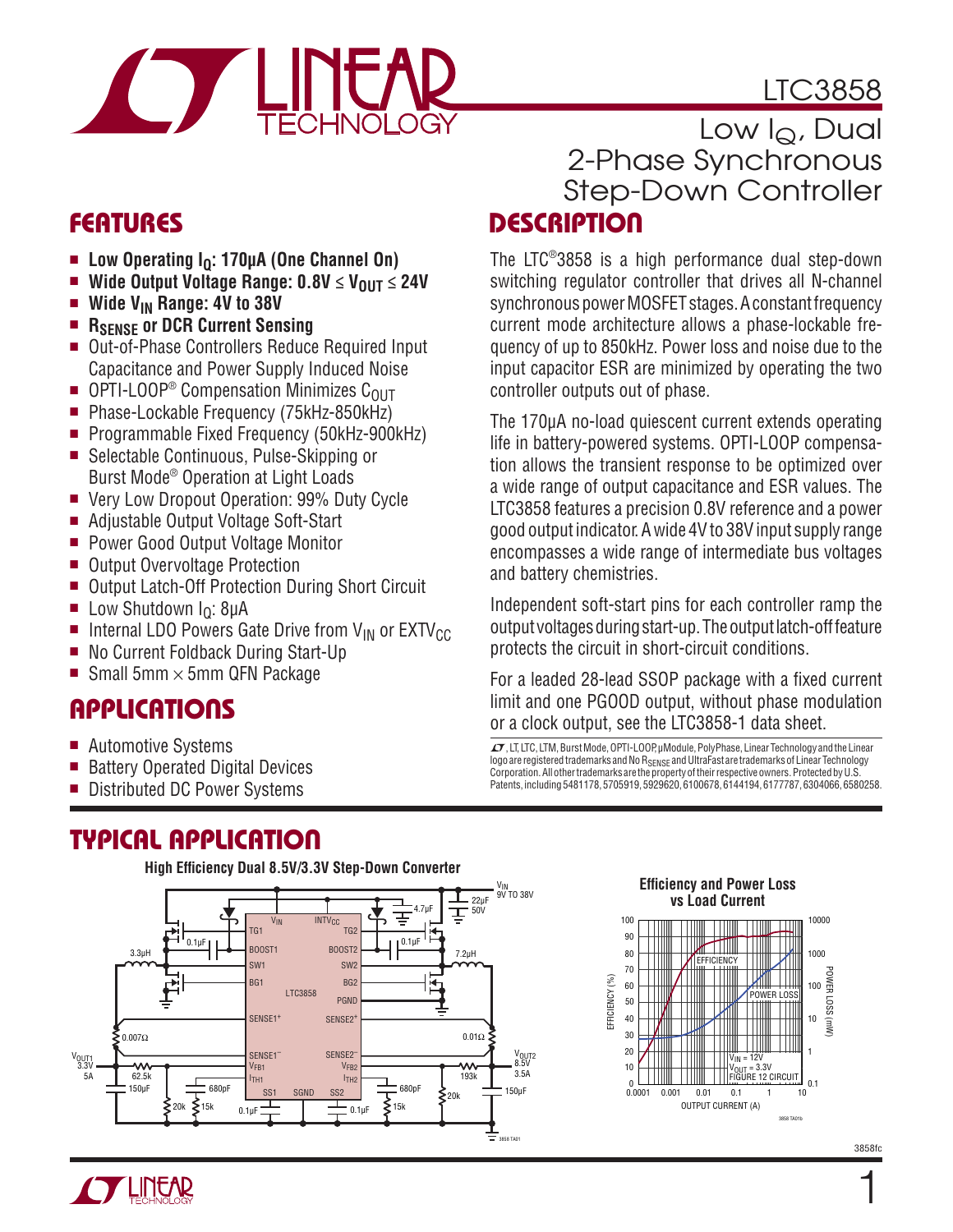# **ABSOLUTE MAXIMUM RATINGS PIN CONFIGURATION**

| (Note 1)                                                        |  |
|-----------------------------------------------------------------|--|
|                                                                 |  |
| <b>Topside Driver Voltages</b>                                  |  |
|                                                                 |  |
| Switch Voltage (SW1, SW2) -5V to 40V                            |  |
| PLLIN/MODE, (BOOST1-SW1),                                       |  |
|                                                                 |  |
|                                                                 |  |
| Maximum Current Sourced into Pin                                |  |
|                                                                 |  |
| SENSE1 <sup>+</sup> , SENSE2 <sup>+</sup> , SENSE1 <sup>-</sup> |  |
|                                                                 |  |
|                                                                 |  |
| I <sub>LIM</sub> , PHASMD Voltages  -0.3V to INTV <sub>CC</sub> |  |
|                                                                 |  |
|                                                                 |  |
|                                                                 |  |
|                                                                 |  |
| Operating Junction Temperature Range                            |  |
|                                                                 |  |
| Maximum Junction Temperature (Note 3)  125°C                    |  |
| Storage Temperature Range -65°C to 150°C                        |  |
|                                                                 |  |



# **ORDER INFORMATION**

| <b>LEAD FREE FINISH</b> | <b>TAPE AND REEL</b> | <b>PART MARKING*</b> | PACKAGE DESCRIPTION                           | <b>TEMPERATURE RANGE</b> |
|-------------------------|----------------------|----------------------|-----------------------------------------------|--------------------------|
| LTC3858EUH#PBF          | LTC3858EUH#TRPBF     | 3858                 | $\mid$ 32-Lead (5mm $\times$ 5mm) Plastic QFN | 1–40°C to 125°C          |
| LTC3858IUH#PBF          | LTC3858IUH#TRPBF     | 3858                 | 32-Lead (5mm $\times$ 5mm) Plastic QFN        | ⊢–40°C to 125°C          |

Consult LTC Marketing for parts specified with wider operating temperature ranges. \*The temperature grade is identified by a label on the shipping container. Consult LTC Marketing for information on non-standard lead based finish parts.

For more information on lead free part marking, go to: http://www.linear.com/leadfree/

For more information on tape and reel specifications, go to: http://www.linear.com/tapeandreel/

# **ELECTRICAL CHARACTERISTICS** The  $\bullet$  denotes the specifications which apply over the full operating

junction temperature range, otherwise specifications are at T<sub>A</sub> = 25°C (Note 2). V<sub>IN</sub> = 12V, V<sub>RUN1,2</sub> = 5V, EXTV<sub>CC</sub> = 0V unless **otherwise noted.**

| <b>SYMBOL</b>      | <b>PARAMETER</b>                     | <b>CONDITIONS</b>                                                     | MIN            | <b>TYP</b>     | <b>MAX</b>     | <b>UNITS</b>                 |
|--------------------|--------------------------------------|-----------------------------------------------------------------------|----------------|----------------|----------------|------------------------------|
| $V_{IN}$           | Input Supply Operating Voltage Range |                                                                       |                |                | 38             | $\mathcal{U}$                |
| V <sub>FB1,2</sub> | <b>Regulated Feedback Voltage</b>    | (Note 4) $ITH1.2 = 1.2V$<br>–40°C to 125°C<br>$-40^{\circ}$ C to 85°C | 0.788<br>0.792 | 0.800<br>0.800 | 0.812<br>0.808 | $\mathsf{V}$<br>$\mathsf{V}$ |
| IFB1,2             | <b>Feedback Current</b>              | (Note 4)                                                              |                | ±5             | ±50            | пA                           |
| VREFLNREG          | Reference Voltage Line Regulation    | (Note 4) $V_{IN} = 4.5V$ to 38V                                       |                | 0.002          | 0.02           | $\%N$                        |

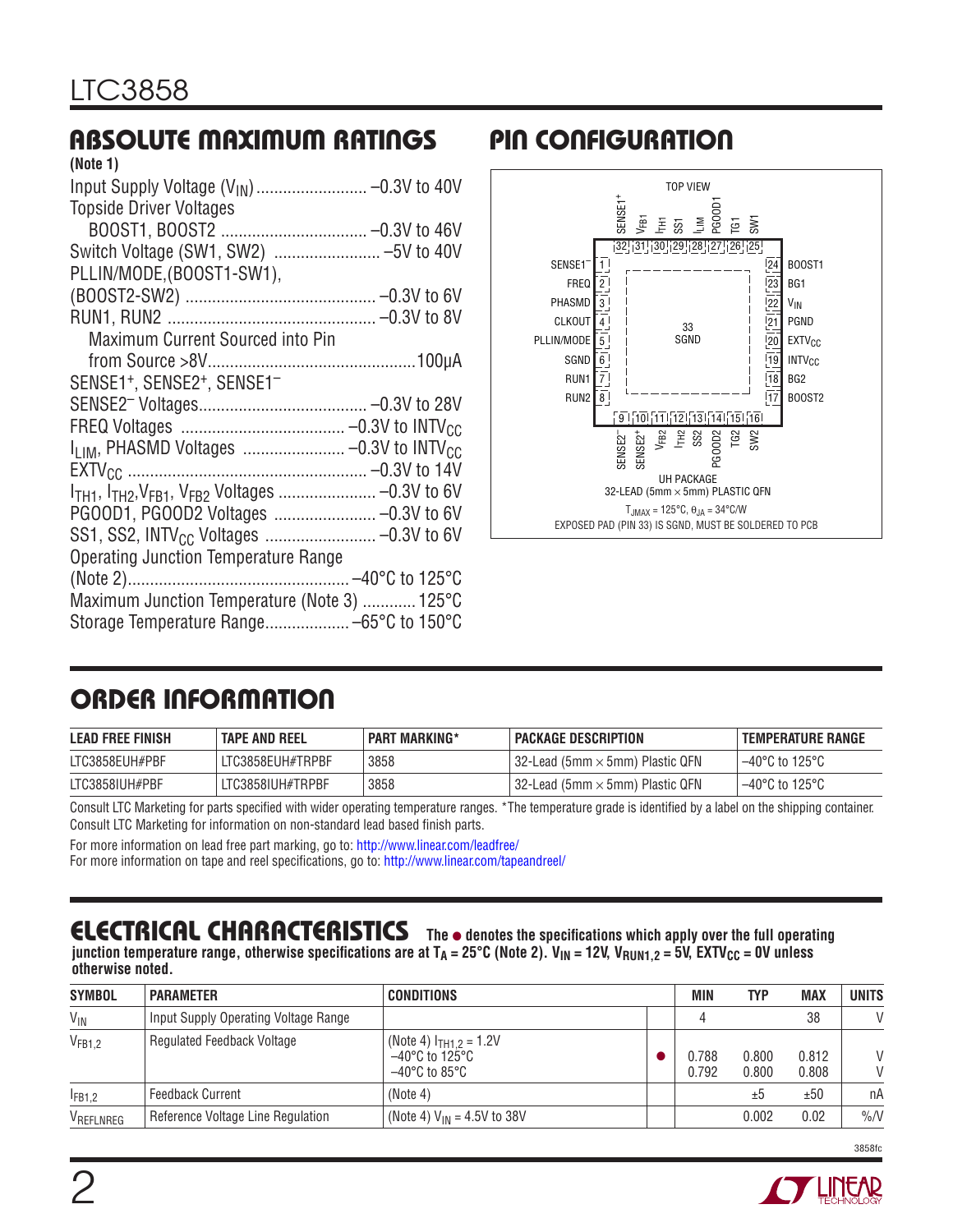### **ELECTRICAL CHARACTERISTICS** The  $\bullet$  denotes the specifications which apply over the full operating

junction temperature range, otherwise specifications are at T<sub>A</sub> = 25°C (Note 2). V<sub>IN</sub> = 12V, V<sub>RUN1,2</sub> = 5V, EXTV<sub>CC</sub> = 0V unless **otherwise noted.**

| <b>SYMBOL</b>                | <b>PARAMETER</b>                                                         | <b>CONDITIONS</b>                                                                                                                                                                                                       |                        | <b>MIN</b>     | <b>TYP</b>     | <b>MAX</b>     | <b>UNITS</b>     |
|------------------------------|--------------------------------------------------------------------------|-------------------------------------------------------------------------------------------------------------------------------------------------------------------------------------------------------------------------|------------------------|----------------|----------------|----------------|------------------|
| VLOADREG                     | Output Voltage Load Regulation                                           | (Note4)<br>Measured in Servo Loop,<br>$\Delta I$ <sub>TH</sub> Voltage = 1.2V to 0.7V                                                                                                                                   |                        |                | 0.01           | 0.1            | $\frac{0}{0}$    |
|                              |                                                                          | (Note4)<br>Measured in Servo Loop,<br>$\Delta I$ <sub>TH</sub> Voltage = 1.2V to 2V                                                                                                                                     | ●                      |                | $-0.01$        | $-0.1$         | $\frac{0}{0}$    |
| g <sub>m1,2</sub>            | Transconductance Amplifier g <sub>m</sub>                                | (Note 4) $I_{TH1,2} = 1.2V$ , Sink/Source = 5µA                                                                                                                                                                         |                        |                | $\overline{2}$ |                | mmho             |
| $I_{\mathbb{Q}}$             | Input DC Supply Current                                                  | (Note 5)                                                                                                                                                                                                                |                        |                |                |                |                  |
|                              | Pulse Skip or Forced Continuous Mode<br>(One Channel On)                 | RUN1 = 5V and RUN2 = 0V, $V_{FB1}$ = 0.83V (No Load) or<br>RUN1 = 0V and RUN2 = 5V, $V_{FB2}$ = 0.83V (No Load)                                                                                                         |                        |                | 1.3            |                | mA               |
|                              | Pulse Skip or Forced Continuous Mode<br>(Both Channels On)               | RUN1,2 = 5V, $V_{FB1.2}$ = 0.83V (No Load)                                                                                                                                                                              |                        |                | $\overline{2}$ |                | mA               |
|                              | Sleep Mode (One Channel On)                                              | RUN1 = 5V and RUN2 = 0V, $V_{FB1}$ = 0.83V (No Load) or<br>RUN1 = 0V and RUN2 = 5V, $V_{FB2}$ = 0.83V (No Load)                                                                                                         |                        |                | 170            | 250            | μA               |
|                              | Sleep Mode (Both Channels On)                                            | RUN1,2 = 5V, $V_{FB1.2}$ = 0.83V (No Load)                                                                                                                                                                              |                        |                | 300            | 450            | μA               |
|                              | Shutdown                                                                 | $RUN1,2 = OV$                                                                                                                                                                                                           |                        |                | 8              | 20             | μA               |
| <b>UVLO</b>                  | Undervoltage Lockout                                                     | <b>INTV<sub>CC</sub></b> Ramping Up<br><b>INTV<sub>CC</sub> Ramping Down</b>                                                                                                                                            | $\bullet$<br>$\bullet$ | 3.6            | 4.0<br>3.8     | 4.2<br>4       | $\vee$<br>$\vee$ |
| <b>V<sub>OVL</sub></b>       | Feedback Overvoltage Protection                                          | Measured at V <sub>FB1.2</sub> , Relative to Regulated V <sub>FB1.2</sub>                                                                                                                                               |                        | 7              | 10             | 13             | $\frac{0}{0}$    |
| $I_{\text{SENSE}^+}$         | SENSE <sup>+</sup> Pin Current                                           | Each Channel                                                                                                                                                                                                            |                        |                |                | ±1             | μA               |
| ISENSE <sup>-</sup>          | SENSE <sup>-</sup> Pin Current                                           | Each Channel<br>$V_{\text{OUT1.2}} < \text{INTV}_{\text{CC}} - 0.5 \text{V}$<br>$V_{\text{OUT1,2}} > \text{INTV}_{\text{CC}} + 0.5 V$                                                                                   |                        |                | 550            | ±1<br>950      | μA<br>μA         |
| <b>DF<sub>MAX</sub></b>      | Maximum Duty Factor                                                      | In Dropout, FREQ = 0V                                                                                                                                                                                                   |                        | 98             | 99.4           |                | $\frac{0}{0}$    |
| I <sub>SS1,2</sub>           | Soft-Start Charge Current                                                | $V_{SS1.2} = 0V$                                                                                                                                                                                                        |                        | 0.7            | 1.0            | 1.4            | μA               |
| V <sub>RUN1,2</sub> On       | RUN Pin On Threshold Voltage                                             | V <sub>RUN1</sub> , V <sub>RUN2</sub> Rising                                                                                                                                                                            | $\bullet$              | 1.23           | 1.28           | 1.33           | $\vee$           |
| V <sub>RUN1,2</sub> Hyst     | <b>RUN Pin Hysteresis Voltage</b>                                        |                                                                                                                                                                                                                         |                        |                | 50             |                | mV               |
| V <sub>SS1,2</sub> LA        | SS Pin Latch-Off Arming Threshold Voltage                                | V <sub>SS1</sub> , V <sub>SS2</sub> Rising from 1V                                                                                                                                                                      |                        | 1.9            | $\overline{2}$ | 2.1            | $\vee$           |
| V <sub>S51,2</sub> LT        | SS Pin Latch-Off Threshold Voltage                                       | V <sub>SS1</sub> , V <sub>SS2</sub> Falling from 2V                                                                                                                                                                     |                        | 1.3            | 1.5            | 1.7            | $\vee$           |
| $I_{DSC1,2}$ LT              | <b>SS Discharge Current</b>                                              | Short-Circuit Condition $V_{FR1,2} = 0V$ ,<br>$V_{SS1,2} = 5V$                                                                                                                                                          |                        | $\overline{7}$ | 10             | 13             | μA               |
| VSENSE(MAX)                  | Maximum Current Sense Threshold Voltage                                  | $V_{FB1.2} = 0.7V$ , $V_{SENSE1}$ -, $_{2}$ - = 3.3V, $I_{LIM}$ = 0<br>$V_{FB1,2} = 0.7V$ , $V_{SENSE1}$ , $2 - = 3.3V$ , $I_{LIM} = FLOAT$<br>$V_{FB1,2} = 0.7V$ , $V_{SENSE1}$ , $2 - = 3.3V$ , $I_{LIM} = INTV_{CC}$ | $\bullet$              | 22<br>43<br>64 | 30<br>50<br>75 | 36<br>57<br>86 | mV<br>mV<br>mV   |
| <b>Gate Driver</b>           |                                                                          |                                                                                                                                                                                                                         |                        |                |                |                |                  |
| TG1,2                        | Pull-Up On-Resistance<br>Pull-Down On-Resistance                         |                                                                                                                                                                                                                         |                        |                | 2.5<br>1.5     |                | Ω<br>Ω           |
| <b>BG1,2</b>                 | Pull-Up On-Resistance<br>Pull-Down On-Resistance                         |                                                                                                                                                                                                                         |                        |                | 2.4<br>1.1     |                | $\Omega$<br>Ω    |
| TG1,2 $t_r$<br>$TG1,2$ $t_f$ | TG Transistion Time:<br><b>Rise Time</b><br>Fall Time                    | (Note 6)<br>$C_{\text{LOAD}} = 3300pF$<br>$C_{\text{LOAD}} = 3300pF$                                                                                                                                                    |                        |                | 25<br>16       |                | ns<br>ns         |
| BG1,2 $t_r$<br>BG1,2 $t_f$   | <b>BG Transistion Time:</b><br><b>Rise Time</b><br>Fall Time             | (Note 6)<br>$C_{\text{LOAD}} = 3300pF$<br>$C_{\text{LOAD}} = 3300pF$                                                                                                                                                    |                        |                | 28<br>13       |                | ns<br>ns         |
| TG/BG $t_{1D}$               | Top Gate Off to Bottom Gate On Delay<br>Synchronous Switch-On Delay Time | $C_{\text{LOAD}}$ = 3300pF Each Driver                                                                                                                                                                                  |                        |                | 30             |                | ns               |

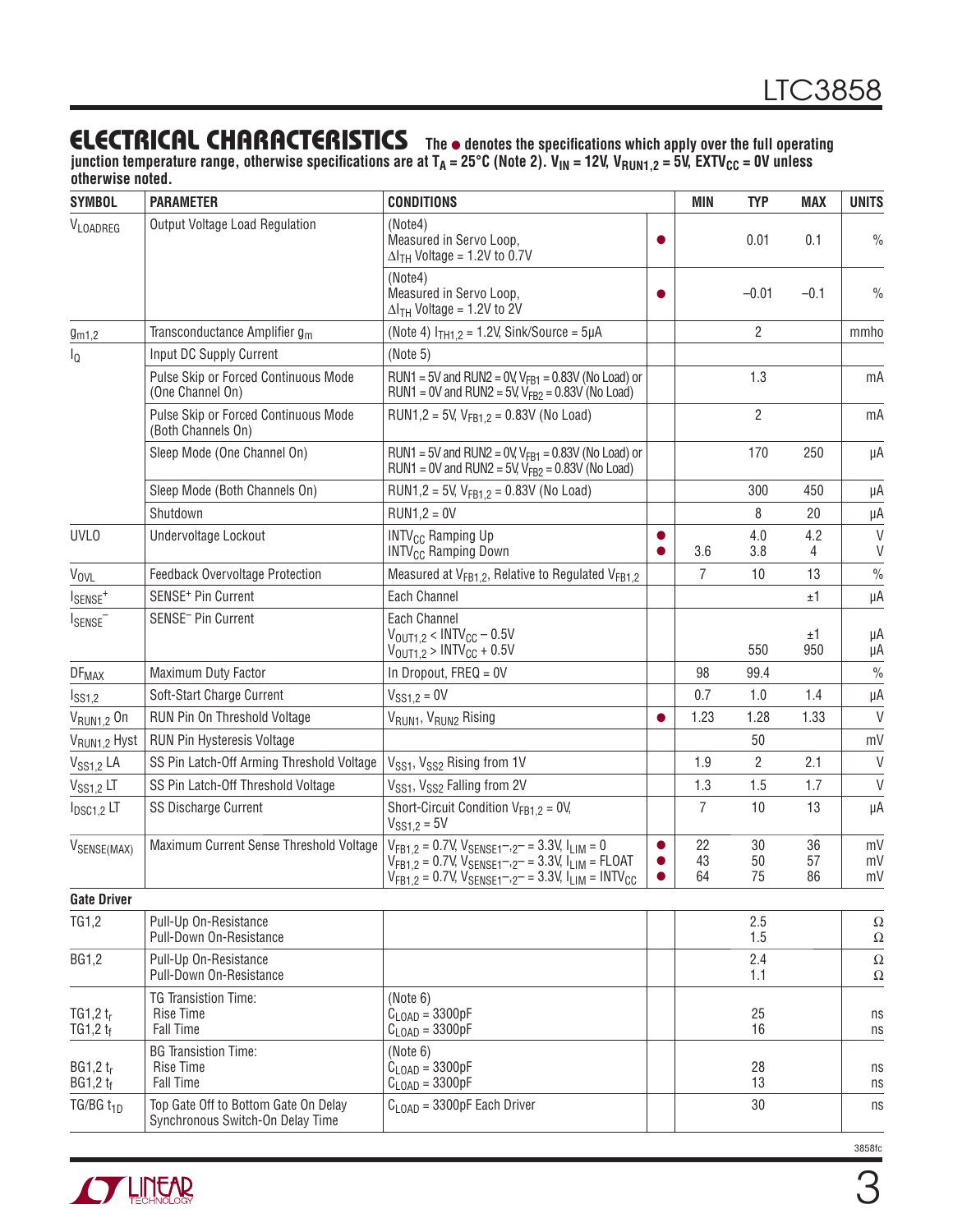### **ELECTRICAL CHARACTERISTICS** The  $\bullet$  denotes the specifications which apply over the full operating

junction temperature range, otherwise specifications are at T<sub>A</sub> = 25°C (Note 2). V<sub>IN</sub> = 12V, V<sub>RUN1,2</sub> = 5V, EXTV<sub>CC</sub> = 0V unless **otherwise noted.**

| <b>SYMBOL</b>             | <b>PARAMETER</b>                                                 | <b>CONDITIONS</b>                                                                                              |   | <b>MIN</b> | <b>TYP</b>   | <b>MAX</b> | <b>UNITS</b>                   |
|---------------------------|------------------------------------------------------------------|----------------------------------------------------------------------------------------------------------------|---|------------|--------------|------------|--------------------------------|
| BG/TG t <sub>1D</sub>     | Bottom Gate Off to Top Gate On Delay<br>Top Switch-On Delay Time | $C1$ $_{\text{OAD}}$ = 3300pF Each Driver                                                                      |   |            | 30           |            | ns                             |
| $t_{ON(MIN)}$             | Minimum On-Time                                                  | (Note 7)                                                                                                       |   |            | 95           |            | ns                             |
|                           | <b>INTV<sub>CC</sub></b> Linear Regulator                        |                                                                                                                |   |            |              |            |                                |
| VINTVCCVIN                | Internal V <sub>CC</sub> Voltage                                 | $6V < V_{IN} < 38V$ , $V_{EXTVCC} = 0V$                                                                        |   | 4.85       | 5.1          | 5.35       | V                              |
| VLDOVIN                   | <b>INTV<sub>CC</sub></b> Load Regulation                         | $I_{CC}$ = 0mA to 50mA, $V_{EXTVCC}$ = 0V                                                                      |   |            | 0.7          | 1.1        | $\%$                           |
| VINTVCCEXT                | Internal V <sub>CC</sub> Voltage                                 | $6V < V_{\text{EXTVCC}} < 13V$                                                                                 |   | 4.85       | 5.1          | 5.35       | $\vee$                         |
| VLDOEXT                   | <b>INTV<sub>CC</sub></b> Load Regulation                         | $I_{CC}$ = 0mA to 50mA, $V_{EXTVCC}$ = 8.5V                                                                    |   |            | 0.6          | 1.1        | $\%$                           |
| VEXTVCC                   | EXTV <sub>CC</sub> Switchover Voltage                            | <b>EXTV<sub>CC</sub></b> Ramping Positive                                                                      |   | 4.5        | 4.7          | 4.9        | $\vee$                         |
| <b>VLDOHYS</b>            | EXTV <sub>CC</sub> Hysteresis Voltage                            |                                                                                                                |   |            | 250          |            | mV                             |
|                           | <b>Oscillator and Phase-Locked Loop</b>                          |                                                                                                                |   |            |              |            |                                |
| $f_{25k\Omega}$           | Programmable Frequency                                           | $R_{FRFO} = 25k$ , PLLIN/MODE = DC Voltage                                                                     |   |            | 105          |            | kHz                            |
| $f_{65k\Omega}$           | Programmable Frequency                                           | $R_{FRFO} = 65k$ , PLLIN/MODE = DC Voltage                                                                     |   | 375        | 440          | 505        | kHz                            |
| $f_{105k\Omega}$          | Programmable Frequency                                           | $R_{FRFO}$ = 105k, PLLIN/MODE = DC Voltage                                                                     |   |            | 835          |            | kHz                            |
| f <sub>LOW</sub>          | Low Fixed Frequency                                              | $V_{FRFO} = 0V$ , PLLIN/MODE = DC Voltage                                                                      |   | 320        | 350          | 380        | kHz                            |
| f <sub>HIGH</sub>         | <b>High Fixed Frequency</b>                                      | $V_{\text{FREQ}} = \text{INTV}_{\text{CC}}$ , PLLIN/MODE = DC Voltage                                          |   | 485        | 535          | 585        | kHz                            |
| fsync                     | Synchronizable Frequency                                         | PLLIN/MODE = External Clock                                                                                    | ● | 75         |              | 850        | kHz                            |
|                           | PG00D1 and PG00D2 Outputs                                        |                                                                                                                |   |            |              |            |                                |
| V <sub>PGL</sub>          | PGOOD Voltage Low                                                | $I_{PGOOD} = 2mA$                                                                                              |   |            | 0.2          | 0.4        | V                              |
| <b>I</b> <sub>PGOOD</sub> | PGOOD Leakage Current                                            | $V_{PGOOD} = 5V$                                                                                               |   |            |              | ±1         | μA                             |
| V <sub>PG</sub>           | PGOOD Trip Level                                                 | V <sub>FB</sub> with Respect to Set Regulated Voltage<br>V <sub>FB</sub> Ramping Negative<br><b>Hysteresis</b> |   | $-13$      | $-10$<br>2.5 | $-7$       | $\frac{0}{0}$<br>$\frac{0}{0}$ |
|                           |                                                                  | V <sub>FB</sub> with Respect to Set Regulated Voltage<br>V <sub>FB</sub> Ramping Positive<br>Hysteresis        |   | 7          | 10<br>2.5    | 13         | $\frac{0}{0}$<br>$\frac{0}{0}$ |
| t <sub>PG</sub>           | Delay for Reporting a Fault (PGOOD Low)                          |                                                                                                                |   |            | 25           |            | $\mu$ s                        |

**Note 1:** Stresses beyond those listed under Absolute Maximum Ratings may cause permanent damage to the device. Exposure to any Absolute Maximum Ratings for extended periods may affect device reliability and lifetime.

**Note 2:** The LTC3858 is tested under pulsed conditions such that  $T_{\text{J}} \approx T_{\text{A}}$ . The LTC3858E is guaranteed to meet performance specifications from 0 $\degree$ C to 85 $\degree$ C. Specifications over the  $-40\degree$ C to 125 $\degree$ C operating junction temperature range are assured by design, characterization and correlation with statistical process controls. The LTC3858I is guaranteed over the full –40°C to 125°C operating junction temperature range. Note that the maximum ambient temperature is determined by specific operating conditions in conjunction with board layout, the rated package thermal resistance and other environmental factors.

**Note 3:**  $T_J$  is calculated from the ambient temperature  $T_A$  and power dissipation  $P_D$  according to the following formula:

 $T_J = T_A + (P_D \cdot 34^{\circ} C/W)$ 

**Note 4:** The LTC3858 is tested in a feedback loop that servos V<sub>ITH1,2</sub> to a specified voltage and measures the resultant  $V_{FB1,2}$ . The specification at 85°C is not tested in production. This specification is assured by design, characterization and correlation to production testing at 125°C.

**Note 5:** Dynamic supply current is higher due to the gate charge being delivered at the switching frequency. See Applications information.

**Note 6:** Rise and fall times are measured using 10% and 90% levels. Delay times are measured using 50% levels

**Note 7:** The minimum on-time condition is specified for an inductor peak-to-peak ripple current  $\geq$  of 40%  $I_{MAX}$  (See Minimum On-Time Considerations in the Applications Information section).

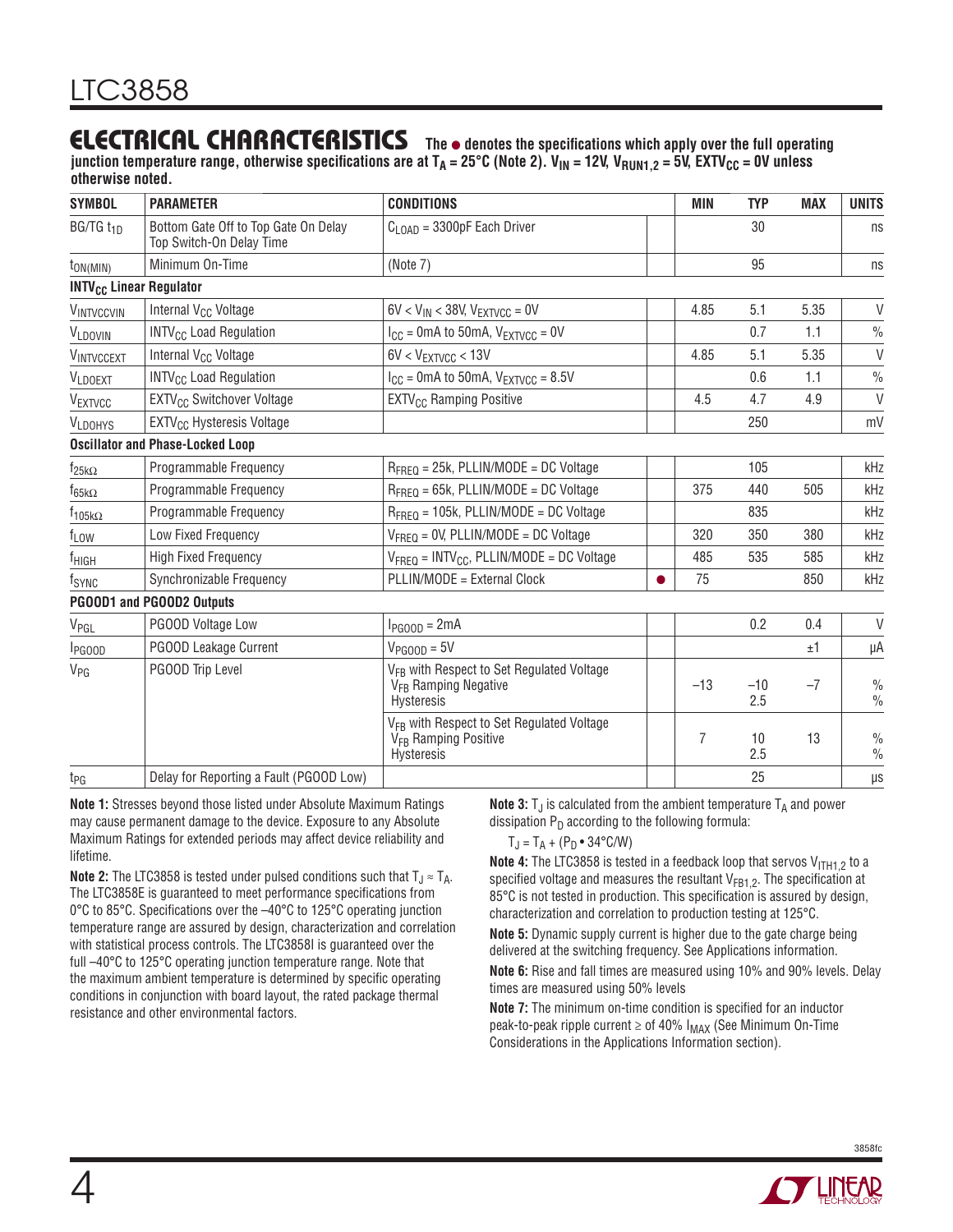



**Load Step** 

V<sub>OUT</sub><br>100mV/DIV AC-COUPLED

l<sub>L</sub><br>2A/DIV

**(Forced Continuous Mode)**

#### **Efficiency vs Input Voltage**



**Load Step (Pulse-Skipping Mode) Inductor Current at Light Load Soft-Start**



**Load Step (Burst Mode Operation)**





WWW.



20μs/DIV 3858 G05 VOUT = 3.3V FIGURE 12 CIRCUIT

**Alliliin** 



5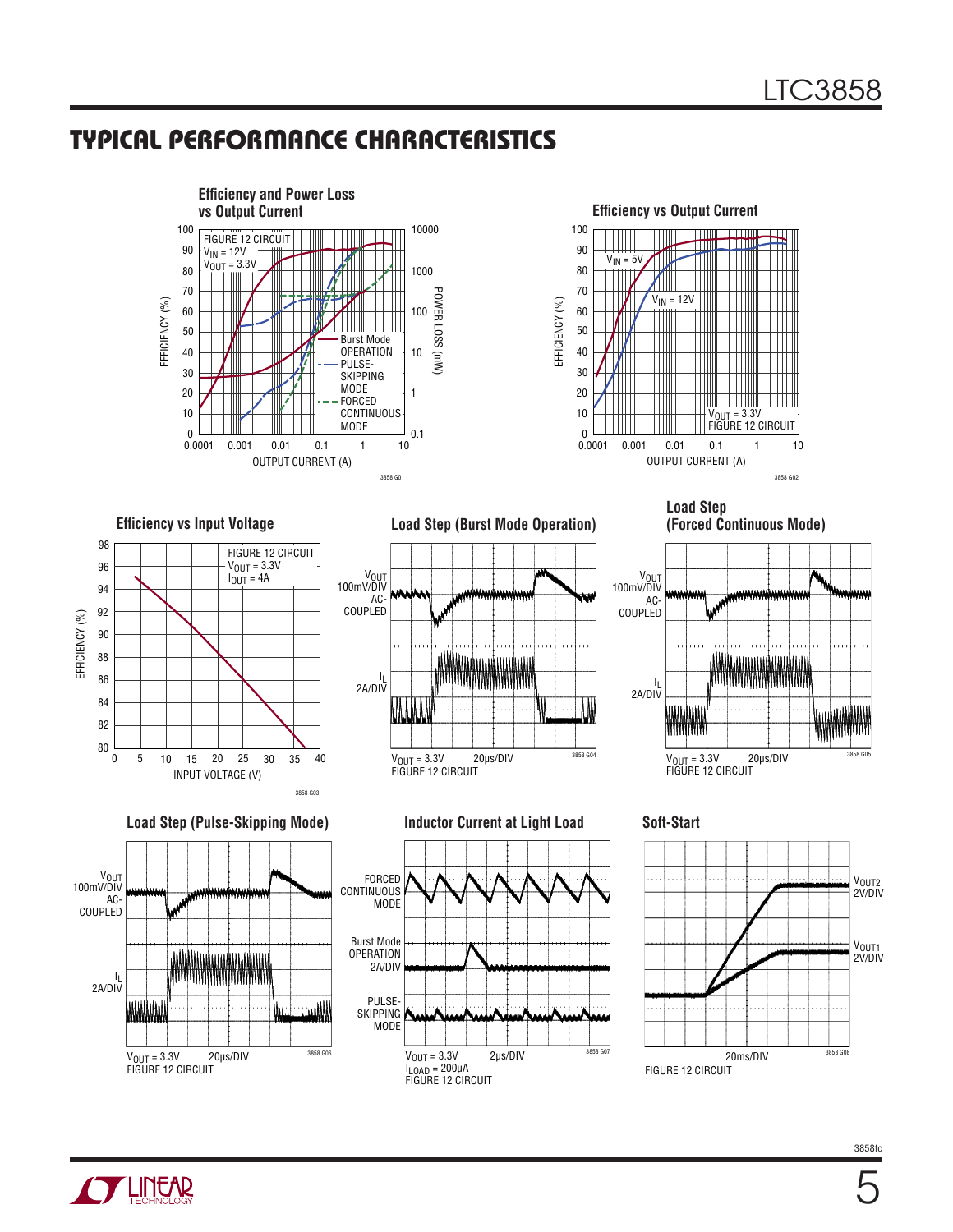

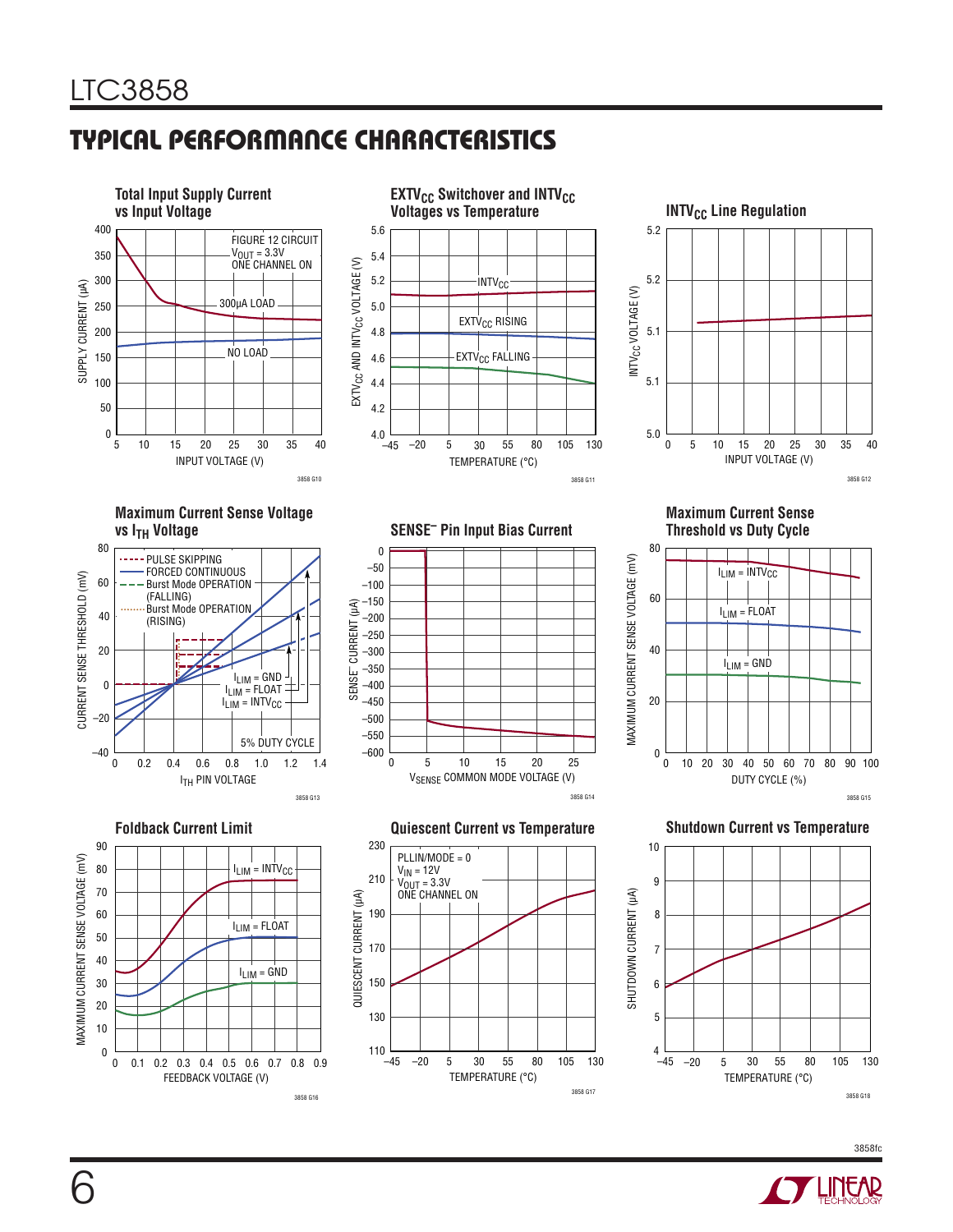



7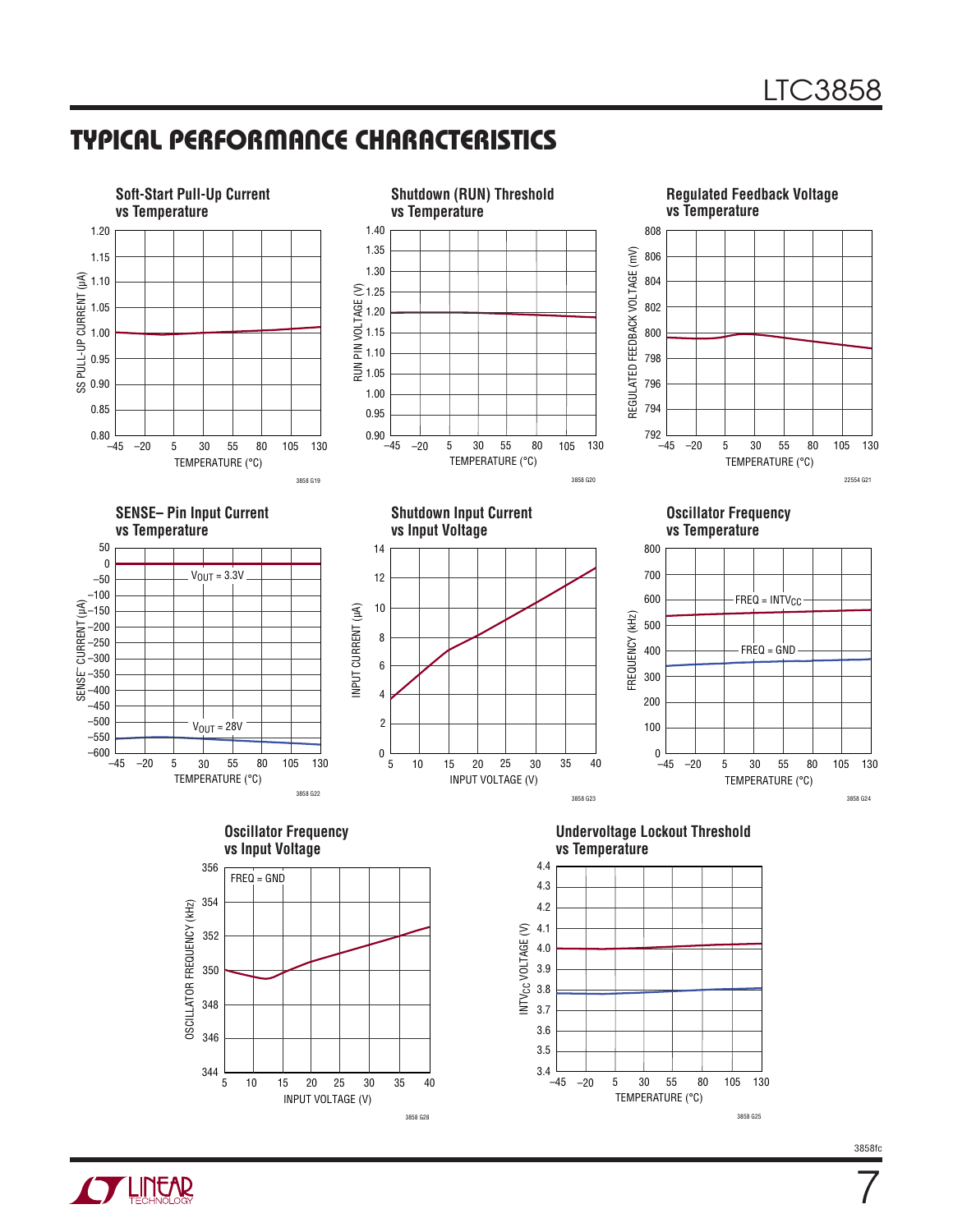

# **PIN FUNCTIONS**

**SENSE1–, SENSE2– (Pin 1, Pin 9):** The (–) Input to the Differential Current Comparators. When greater than  $INTV_{CC}$  – 0.5V, the SENSE<sup>-</sup> pin supplies current to the current comparator.

**FREQ (Pin 2):** The Frequency Control Pin for the Internal Voltage-Controlled Oscillator (VCO). Connecting this pin to GND forces the VCO to a fixed low frequency of 350kHz. Connecting this pin to  $INTV_{CC}$  forces the VCO to a fixed high frequency of 535kHz. Other frequencies between 50kHz and 900kHz can be programmed using a resistor between FREQ and GND. An internal 20μA pull-up current develops the voltage to be used by the VCO to control the frequency

**PHASMD (Pin 3):** Control input to phase selector which determines the phase relationships between controller 1, controller 2 and the CLKOUT signal. Pulling this pin to ground forces TG2 and CLKOUT to be out of phase 180° and 60 $^{\circ}$  with respect to TG1. Connecting this pin to INTV<sub>CC</sub> forces TG2 and CLKOUT to be out of phase 240° and 120° with respect to TG1. Floating this pin forces TG2 and CLKOUT to be out of phase 180° and 90° with respect to TG1. Refer to the Table 1.

**CLKOUT (Pin 4):** Output clock signal available to daisychain other controller ICs for additional MOSFET driver stages/phases. The output levels swing from  $INTV_{CC}$  to ground.

**PLLIN/MODE (Pin 5):** External Synchronization Input to Phase Detector and Forced Continuous Mode Input. When an external clock is applied to this pin, the phase-locked loop will force the rising TG1 signal to be synchronized with the rising edge of the external clock. When not synchronizing to an external clock, this input, which acts on both controllers, determines how the LTC3858 operates at light loads. Pulling this pin to ground selects Burst Mode operation. An internal 100k resistor to ground also invokes Burst Mode operation when the pin is floated. Tying this pin to  $INTV_{CC}$  forces continuous inductor current operation. Tying this pin to a voltage greater than 1.2V and less than  $INTV_{CC}$  – 1.3V selects pulse-skipping operation.

**SGND (Pin 6, Exposed Pad Pin 33):** Small-signal ground common to both controllers, must be routed separately from high current grounds to the common (–) terminals of the C<sub>IN</sub> capacitors. The exposed pad must be soldered to the PCB for rated thermal performance.

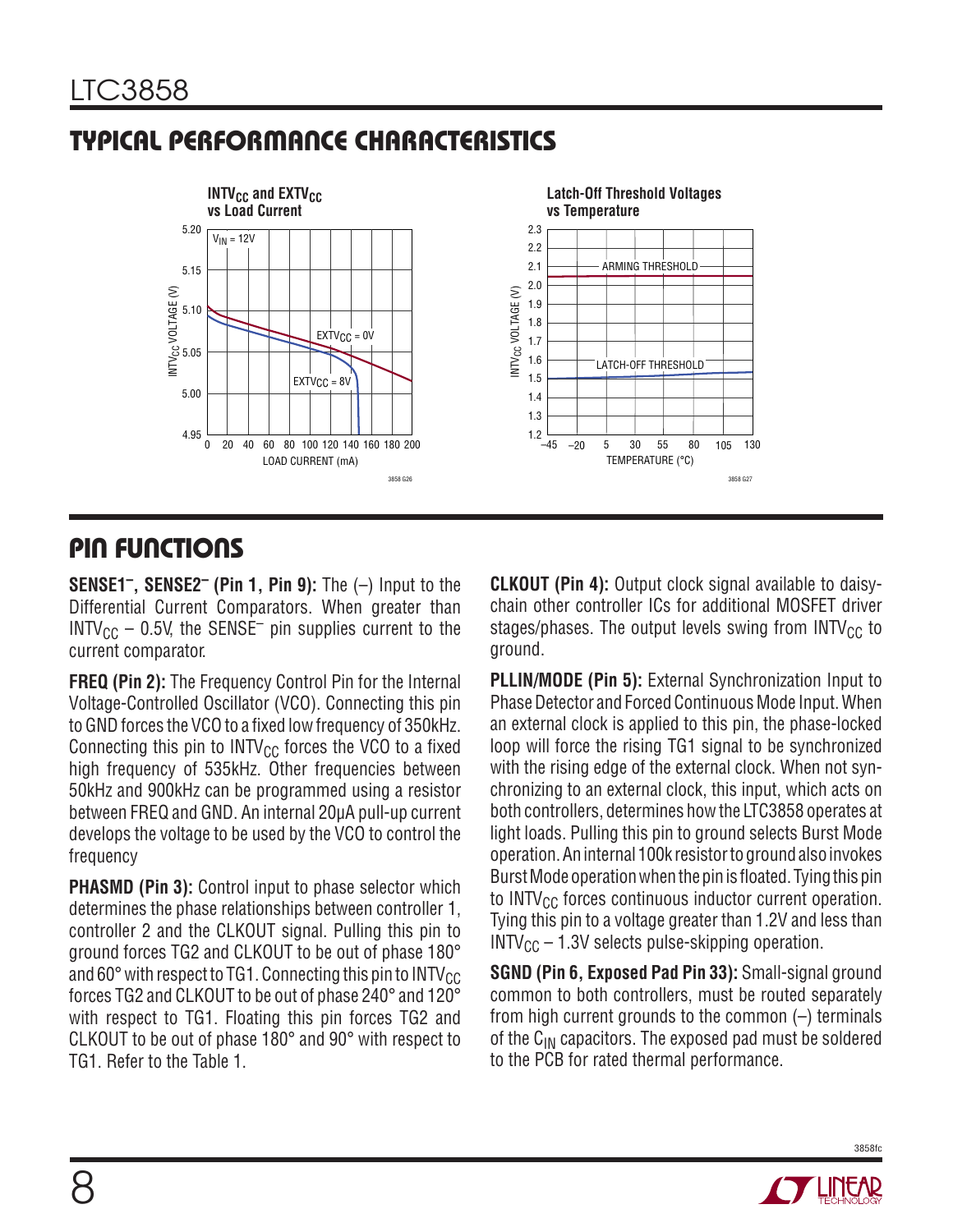## **PIN FUNCTIONS**

**RUN1, RUN2 (Pin 7, Pin 8):** Digital Run Control Inputs for Each Controller. Forcing either of these pins below 1.2V shuts down that controller. Forcing both of these pins below 0.7V shuts down the entire LTC3858, reducing quiescent current to approximately 8µA. Do NOT float these pins.

**ILIM (Pin 28):** Current Comparator Sense Voltage Range Inputs. Tying this pin to SGND, FLOAT or  $INTV_{CC}$  sets the maximum current sense threshold to one of three different levels for both comparators.

**INTV<sub>CC</sub>** (Pin 19): Output of the Internal Linear Low Dropout Regulator. The driver and control circuits are powered from this voltage source. Must be decoupled to power ground with a minimum of 4.7μF ceramic or other low ESR capacitor. Do not use the  $INTV_{CC}$  pin for any other purpose.

**EXTV<sub>CC</sub>** (Pin 20): External Power Input to an Internal LDO Connected to  $INTV_{CC}$ . This LDO supplies  $INTV_{CC}$  power, bypassing the internal LDO powered from  $V_{IN}$  whenever  $EXT_{CC}$  is higher than 4.7V. See EXTV<sub>CC</sub> Connection in the Applications Information section. Do not exceed 14V on this pin.

**PGND (Pin 21):** Driver Power Ground. Connects to the sources of bottom (synchronous) N-channel MOSFETs and the  $(-)$  terminal(s) of  $C_{IN}$ .

**VIN (Pin 22):** Main Input Supply Pin. A bypass capacitor should be tied between this pin and the signal ground pin.

**BG1, BG2 (Pin 23, Pin 18):** High Current Gate Drives for Bottom (Synchronous) N-Channel MOSFETs. Voltage swing at these pins is from ground to  $INTV_{CC}$ .

**BOOST1, BOOST2 (Pin 24, Pin 17):** Bootstrapped Supplies to the Topside Floating Drivers. Capacitors are connected between the BOOST and SW pins and Schottky diodes are tied between the BOOST and INTV $_{\text{CC}}$  pins. Voltage swing at the BOOST pins is from INTV<sub>CC</sub> to  $(V_{IN} + INTV_{CC})$ .

**SW1, SW2 (Pin 25, Pin 16):** Switch Node Connections to Inductors.

**TG1, TG2 (Pin 26, Pin 15):** High Current Gate Drives for Top N-Channel MOSFETs. These are the outputs of floating drivers with a voltage swing equal to  $INTV_{CC} - 0.5V$ superimposed on the switch node voltage SW.

**PGOOD1, PGOOD2 (Pin 27, Pin 14):** Open-Drain Logic Output. PGOOD1,2 is pulled to ground when the voltage on the  $V_{FR1,2}$  pin is not within  $\pm 10\%$  of its set point.

**SS1, SS2 (Pin 29, Pin 13):** External Soft-Start Input. The LTC3858 regulates the  $V_{FB1,2}$  voltage to the smaller of 0.8V or the voltage on the SS1,2 pin. An internal 1μA pull-up current source is connected to this pin. A capacitor to ground at this pin sets the ramp time to final regulated output voltage. This pin is also used as the short-circuit latchoff timer.

**ITH1, ITH2 (Pin 30, Pin 12):** Error Amplifier Outputs and Switching Regulator Compensation Points. Each associated channel's current comparator trip point increases with this control voltage.

**VFB1, VFB2 (Pin 31, Pin 11):** Receives the remotely sensed feedback voltage for each controller from an external resistive divider across the output.

**SENSE1+, SENSE2+ (Pin 32, Pin 10):** The (+) Input to the differential current comparators that are normally connected to inductor DCR sensing networks or current sensing resistors. The  $I<sub>TH</sub>$  pin voltage and controlled offsets between the SENSE<sup>-</sup> and SENSE<sup>+</sup> pins in conjunction with R<sub>SFNSF</sub> set the current trip threshold.

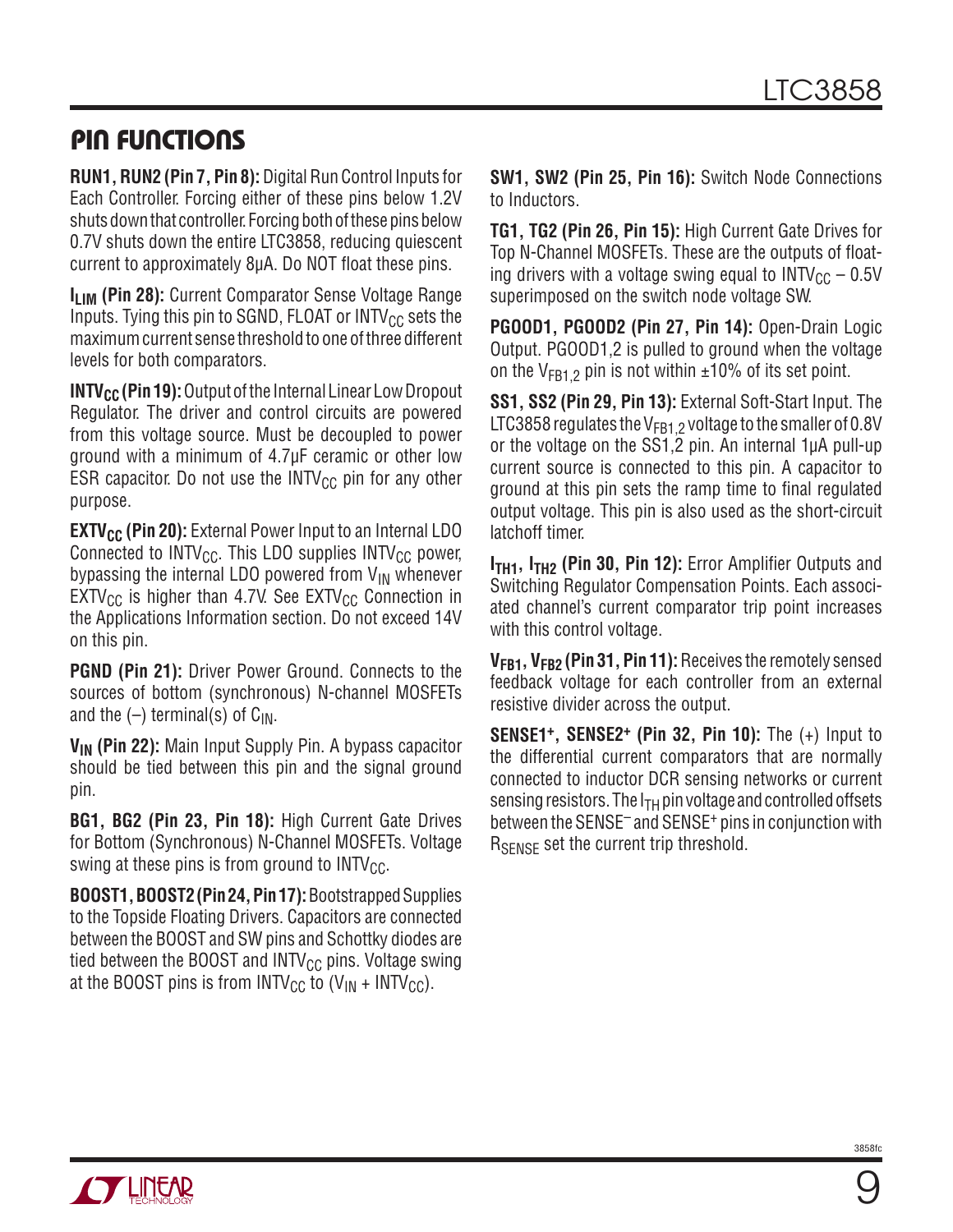# **FUNCTIONAL DIAGRAM**



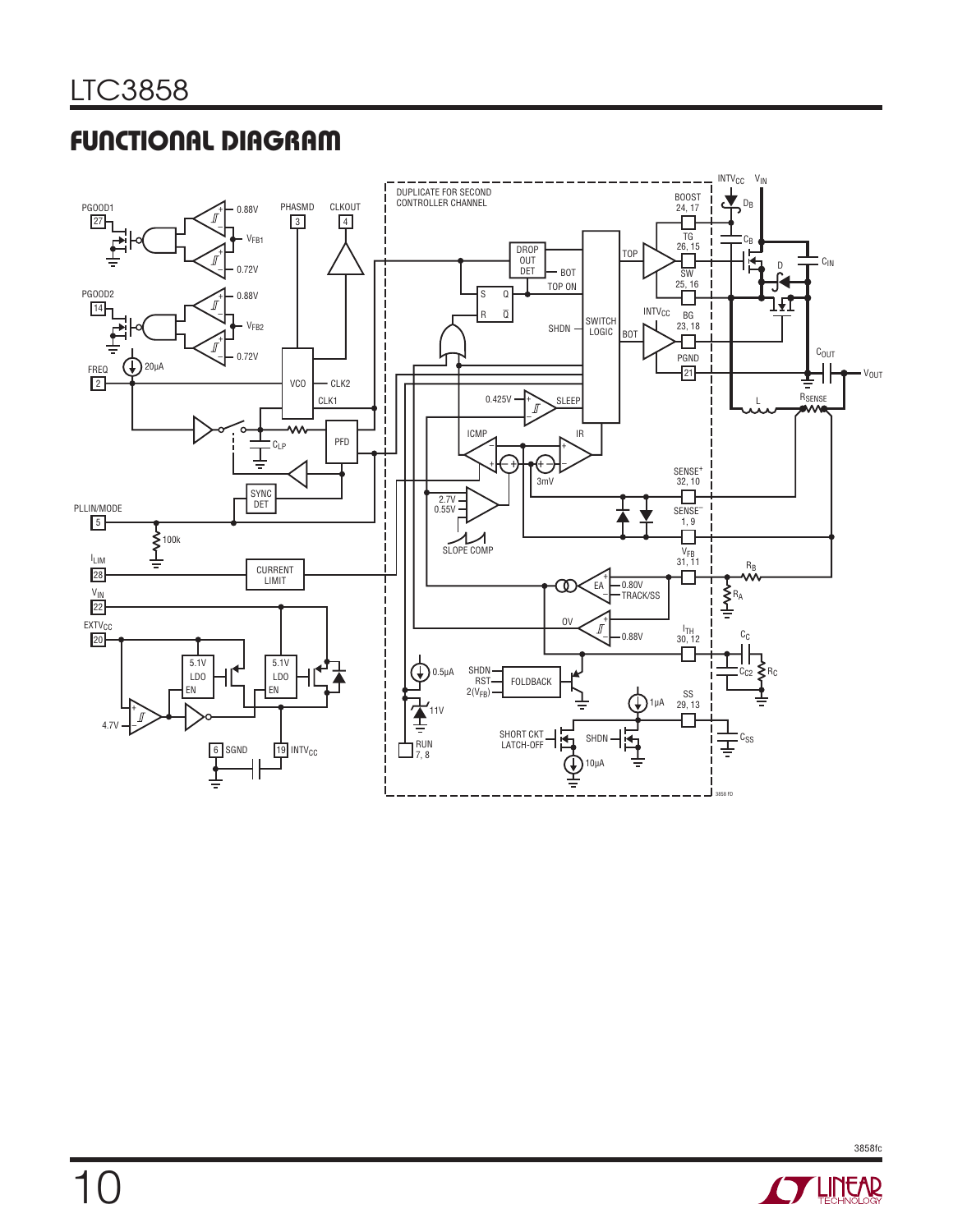The LTC3858 uses a constant frequency, current mode step-down architecture with the two controller channels operating 180 degrees out of phase. During normal operation, each external top MOSFET is turned on when the clock for that channel sets the RS latch, and is turned off when the main current comparator, ICMP, resets the RS latch. The peak inductor current at which ICMP trips and resets the latch is controlled by the voltage on the  $I<sub>TH</sub>$  pin, which is the output of the error amplifier, EA. The error amplifier compares the output voltage feedback signal at the  $V_{FB}$  pin (which is generated with an external resistor divider connected across the output voltage,  $V_{\text{OUT}}$ , to ground) to the internal 0.800V reference voltage. When the load current increases, it causes a slight decrease in  $V_{FB}$ relative to the reference, which causes the EA to increase the  $I_{TH}$  voltage until the average inductor current matches the new load current.

After the top MOSFET is turned off each cycle, the bottom MOSFET is turned on until either the inductor current starts to reverse, as indicated by the current comparator IR, or the beginning of the next clock cycle.

#### **INTV<sub>CC</sub>/EXTV<sub>CC</sub> Power**

Power for the top and bottom MOSFET drivers and most other internal circuitry is derived from the  $INTV_{CC}$  pin. When the  $EXTV_{CC}$  pin is left open or tied to a voltage less than 4.7V, the  $V_{IN}$  LDO (low dropout linear regulator) supplies 5.1V from  $V_{IN}$  to INTV<sub>CC</sub>. If EXTV<sub>CC</sub> is taken above 4.7V, the V<sub>IN</sub> LDO is turned off and the  $\text{EXTV}_{\text{CC}}$  LDO is turned on. Once enabled, the  $\text{EXTV}_{\text{CC}}$  LDO supplies 5.1V from  $\text{EXTV}_{\text{CC}}$ to INTV<sub>CC</sub>. Using the  $\text{EXTV}_{\text{CC}}$  pin allows the INTV<sub>CC</sub> power to be derived from a high efficiency external source such as one of the LTC3858 switching regulator outputs.

Each top MOSFET driver is biased from the floating bootstrap capacitor,  $C_B$ , which normally recharges during each switching cycle through an external diode when the top MOSFET turns off. If the input voltage,  $V_{IN}$ , decreases to a voltage close to  $V_{\text{OUT}}$ , the loop may enter dropout and attempt to turn on the top MOSFET continuously. The dropout detector detects this and forces the top MOSFET off for about one-twelfth of the clock period every tenth cycle to allow  $C_B$  to recharge.

#### **Shutdown and Start-Up (RUN1, RUN2 and SS1, SS2 Pins)**

The two channels of the LTC3858 can be independently shut down using the RUN1 and RUN2 pins. Pulling either of these pins below 1.26V shuts down the main control loop for that controller. Pulling both pins below 0.7V disables both controllers and most internal circuits, including the INTV<sub>CC</sub> LDOs. In this state, the LTC3858 draws only 8 $\mu$ A of quiescent current.

The RUN pin may be externally pulled up or driven directly by logic. When driving the RUN pin with a low impedance source, do not exceed the absolute maximum rating of 8V. The RUN pin has an internal 11V voltage clamp that allows the RUN pin to be connected through a resistor to a higher voltage (for example,  $V_{\text{IN}}$ ), so long as the maximum current into the RUN pin does not exceed 100μA.

The start-up of each controller's output voltage,  $V_{\text{OUT}}$ , is controlled by the voltage on the SS pin for that channel. When the voltage on the SS pin is less than the 0.8V internal reference, the LTC3858 regulates the  $V_{FB}$  voltage to the SS pin voltage instead of the 0.8V reference. This allows the SS pin to be used to program a soft-start by connecting an external capacitor from the SS pin to SGND. An internal 1μA pull-up current charges this capacitor creating a voltage ramp on the SS pin. As the SS voltage rises linearly from 0V to 0.8V (and beyond up to the absolute maximum rating of 6V), the output voltage  $V_{OUT}$  rises smoothly from zero to its final value.

#### **Short-Circuit Latch-Off**

After the controller has been started and been given adequate time to ramp up the output voltage, the SS capacitor is used in a short-circuit time-out circuit. Specifi cally, once the voltage on the SS pin rises above 2V (the arming threshold), the short-circuit timeout circuit is enabled (see Figure 1). If the output voltage falls below 70% of its nominal regulated voltage, the SS capacitor begins discharging with a net 9μA pull-down current on the assumption that the output is in an overcurrent and/or short-circuit condition. If the condition lasts long enough

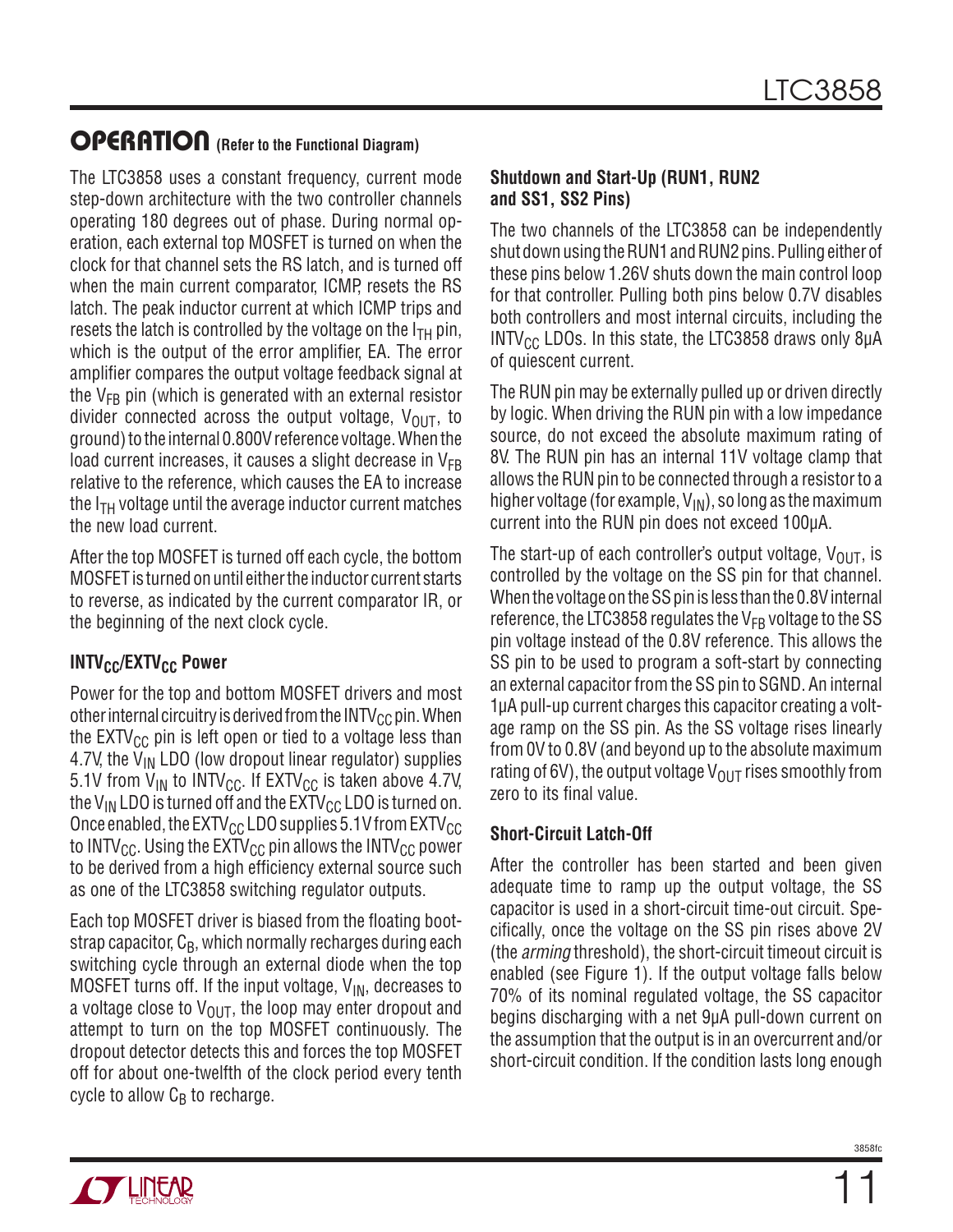

**Figure 1. Latch-Off Timing Diagram**

to allow the SS pin voltage to fall below 1.5V (the latchoff threshold), the controller will shut down (latch off) until the RUN pin voltage or the  $V_{IN}$  voltage is recycled.

The delay time from when a short-circuit occurs until the controller latches off can be calculated using the following equation

$$
t_{LATCH}\approx C_{SS}\frac{V_{SS}-1.5V}{9\mu A}
$$

where  $V_{SS}$  is the initial voltage (must be greater than 2V) on the SS pin at the time the short-circuit occurs. Normally the SS pin voltage will have been pulled up to the  $INTV_{CC}$ voltage (5.1V) by the internal 1μA pull-up current.

Note that the two controllers on the LTC3858 have separate, independent short-circuit latchoff circuits. Latchoff can be overridden/defeated by connecting a resistor 150k or less from the SS pin to INTV $_{\text{CC}}$ . This resistor provides enough pull-up current to overcome the 9μA pull-down current present during a short-circuit. Note that this resistor also shortens the soft-start period.

#### **Foldback Current**

On the other hand, when the output voltage falls to less than 70% of its nominal level, foldback current limiting is also activated, progressively lowering the peak current limit in proportion to the severity of the overcurrent or short-circuit condition. Even if a short circuit is present and the short-circuit latch-off is not yet armed (when SS voltage has not yet reached 2V), a safe, low output current is provided due to internal current foldback and actual power wasted is low due to the efficient nature of the current mode switching regulator. Foldback current limiting is disabled during the soft-start interval (as long as the  $V_{FB}$  voltage is keeping up with the SS voltage).

#### **Light Load Current Operation (Burst Mode Operation, Pulse-Skipping or Forced Continuous) (PLLIN/MODE Pin)**

The LTC3858 can be enabled to enter high efficiency Burst Mode operation, constant frequency pulse-skipping mode, or forced continuous conduction mode at low load currents. To select Burst Mode operation, tie the PLLIN/ MODE pin to ground. To select forced continuous operation, tie the PLLIN/MODE pin to  $INTV_{CC}$ . To select pulse-skipping mode, tie the PLLIN/MODE pin to a DC voltage greater than 1.2V and less than  $INTV_{CC} - 1.3V$ .

When a controller is enabled for Burst Mode operation, the minimum peak current in the inductor is set to approximately 30% of the maximum sense voltage even though the voltage on the  $I<sub>TH</sub>$  pin indicates a lower value. If the average inductor current is higher than the load current, the error amplifier EA will decrease the voltage on the  $I<sub>TH</sub>$ pin. When the  $I<sub>TH</sub>$  voltage drops below 0.425V, the internal sleep signal goes high (enabling "sleep" mode) and both external MOSFETs are turned off.

In sleep mode, much of the internal circuitry is turned off, reducing the quiescent current. If one channel is shut down and the other channel is in sleep mode, the LTC3858 draws only 170μA of quiescent current. If both channels are in sleep mode, the LTC3858 draws only 300μA of quiescent current. In sleep mode, the load current is supplied by the output capacitor. As the output voltage decreases, the EA's output begins to rise. When the output voltage drops enough, the  $I<sub>TH</sub>$  pin is reconnected to the output of the EA, the sleep signal goes low, and the controller resumes normal operation by turning on the top external MOSFET on the next cycle of the internal oscillator.

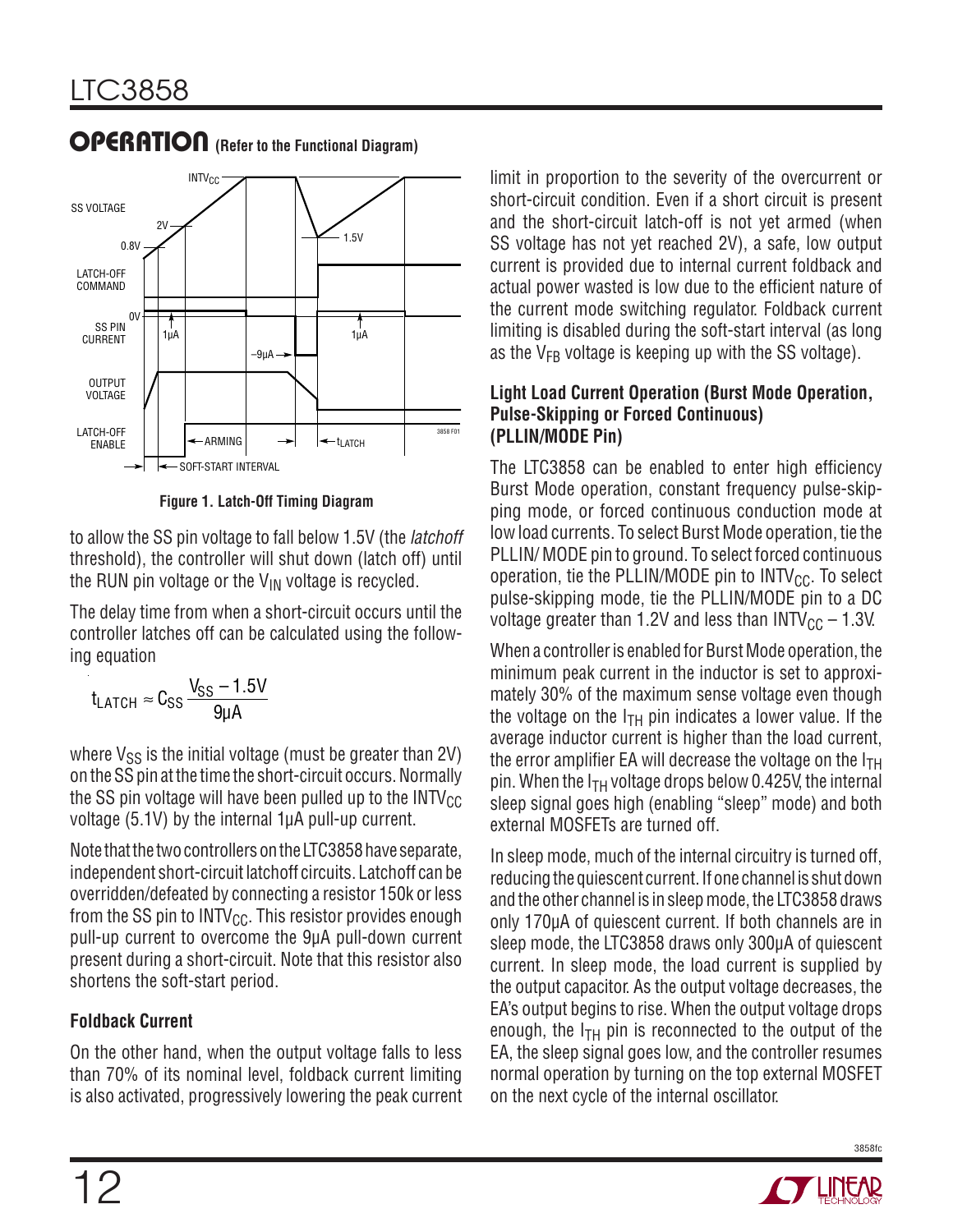When a controller is enabled for Burst Mode operation, the inductor current is not allowed to reverse. The reverse current comparator, IR, turns off the bottom external MOSFET just before the inductor current reaches zero, preventing it from reversing and going negative. Thus, the controller is in discontinuous operation.

In forced continuous operation or when clocked by an external clock source to use the phase-locked loop (see Frequency Selection and Phase-Locked Loop section), the inductor current is allowed to reverse at light loads or under large transient conditions. The peak inductor current is determined by the voltage on the  $I<sub>TH</sub>$  pin, just as in normal operation. In this mode, the efficiency at light loads is lower than in Burst Mode operation. However, continuous operation has the advantages of lower output voltage ripple and less interference to audio circuitry. In forced continuous mode, the output ripple is independent of load current.

When the PLLIN/MODE pin is connected for pulse-skipping mode, the LTC3858 operates in PWM pulse-skipping mode at light loads. In this mode, constant frequency operation is maintained down to approximately 1% of designed maximum output current. At very light loads, the current comparator, ICMP, may remain tripped for several cycles and force the external top MOSFET to stay off for the same number of cycles (i.e., skipping pulses). The inductor current is not allowed to reverse (discontinuous operation). This mode, like forced continuous operation, exhibits low output ripple as well as low audio noise and reduced RF interference when compared to Burst Mode operation. It provides higher light load efficiency than forced continuous mode, but not nearly as high as Burst Mode operation.

#### **Frequency Selection and Phase-Locked Loop (FREQ and PLLIN/MODE Pins)**

The selection of switching frequency is a tradeoff between efficiency and component size. Low frequency operation increases efficiency by reducing MOSFET switching losses, but requires larger inductance and/or capacitance to maintain low output ripple voltage.

The switching frequency of the LTC3858's controllers can be selected using the FREQ pin.

If the PLLIN/MODE pin is not being driven by an external clock source, the FREQ pin can be tied to SGND, tied to  $INTV_{CC}$  or programmed through an external resistor. Tying FREQ to SGND selects 350kHz while tying FREQ to  $INTV_{CC}$ selects 535kHz. Placing a resistor between FREQ and SGND allows the frequency to be programmed between 50kHz and 900kHz, as shown in Figure 9

A phase-locked loop (PLL) is available on the LTC3858 to synchronize the internal oscillator to an external clock source that is connected to the PLLIN/MODE pin. The phase detector adjusts the voltage (through an internal lowpass filter) of the VCO input to align the turn-on of controller 1's external top MOSFET to the rising edge of the synchronizing signal. Thus, the turn-on of controller 2's external top MOSFET is 180 degrees out of phase to the rising edge of the external clock source.

The VCO input voltage is pre-biased to the operating frequency set by the FREQ pin before the external clock is applied. If prebiased near the external clock frequency, the PLL loop only needs to make slight changes to the VCO input in order to synchronize the rising edge of the external clock's to the rising edge of TG1. The ability to pre-bias the loop filter allows the PLL to lock-in rapidly without deviating far from the desired frequency.

The typical capture range of the phase-locked loop is from approximately 55kHz to 1MHz, with a guarantee over all manufacturing variations to be between 75kHz and 850kHz. In other words, the LTC3858's PLL is guaranteed to lock to an external clock source whose frequency is between 75kHz and 850kHz.

The typical input clock thresholds on the PLLIN/MODE pin are 1.6V (rising) and 1.1V (falling).

#### **PolyPhase**® **Applications (CLKOUT and PHASMD Pins)**

The LTC3858 features two pins (CLKOUT and PHASMD) that allow other controller ICs to be daisy-chained with the LTC3858 in PolyPhase applications. The clock output signal on the CLKOUT pin can be used to synchronize additional power stages in a multiphase power supply solution feeding a single, high current output or multiple separate outputs. The PHASMD pin is used to adjust the phase of the CLKOUT signal as well as the relative phases

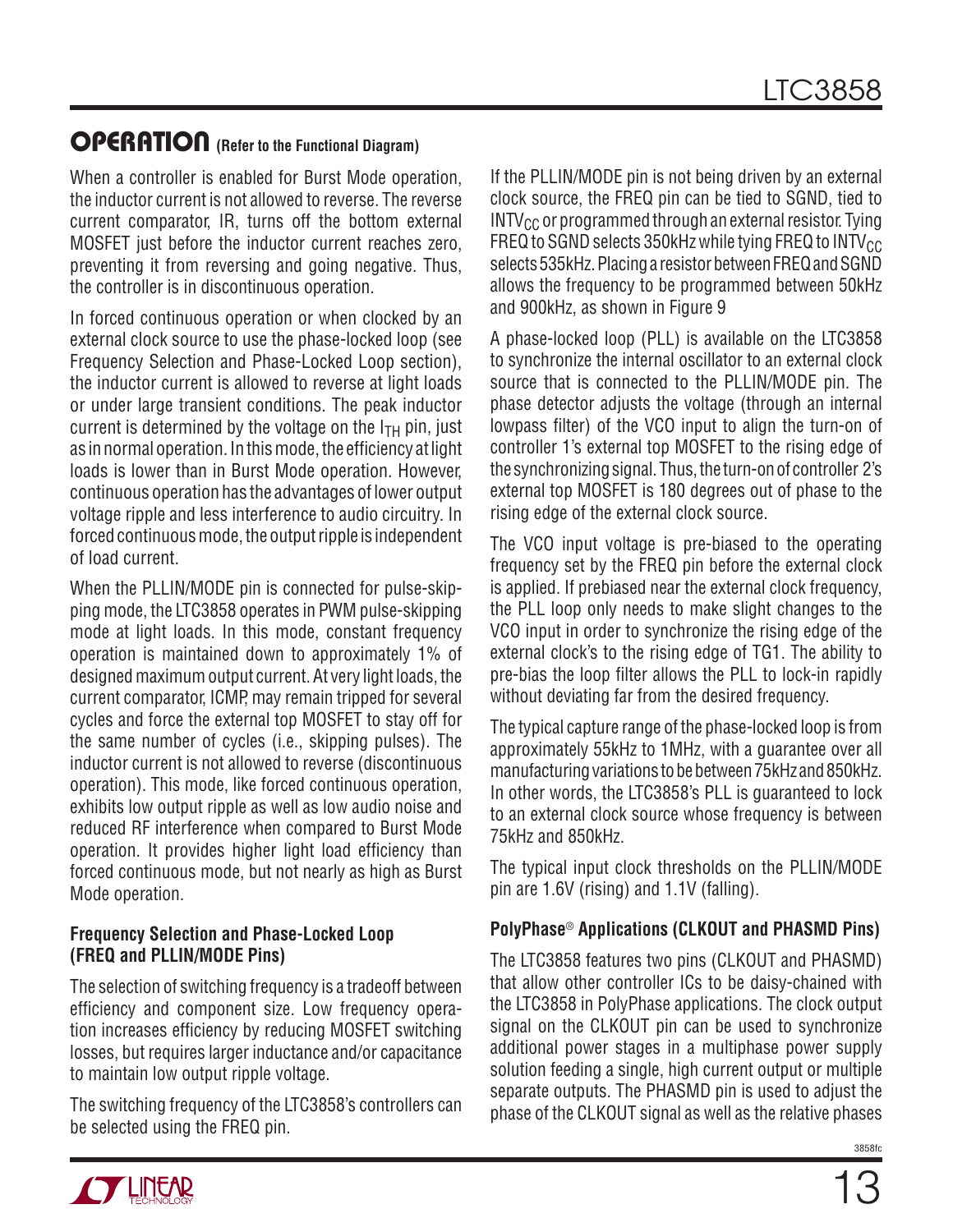between the two internal controllers, as summarized in Table 1. The phases are calculated relative to the zero degrees phase being defined as the rising edge of the top gate driver output of controller 1 (TG1).

| . .<br>× | ۰, | ۰, |  |
|----------|----|----|--|

| VPHASMD     | <b>CONTROLLER 2 PHASE</b> | <b>CLKOUT PHASE</b> |
|-------------|---------------------------|---------------------|
| GND         | $180^\circ$               | $60^{\circ}$        |
| Floating    | $180^\circ$               | $90^{\circ}$        |
| $INTV_{CC}$ | $240^\circ$               | $120^\circ$         |

#### **Output Overvoltage Protection**

An overvoltage comparator guards against transient overshoots as well as other more serious conditions that may overvoltage the output. When the  $V_{FB}$  pin rises by more than 10% above its regulation point of 0.800V, the top MOSFET is turned off and the bottom MOSFET is turned on until the overvoltage condition is cleared.

#### **Power Good (PGOOD1 and PGOOD2) Pins**

Each PGOOD pin is connected to an open drain of an internal N-channel MOSFET. The MOSFET turns on and pulls the PGOOD pin low when the corresponding  $V_{FB}$  pin voltage is not within  $\pm 10\%$  of the 0.8V reference voltage. The PGOOD pin is also pulled low when the corresponding RUN pin is low (shut down). When the  $V_{FB}$  pin voltage is within the  $±10\%$  requirement, the MOSFET is turned off and the pin is allowed to be pulled up by an external resistor to a source no greater than 6V.

#### **Theory and Benefits of 2-Phase Operation**

Why the need for 2-phase operation? Up until the 2-phase family, constant frequency dual switching regulators operated both channels in phase (i.e., single phase operation). This means that both switches turned on at the same time, causing current pulses of up to twice the amplitude of those for one regulator to be drawn from the input capacitor and battery. These large amplitude current pulses increased the total RMS current flowing from the input capacitor, requiring the use of more expensive input capacitors and increasing both EMI and losses in the input capacitor and battery.

With 2-phase operation, the two channels of the dual switching regulator are operated 180 degrees out of phase. This effectively interleaves the current pulses drawn by the switches, greatly reducing the overlap time where they add together. The result is a significant reduction in total RMS input current, which in turn allows less expensive input capacitors to be used, reduces shielding requirements for EMI and improves real world operating efficiency.

Figure 2 compares the input waveforms for a representative single-phase dual switching regulator to the LTC3858 2-phase dual switching regulator. An actual measurement of the RMS input current under these conditions shows that 2-phase operation dropped the input current from 2.53ARMS to 1.55 $A<sub>RMS</sub>$ . While this is an impressive reduction in itself, remember that the power losses are proportional to  $I<sub>RMS</sub><sup>2</sup>$ , meaning that the actual power wasted is reduced by a



**Figure 2. Input Waveforms Comparing Single-Phase (a) and 2-Phase (b) Operation for Dual Switching Regulators Converting 12V to 5V and 3.3V at 3A Each. The Reduced Input Ripple with the 2-Phase Regulator Allows**  Less Expensive Input Capacitors, Reduces Shielding Requirements for EMI and Improves Efficiency

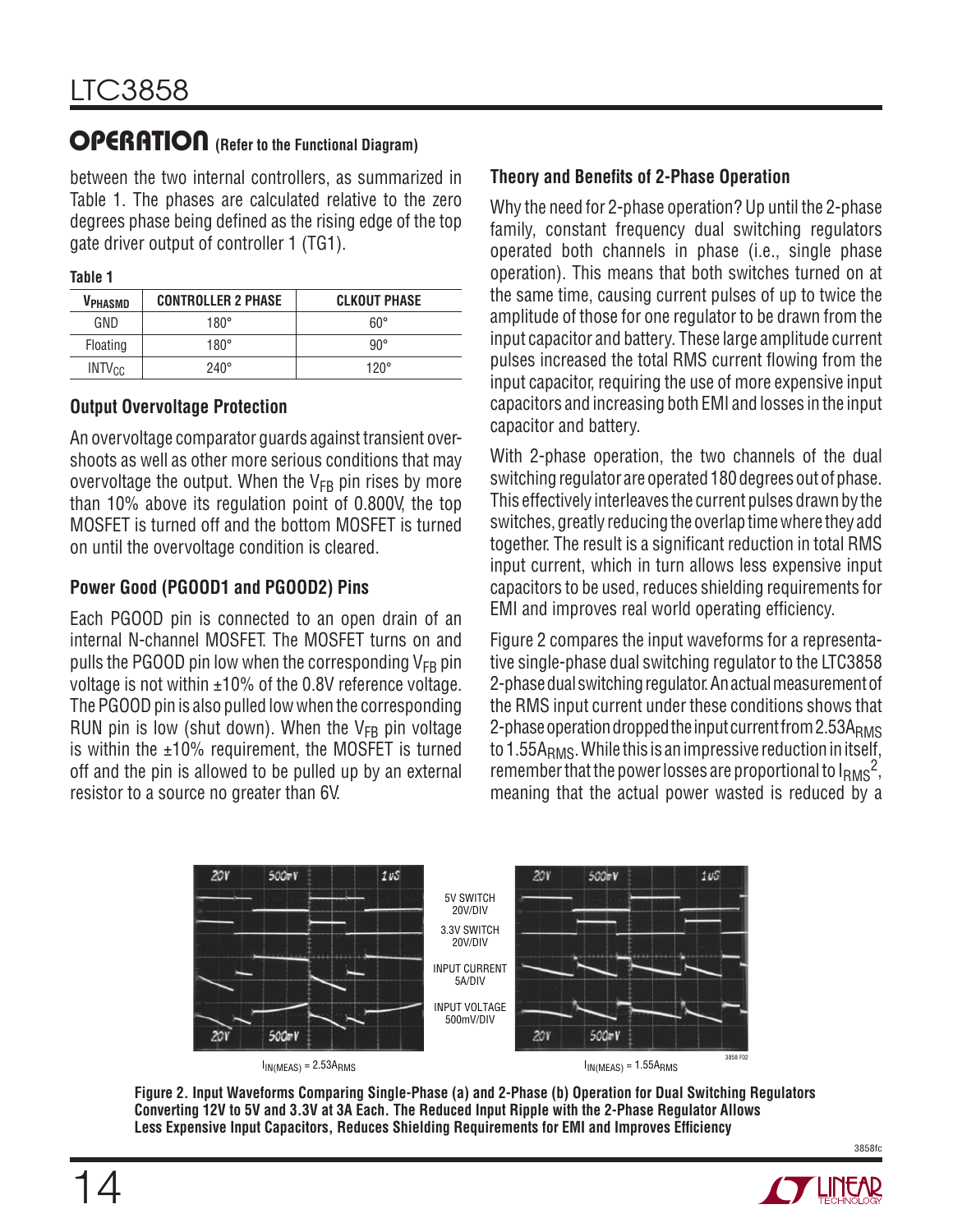factor of 2.66. The reduced input ripple voltage also means less power is lost in the input power path, which could include batteries, switches, trace/connector resistances and protection circuitry. Improvements in both conducted and radiated EMI also directly accrue as a result of the reduced RMS input current and voltage.

Of course, the improvement afforded by 2-phase operation is a function of the dual switching regulator's relative duty cycles which, in turn, are dependent upon the input voltage  $V_{IN}$  (Duty Cycle =  $V_{OUT}/V_{IN}$ ). Figure 3 shows how the RMS input current varies for single phase and 2-phase operation for 3.3V and 5V regulators over a wide input voltage range.

It can readily be seen that the advantages of 2-phase operation are not just limited to a narrow operating range, for most applications is that 2-phase operation will reduce the input capacitor requirement to that for just one channel operating at maximum current and 50% duty cycle.



**Figure 3. RMS Input Current Comparison**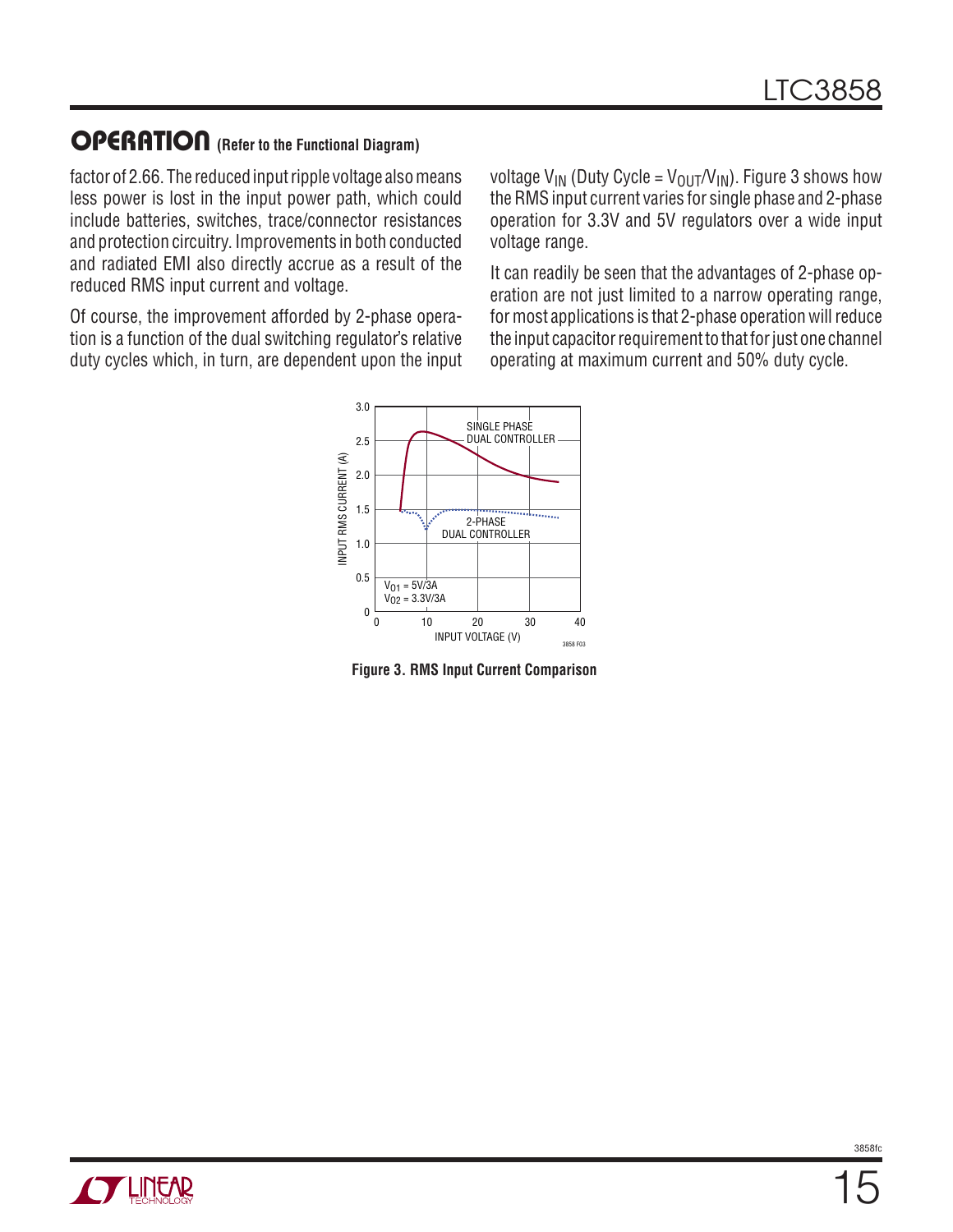The Typical Application on the first page is a basic LTC3858 application circuit. LTC3858 can be configured to use either DCR (inductor resistance) sensing or low value resistor sensing. The choice between the two current sensing schemes is largely a design tradeoff between cost, power consumption and accuracy. DCR sensing is becoming popular because it saves expensive current sensing resistors and is more power efficient, especially in high current applications. However, current sensing resistors provide the most accurate current limits for the controller. Other external component selection is driven by the load requirement, and begins with the selection of RSENSE (if RSENSE is used) and inductor value. Next, the power MOSFETs and Schottky diodes are selected. Finally, input and output capacitors are selected.

#### **Current Limit Programming**

The I<sub>LIM</sub> pin is a tri-level logic input which sets the maximum current limit of the converter. When  $I_{\text{LIM}}$  is grounded, the maximum current limit threshold voltage of the current comparator is programmed to be 30mV. When  $I_{LIM}$  is floated, the maximum current limit threshold is 50mV. When  $I_{LIM}$  is tied to INTV<sub>CC</sub>, the maximum current limit threshold is set to 75mV.

### **SENSE+ and SENSE– Pins**

The SENSE<sup>+</sup> and SENSE<sup>-</sup> pins are the inputs to the current comparators. The common mode voltage range on these pins is 0V to 28V (Abs Max), enabling the LTC3858 to regulate output voltages up to a nominal 24V (allowing margin for tolerances and transients).

The SENSE<sup>+</sup> pin is high impedance over the full common mode range, drawing at most  $\pm 1\mu$ A. This high impedance allows the current comparators to be used in inductor DCR sensing.

The impedance of the SENSE– pin changes depending on the common mode voltage. When SENSE– is less than INTV<sub>CC</sub> – 0.5V, a small current of less than 1 $\mu$ A flows out of the pin. When SENSE<sup>-</sup> is above INTV<sub>CC</sub> + 0.5V, a higher current (~550µA) flows into the pin. Between INTV $_{\rm CC}$  – 0.5V and INTV $_{\text{CC}}$  + 0.5V, the current transitions from the smaller current to the higher current.

Filter components mutual to the sense lines should be placed close to the LTC3858, and the sense lines should run close together to a Kelvin connection underneath the current sense element (shown in Figure 4). Sensing current elsewhere can effectively add parasitic inductance and capacitance to the current sense element, degrading the information at the sense terminals and making the programmed current limit unpredictable. If inductor DCR sensing is used (Figure 5b), resistor R1 should be placed close to the switching node, to prevent noise from coupling into sensitive small-signal nodes.



**Figure 4. Sense Lines Placement with Inductor or Sense Resistor**

#### **Low Value Resistor Current Sensing**

A typical sensing circuit using a discrete resistor is shown in Figure 5a.  $R_{\text{SENSE}}$  is chosen based on the required output current.

The current comparator has a maximum threshold  $V_{\text{SENSE(MAX)}}$  determined by the  $I_{\text{LIM}}$  setting. The current comparator threshold voltage sets the peak of the inductor current, yielding a maximum average output current, I<sub>MAX</sub>, equal to the peak value less half the peak-to-peak ripple current,  $\Delta I_L$ . To calculate the sense resistor value, use the equation:

$$
\mathsf{R}_{\mathsf{SENSE}} = \frac{\mathsf{V}_{\mathsf{SENSE}(\mathsf{MAX})}}{\mathsf{I}_{\mathsf{MAX}} + \frac{\Delta \mathsf{I}_{\mathsf{L}}}{2}}
$$

When using the controller in very low dropout conditions, the maximum output current level will be reduced due to the internal compensation required to meet stability criterion for buck regulators operating at greater than 50% duty factor. A curve is provided in the Typical Performance Characteristics section to estimate this reduction in peak output current depending upon the operating duty factor.

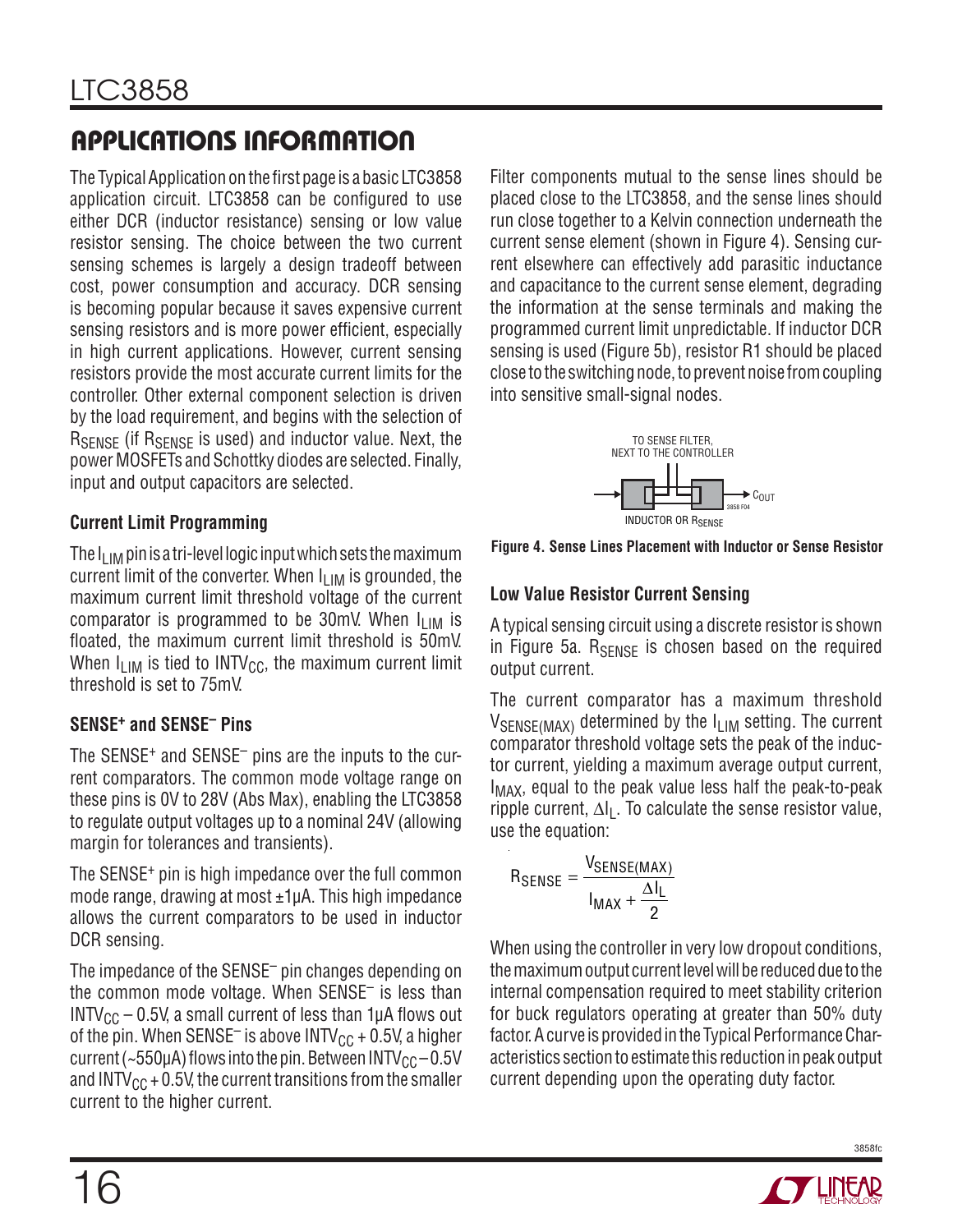#### **Inductor DCR Sensing**

For applications requiring the highest possible efficiency at high load currents, the LTC3850 is capable of sensing the voltage drop across the inductor DCR, as shown in Figure 5b. The DCR of the inductor represents the small amount of DC resistance of the copper wire, which can be less than 1mΩ for today's low value, high current inductors. In a high current application requiring such an inductor, power loss through a sense resistor would cost several points of efficiency compared to inductor DCR sensing.

If the external R1||R2 • C1 time constant is chosen to be exactly equal to the L/DCR time constant, the voltage drop across the external capacitor is equal to the drop across the inductor DCR multiplied by  $R2/(R1 + R2)$ . R2 scales the voltage across the sense terminals for applications where the DCR is greater than the target sense resistor value. To properly dimension the external filter components, the DCR of the inductor must be known. It can be measured using a good RLC meter, but the DCR tolerance is not always the same and varies with temperature; consult the manufacturers' data sheets for detailed information.

Using the inductor ripple current value from the Inductor Value Calculation section, the target sense resistor value is:





To ensure that the application will deliver full load current over the full operating temperature range, choose the minimum value for the Maximum Current Sense Threshold Voltage ( $V_{\text{SFNSF(MAX)}}$ ) in the Electrical Characteristics table (30mV, 50mV or 75mV depending on the state of the  $I_{\text{LIM}}$  pin).

Next, determine the DCR of the inductor. When provided, use the manufacturer's maximum value, usually given at 20°C. Increase this value to account for the temperature coefficient of copper, which is approximately  $0.4\frac{1}{2}$ °C. A conservative value for  $T_{\text{L(MAX)}}$  is 100°C.

To scale the maximum inductor DCR to the desired sense resistor  $(R_D)$  value, use the divider ratio:

$$
R_D = \frac{R_{\text{SENSE(EQUIV)}}}{DCR_{\text{MAX}}} \text{ at } T_{L(\text{MAX})}
$$

C1 is usually selected to be in the range of 0.1μF to 0.47μF. This forces R1||R2 to around 2k, reducing error that might have been caused by the SENSE<sup>+</sup> pin's  $\pm 1\mu$ A current.

The equivalent resistance R1||R2 is scaled to the room temperature inductance and maximum DCR:

$$
R1 || R2 = \frac{L}{(DCR at 20°C) \cdot C1}
$$





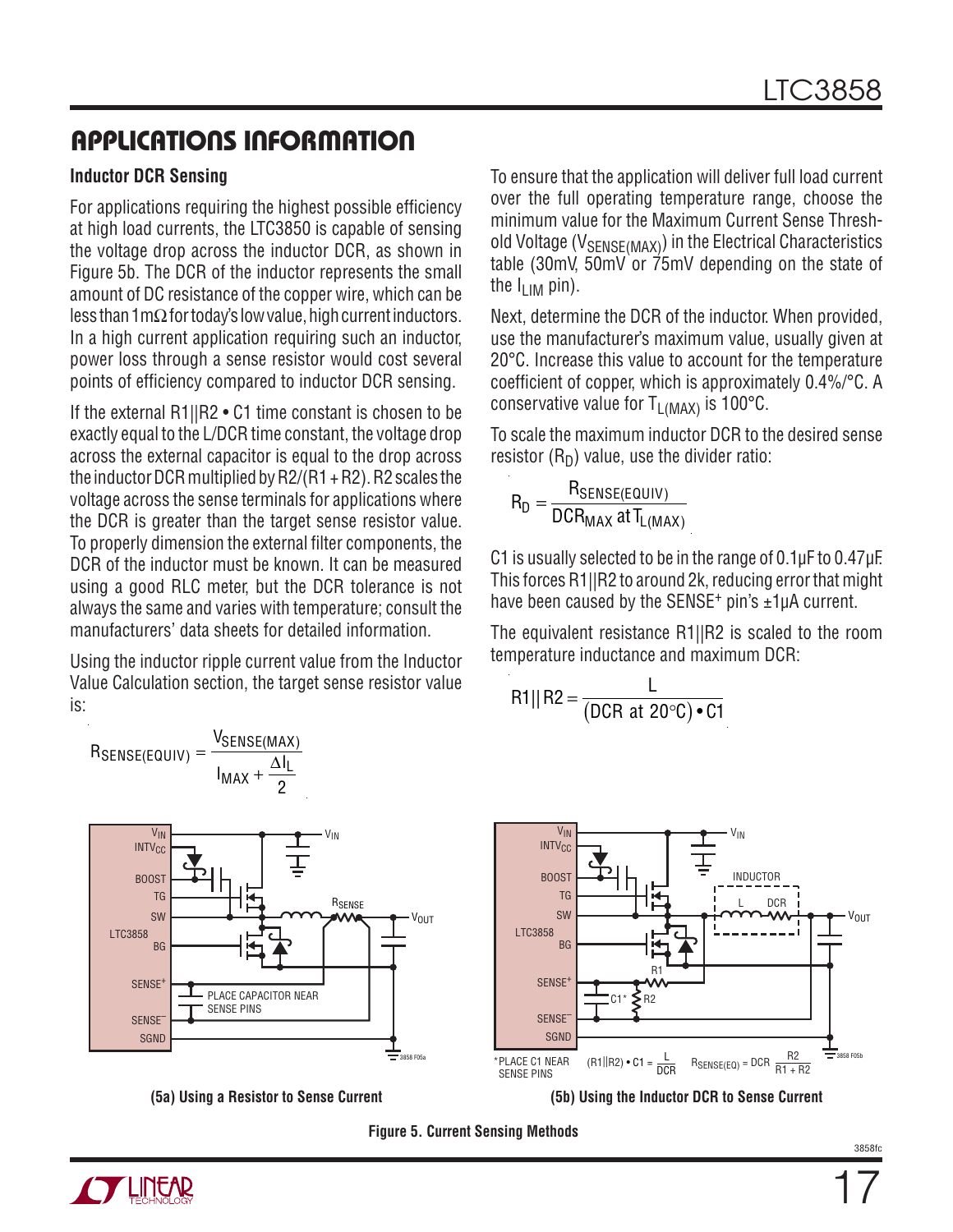The sense resistor values are:

$$
R1 = \frac{R1 || R2}{R_D}; R2 = \frac{R1 \cdot R_D}{1 - R_D}
$$

The maximum power loss in R1 is related to duty cycle, and will occur in continuous mode at the maximum input voltage:

$$
P_{LOSS} \text{ R1} = \frac{(V_{IN(MAX)} - V_{OUT}) \cdot V_{OUT}}{R1}
$$

Ensure that R1 has a power rating higher than this value. If high efficiency is necessary at light loads, consider this power loss when deciding whether to use inductor DCR sensing or sense resistors. Light load power loss can be modestly higher with a DCR network than with a sense resistor, due to the extra switching losses incurred through R1. However, DCR sensing eliminates a sense resistor, reduces conduction losses and provides higher efficiency at heavy loads. Peak efficiency is about the same with either method.

#### **Inductor Value Calculation**

The operating frequency and inductor selection are interrelated in that higher operating frequencies allow the use of smaller inductor and capacitor values. So why would anyone ever choose to operate at lower frequencies with larger components? The answer is efficiency. A higher frequency generally results in lower efficiency because of MOSFET gate charge losses. In addition to this basic tradeoff, the effect of inductor value on ripple current and low current operation must also be considered.

The inductor value has a direct effect on ripple current. The inductor ripple current ∆IL decreases with higher inductance or higher frequency and increases with higher  $V_{IN}$ :

$$
\Delta I_L = \frac{1}{(f)(L)} V_{OUT} \left( 1 - \frac{V_{OUT}}{V_{IN}} \right)
$$

Accepting larger values of  $\Delta I_L$  allows the use of low inductances, but results in higher output voltage ripple and greater core losses. A reasonable starting point for setting ripple current is  $\Delta I_L = 0.3(I_{MAX})$ . The maximum  $\Delta I_1$  occurs at the maximum input voltage.

The inductor value also has secondary effects. The transition to Burst Mode operation begins when the average inductor current required results in a peak current below 30% of the current limit determined by RSENSE. Lower inductor values (higher  $\Delta I_L$ ) will cause this to occur at lower load currents, which can cause a dip in efficiency in the upper range of low current operation. In Burst Mode operation, lower inductance values will cause the burst frequency to decrease.

#### **Inductor Core Selection**

Once the value for L is known, the type of inductor must be selected. High efficiency converters generally cannot afford the core loss found in low cost powdered iron cores, forcing the use of more expensive ferrite or molypermalloy cores. Actual core loss is independent of core size for a fixed inductor value, but it is very dependent on inductance value selected. As inductance increases, core losses go down. Unfortunately, increased inductance requires more turns of wire and therefore copper losses will increase.

Ferrite designs have very low core loss and are preferred for high switching frequencies, so design goals can concentrate on copper loss and preventing saturation. Ferrite core material saturates "hard," which means that inductance collapses abruptly when the peak design current is exceeded. This results in an abrupt increase in inductor ripple current and consequent output voltage ripple. Do not allow the core to saturate!

#### **Power MOSFET and Schottky Diode (Optional) Selection**

Two external power MOSFETs must be selected for each controller in the LTC3858: one N-channel MOSFET for the top (main) switch, and one N-channel MOSFET for the bottom (synchronous) switch.

The peak-to-peak drive levels are set by the  $INTV_{CC}$  voltage. This voltage is typically 5.2V during start-up (see  $\text{EXTV}_{\text{CC}}$ Pin Connection). Consequently, logic-level threshold MOSFETs must be used in most applications. The only

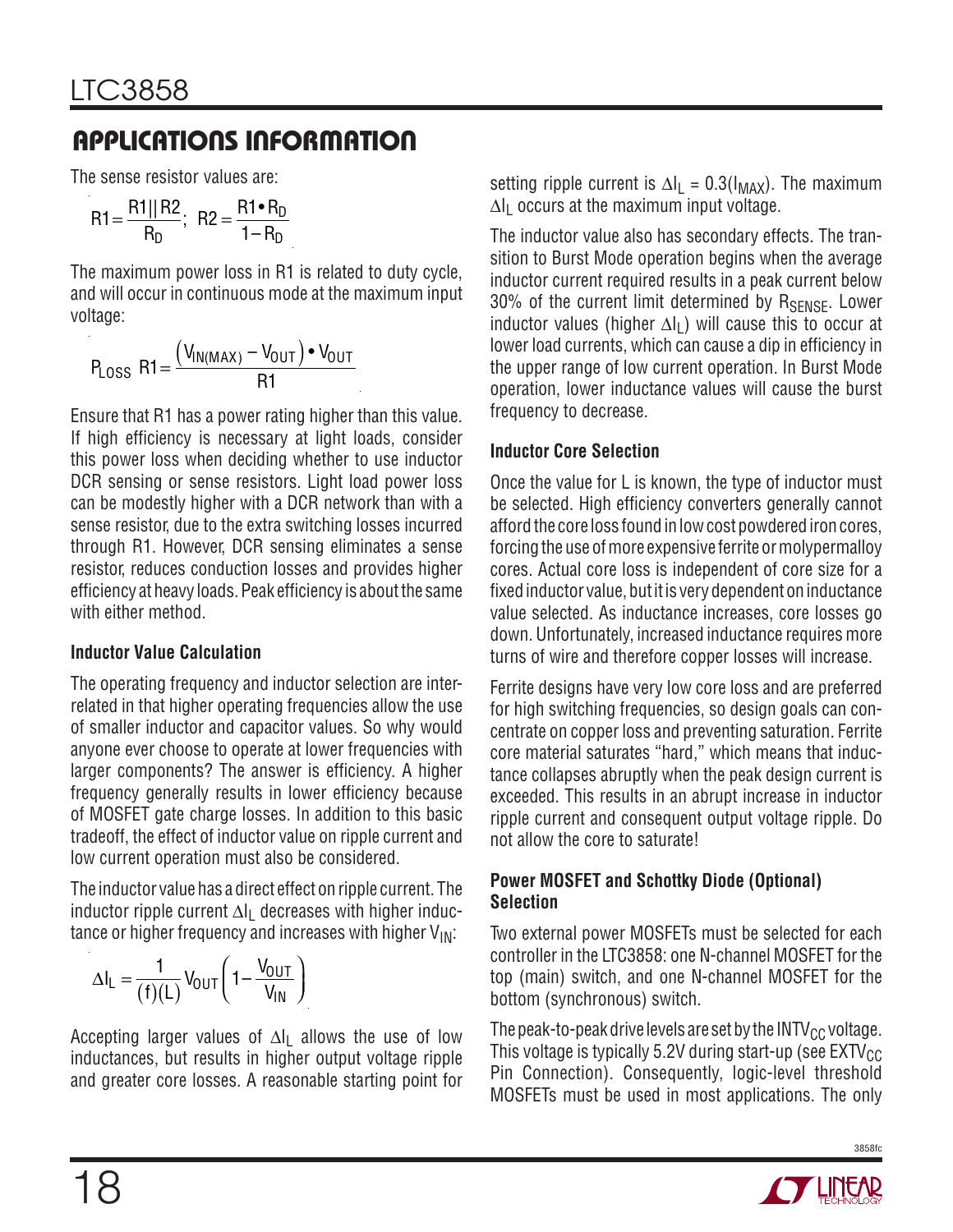exception is if low input voltage is expected  $(V_{IN} < 4V)$ ; then, sub-logic level threshold MOSFETs ( $V_{\text{GS}(TH)}$  < 3V) should be used. Pay close attention to the  $BV<sub>DSS</sub>$  specification for the MOSFETs as well; many of the logic-level MOSFETs are limited to 30V or less.

Selection criteria for the power MOSFETs include the "ON" resistance,  $R_{DS(ON)}$ , Miller capacitance,  $C_{MII|F}$ , input voltage and maximum output current. Miller capacitance,  $C_{\text{MILLER}}$ , can be approximated from the gate charge curve usually provided on the MOSFET manufacturers' data sheet.  $C_{MII,IFR}$  is equal to the increase in gate charge along the horizontal axis while the curve is approximately flat divided by the specified change in  $V_{DS}$ . This result is then multiplied by the ratio of the application applied  $V_{DS}$ to the gate charge curve specified  $V_{DS}$ . When the IC is operating in continuous mode the duty cycles for the top and bottom MOSFETs are given by:

Main Switch Duty Cycle = 
$$
\frac{V_{OUT}}{V_{IN}}
$$
  
Synchronous Switch Duty Cycle =  $\frac{V_{IN} - V_{OUT}}{V_{IN}}$ 

The MOSFET power dissipations at maximum output current are given by:

$$
P_{MAIN} = \frac{V_{OUT}}{V_{IN}} (I_{MAX})^{2} (1+\delta) R_{DS(ON)} +
$$

$$
(V_{IN})^{2} \left(\frac{I_{MAX}}{2}\right) (R_{DR}) (C_{MILLER}) \bullet
$$

$$
\left[\frac{1}{V_{INTVCC} - V_{THMIN}} + \frac{1}{V_{THMIN}}\right] (f)
$$

$$
P_{SYNC} = \frac{V_{IN} - V_{OUT}}{V_{IN}} (I_{MAX})^{2} (1+\delta) R_{DS(ON)}
$$

where  $\delta$  is the temperature dependency of  $R_{DS(ON)}$  and  $R_{\text{DR}}$  (approximately 2 $\Omega$ ) is the effective driver resistance at the MOSFET's Miller threshold voltage.  $V_{THMIN}$  is the typical MOSFET minimum threshold voltage.

Both MOSFETs have I2R losses while the topside N-channel equation includes an additional term for transition losses, which are highest at high input voltages. For  $V_{IN} < 20V$ the high current efficiency generally improves with larger MOSFETs, while for  $V_{IN}$  > 20V the transition losses rapidly increase to the point that the use of a higher  $R_{DS(ON)}$  device with lower  $C_{\text{MII}+FR}$  actually provides higher efficiency. The synchronous MOSFET losses are greatest at high input voltage when the top switch duty factor is low or during a short-circuit when the synchronous switch is on close to 100% of the period.

The term  $(1+\delta)$  is generally given for a MOSFET in the form of a normalized  $R_{DS(ON)}$  vs Temperature curve, but  $\delta$  = 0.005/°C can be used as an approximation for low voltage MOSFETs.

The optional Schottky diodes D3 and D4 shown in Figure 12 conduct during the dead-time between the conduction of the two power MOSFETs. This prevents the body diode of the bottom MOSFET from turning on, storing charge during the dead-time and requiring a reverse recovery period that could cost as much as 3% in efficiency at high  $V_{IN}$ . A 1A to 3A Schottky is generally a good compromise for both regions of operation due to the relatively small average current. Larger diodes result in additional transition losses due to their larger junction capacitance.

#### **C<sub>IN</sub>** and C<sub>OUT</sub> Selection

The selection of  $C_{IN}$  is simplified by the 2-phase architecture and its impact on the worst-case RMS current drawn through the input network (battery/fuse/capacitor). It can be shown that the worst-case capacitor RMS current occurs when only one controller is operating. The controller with the highest  $(V_{\text{OUT}})(I_{\text{OUT}})$  product needs to be used in the formula shown in Equation 1 to determine the maximum RMS capacitor current requirement. Increasing the output current drawn from the other controller will actually decrease the input RMS ripple current from its maximum value. The out-of-phase technique typically reduces the input capacitor's RMS ripple current by a factor of 30% to 70% when compared to a single phase power supply solution.

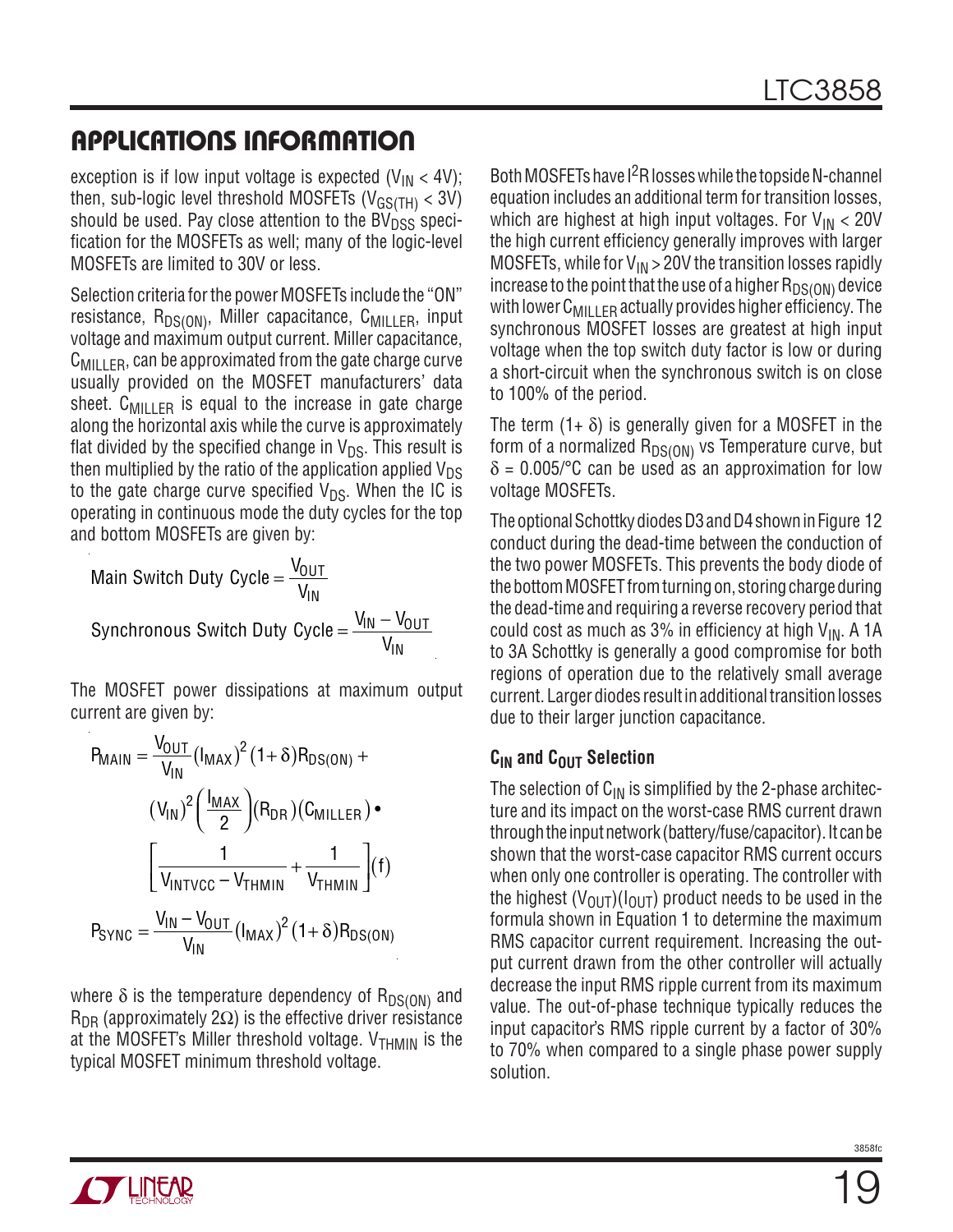In continuous mode, the source current of the top MOSFET is a square wave of duty cycle  $(V_{\text{OUT}})/(V_{\text{IN}})$ . To prevent large voltage transients, a low ESR capacitor sized for the maximum RMS current of one channel must be used. The maximum RMS capacitor current is given by:

$$
C_{IN} \text{ Required I}_{RMS} \approx \frac{I_{MAX}}{V_{IN}} \big[ (V_{OUT}) (V_{IN} - V_{OUT}) \big]^{1/2} (1)
$$

Equation 1 has a maximum at  $V_{IN} = 2V_{OUT}$ , where  $I_{RMS}$  $= I_{\text{OUT}}/2$ . This simple worst-case condition is commonly used for design because even significant deviations do not offer much relief. Note that capacitor manufacturers' ripple current ratings are often based on only 2000 hours of life. This makes it advisable to further derate the capacitor, or to choose a capacitor rated at a higher temperature than required. Several capacitors may be paralleled to meet size or height requirements in the design. Due to the high operating frequency of the LTC3858, ceramic capacitors can also be used for  $C_{IN}$ . Always consult the manufacturer if there is any question.

The benefit of 2-phase operation can be calculated by using Equation 1 for the higher power controller and then calculating the loss that would have resulted if both controller channels switched on at the same time. The total RMS power lost is lower when both controllers are operating due to the reduced overlap of current pulses required through the input capacitor's ESR. This is why the input capacitor's requirement calculated above for the worst-case controller is adequate for the dual controller design. Also, the input protection fuse resistance, battery resistance, and PC board trace resistance losses are also reduced due to the reduced peak currents in a 2-phase system. The overall benefit of a multiphase design will only be fully realized when the source impedance of the power supply/battery is included in the efficiency testing. The drains of the top MOSFETs should be placed within 1cm of each other and share a common  $C_{\text{IN}}$  (s). Separating the sources and  $C_{\text{IN}}$  may produce undesirable voltage and current resonances at  $V_{IN}$ .

A small (0.1μF to 1μF) bypass capacitor between the chip  $V_{IN}$  pin and ground, placed close to the LTC3858, is also suggested. A 10 $\Omega$  resistor placed between C<sub>IN</sub> (C1) and the  $V_{IN}$  pin provides further isolation between the two channels.

The selection of  $C_{\text{OUT}}$  is driven by the effective series resistance (ESR). Typically, once the ESR requirement is satisfied, the capacitance is adequate for filtering. The output ripple ( $\Delta V_{\text{OUT}}$ ) is approximated by:

$$
\Delta V_{\text{OUT}} \approx \Delta I_{L} \left( \text{ESR} + \frac{1}{8 \cdot f \cdot C_{\text{OUT}}} \right)
$$

where  $f_0$  is the operating frequency,  $C_{\text{OUT}}$  is the output capacitance and  $\Delta I_L$  is the ripple current in the inductor. The output ripple is highest at maximum input voltage since  $\Delta I_1$  increases with input voltage.

#### **Setting Output Voltage**

The LTC3858 output voltages are each set by an external feedback resistor divider carefully placed across the output, as shown in Figure 6. The regulated output voltage is determined by:

$$
V_{\text{OUT}} = 0.8V \left(1 + \frac{R_B}{R_A}\right)
$$

To improve the frequency response, a feedforward capacitor,  $C_{FF}$ , may be used. Great care should be taken to route the V<sub>FB</sub> line away from noise sources, such as the inductor or the SW line.



**Figure 6. Setting Output Voltage**

#### **Soft-Start (SS Pins)**

The start-up of each  $V_{OUT}$  is controlled by the voltage on the respective SS pin. When the voltage on the SS pin is less than the internal 0.8V reference, the LTC3858 regulates the  $V_{FB}$  pin voltage to the voltage on the SS pin instead of 0.8V. The SS pin can be used to program an external soft-start function.

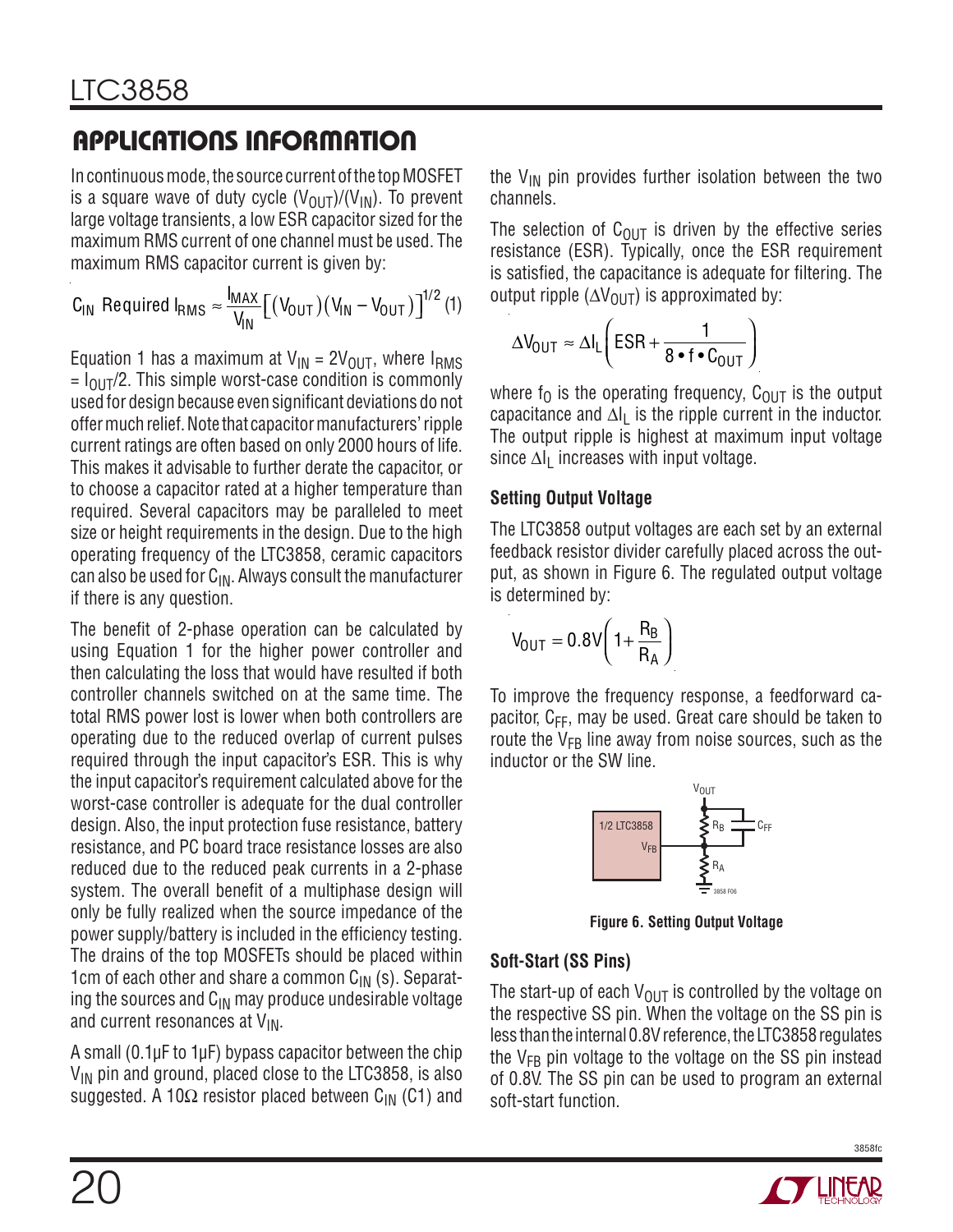Soft-start is enabled by simply connecting a capacitor from the SS pin to ground, as shown in Figure 7. An internal 1μA current source charges the capacitor, providing a linear ramping voltage at the SS pin. The LTC3858 will regulate the V<sub>FB</sub> pin (and hence V<sub>OUT</sub>) according to the voltage on the SS pin, allowing  $V_{\text{OUT}}$  to rise smoothly from 0V to its final regulated value. The total soft-start time will be approximately:

$$
t_{SS} = C_{SS} \cdot \frac{0.8V}{1 \mu A}
$$



**SGND** 

3858 F07

 $\mathsf{c}_{\mathtt{SS}}$ 

#### **INTV<sub>CC</sub> Regulators**

The LTC3858 features two separate internal P-channel low dropout linear regulators (LDO) that supply power at the  $INTV_{CC}$  pin from either the  $V_{IN}$  supply pin or the  $EXTV_{CC}$ pin depending on the connection of the  $\text{EXTV}_{\text{CC}}$  pin. INTV $_{\text{CC}}$ powers the gate drivers and much of the internal circuitry. The V<sub>IN</sub> LDO and the EXTV<sub>CC</sub> LDO regulate INTV<sub>CC</sub> to 5.1V. Each of these can supply a peak current of 50mA and must be bypassed to ground with a minimum of 4.7μF low ESR capacitor. Regardless of what type of bulk capacitor is used, an additional 1μF ceramic capacitor placed directly adjacent to the INTV<sub>CC</sub> and PGND pins is highly recommended. Good bypassing is needed to supply the high transient currents required by the MOSFET gate drivers and to prevent interaction between the channels.

High input voltage applications in which large MOSFETs are being driven at high frequencies may cause the maximum junction temperature rating for the LTC3858 to be exceeded. The INTV<sub>CC</sub> current, which is dominated by the gate charge current, may be supplied by either the  $V_{IN}$  LDO or the  $EXTV_{CC}$  LDO. When the voltage on the  $EXTV_{CC}$  pin is less than 4.7V, the V<sub>IN</sub> LDO is enabled. Power dissipation for the IC in this case is highest and is equal to  $V_{IN} \cdot I_{INTVCC}$ . The gate charge current is dependent on operating frequency as discussed in the Efficiency Considerations section. The junction temperature can be estimated by using the equations given in Note 3 of the Electrical Characteristics. For example, the LTC3858 INTV $_{\rm CC}$  current is limited to less than 32mA from a 40V supply when not using the  $EXTV_{CC}$ supply at 70°C ambient temperature:

 $T_{\rm J}$  = 70°C + (32mA)(40V)(43°C/W) = 125°C

To prevent the maximum junction temperature from being exceeded, the input supply current must be checked while operating in forced continuous mode (PLLIN/MODE  $=$  INTV<sub>CC</sub>) at maximum V<sub>IN</sub>.

When the voltage applied to  $\text{EXTV}_{\text{CC}}$  rises above 4.7V, the  $V_{IN}$  LDO is turned off and the EXTV<sub>CC</sub> LDO is enabled. The  $EXTV_{CC}$  LDO remains on as long as the voltage applied to  $EXTV_{CC}$  remains above 4.5V. The  $EXTV_{CC}$  LDO attempts to regulate the INTV<sub>CC</sub> voltage to 5.1V, so while  $EXTV_{CC}$ is less than 5.1V, the LDO is in dropout and the  $INTV_{CC}$ voltage is approximately equal to  $EXTV_{CC}$ . When  $EXTV_{CC}$ is greater than 5.1V, up to an absolute maximum of 14V, INTV $_{\text{CC}}$  is regulated to 5.1V.

Using the  $EXTV_{CC}$  LDO allows the MOSFET driver and control power to be derived from one of the switching regulator outputs (4.7V  $\leq$  V<sub>OUT</sub>  $\leq$  14V) during normal operation and from the  $V_{IN}$  LDO when the output is out of regulation (e.g., start-up, short-circuit). If more current is required through the  $EXTV_{CC}$  LDO than is specified, an external Schottky diode can be added between the  $EXTV_{CC}$ and INTV $_{\text{CC}}$  pins. In this case, do not apply more than 6V to the EXTV<sub>CC</sub> pin and make sure that  $\text{EXTV}_{\text{CC}} \leq V_{\text{IN}}$ .

Significant efficiency and thermal gains can be realized by powering INTV<sub>CC</sub> from the output, since the V<sub>IN</sub> current resulting from the driver and control currents will be scaled by a factor of (Duty Cycle)/(Switcher Efficiency). For 5V to 14V regulator outputs, this means connecting the EXTV<sub>CC</sub> pin directly to V<sub>OUT</sub>. Tying the EXTV<sub>CC</sub> pin to an 8.5V supply reduces the junction temperature in the previous example from 125°C to:

 $T_J$  = 70°C + (32mA)(8.5V)(43°C/W) = 82°C

However, for 3.3V and other low voltage outputs, additional circuitry is required to derive  $INTV_{CC}$  power from the output.

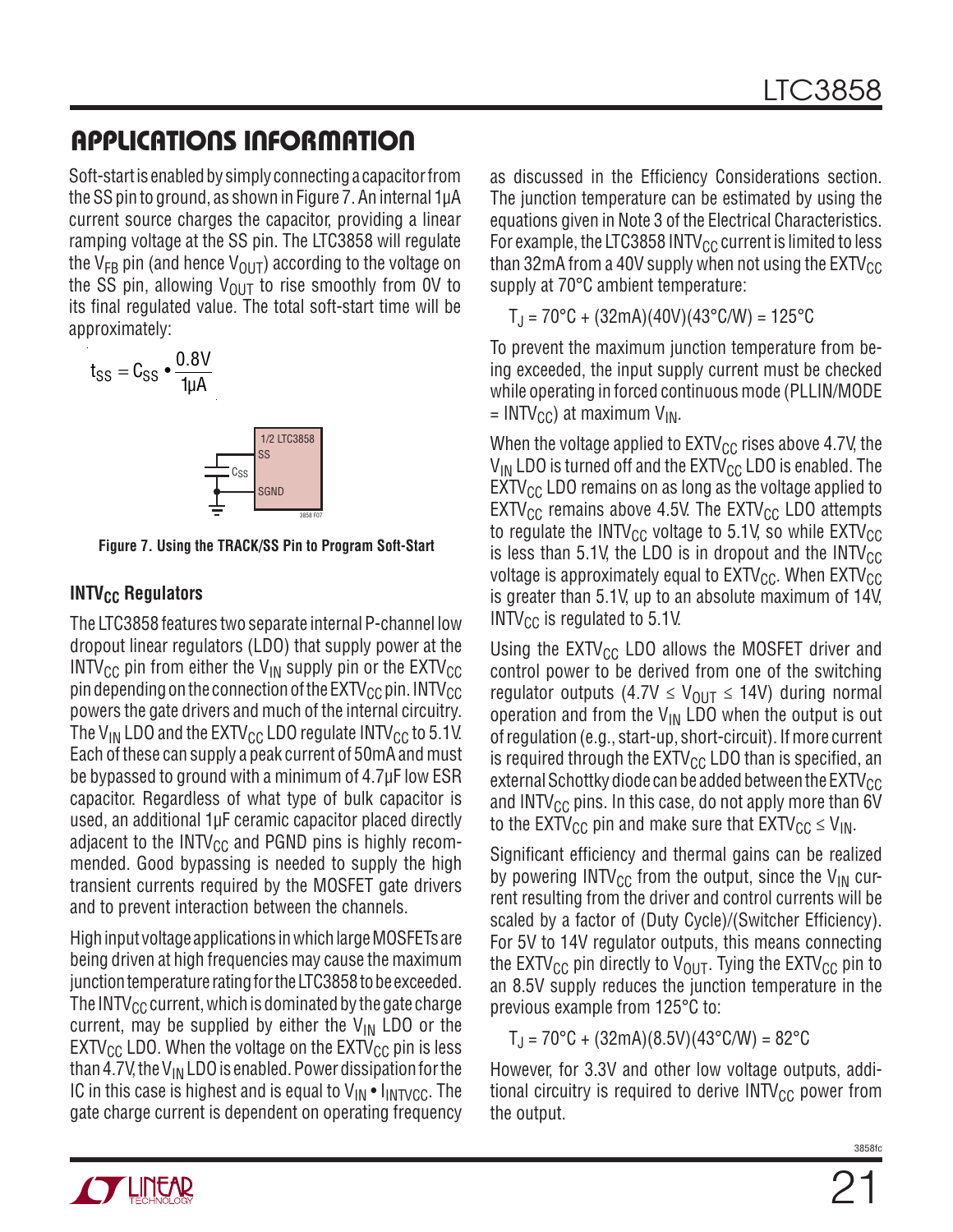The following list summarizes the four possible connections for  $EXTV_{CC}$ :

- 1. EXTV $_{\text{CC}}$  Left Open (or Grounded). This will cause INTV $_{\text{CC}}$ to be powered from the internal 5.1V regulator resulting in an efficiency penalty of up to 10% at high input voltages.
- 2. EXTV<sub>CC</sub> Connected Directly to V<sub>OUT</sub>. This is the normal connection for a 5V to 14V regulator and provides the highest efficiency.
- 3. EXTV<sub>CC</sub> Connected to an External Supply. If an external supply is available in the 5V to 14V range, it may be used to power  $\text{EXTV}_{\text{CC}}$ . Ensure that  $\text{EXTV}_{\text{CC}}$  <  $\text{V}_{\text{IN}}$ .
- 4. EXTV<sub>CC</sub> Connected to an Output-Derived Boost Network. For 3.3V and other low voltage regulators, efficiency gains can still be realized by connecting  $EXTV_{CC}$  to an output-derived voltage that has been boosted to greater than 4.7V. This can be done with the capacitive charge pump shown in Figure 8. Ensure that  $EXTV_{CC}$  <  $V_{IN}$ .



**Figure 8. Capacitive Charge Pump for EXTV<sub>CC</sub>** 

### **Topside MOSFET Driver Supply (CB, DB)**

External bootstrap capacitors,  $C_B$ , connected to the BOOST pins supply the gate drive voltages for the topside MOSFETs. Capacitor  $C_B$  in the Functional Diagram is charged though external diode  $D_B$  from INTV<sub>CC</sub> when the SW pin is low. When one of the topside MOSFETs is turned on, the driver places the  $C_B$  voltage across the gate-source of the desired MOSFET. This enhances the top MOSFET switch

and turns it on. The switch node voltage, SW, rises to  $V_{IN}$ and the BOOST pin follows. With the topside MOSFET on, the boost voltage is above the input supply:  $V_{\text{BODST}} =$  $V_{IN}$  +  $V_{INTVCC}$ . The value of the boost capacitor,  $C_B$ , needs to be 100 times that of the total input capacitance of the topside MOSFET(s). The reverse breakdown of the external Schottky diode must be greater than V<sub>IN(MAX)</sub>.

When adjusting the gate drive level, the final arbiter is the total input current for the regulator. If a change is made and the input current decreases, then the efficiency has improved. If there is no change in input current, then there is no change in efficiency.

#### **Fault Conditions: Current Limit and Current Foldback**

When the output current hits the current limit, the output voltage begins to drop. If the output voltage falls below 70% of its nominal output level, then the maximum sense voltage is progressively lowered to about half of its maximum selected value. Under short-circuit conditions with very low duty cycles, the LTC3858 will begin cycle skipping in order to limit the short-circuit current. In this situation the bottom MOSFET will be dissipating most of the power but less than in normal operation. The short-circuit ripple current is determined by the minimum on-time, t<sub>ON(MIN)</sub>, of the LTC3858 (≈95ns), the input voltage and inductor value:

$$
\Delta I_{L(SC)} = t_{ON(MIN)} \left( \frac{V_{IN}}{L} \right)
$$

The resulting average short-circuit current is:

$$
I_{SC} = \frac{50\% \cdot I_{LIM(MAX)}}{R_{SENSE}} - \frac{1}{2} \Delta I_{L(SC)}
$$

### **Fault Conditions: Overvoltage Protection (Crowbar)**

The overvoltage crowbar is designed to blow a system input fuse when the output voltage of the regulator rises much higher than nominal levels. The crowbar causes huge currents to flow, that blow the fuse to protect against a shorted top MOSFET if the short occurs while the controller is operating.

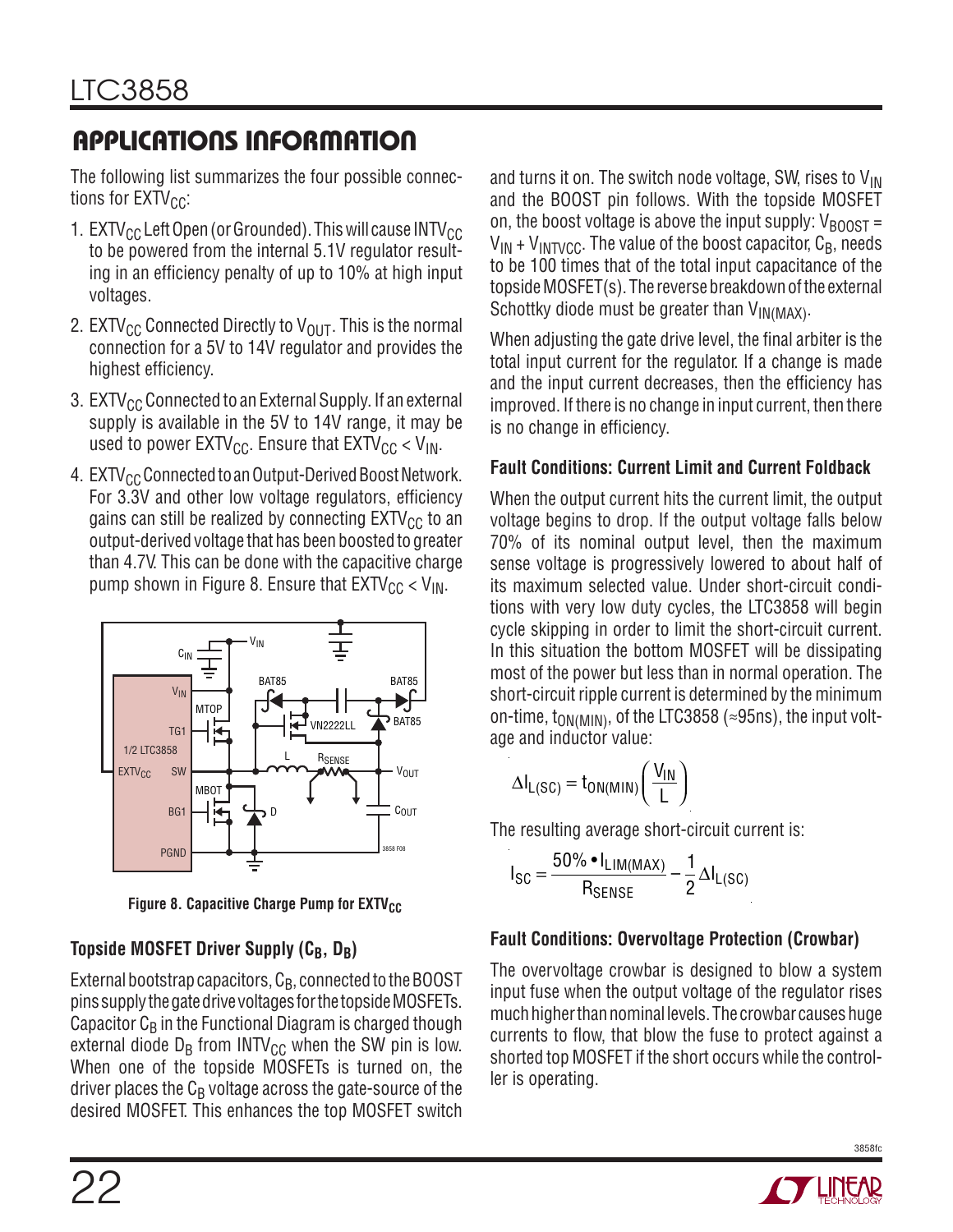A comparator monitors the output for overvoltage conditions. The comparator detects faults greater than 10% above the nominal output voltage. When this condition is sensed, the top MOSFET is turned off and the bottom MOSFET is turned on until the overvoltage condition is cleared. The bottom MOSFET remains on continuously for as long as the overvoltage condition persists; if  $V_{\text{OUT}}$ returns to a safe level, normal operation automatically resumes.

A shorted top MOSFET will result in a high current condition which will open the system fuse. The switching regulator will regulate properly with a leaky top MOSFET by altering the duty cycle to accommodate the leakage.

#### **Phase-Locked Loop and Frequency Synchronization**

The LTC3858 has an internal phase-locked loop (PLL) comprised of a phase frequency detector, a lowpass filter, and a voltage-controlled oscillator (VCO). This allows the turn-on of the top MOSFET of controller 1 to be locked to the rising edge of an external clock signal applied to the PLLIN/MODE pin. The turn-on of controller 2's top MOSFET is thus 180 degrees out of phase with the external clock. The phase detector is an edge sensitive digital type that provides zero degrees phase shift between the external and internal oscillators. This type of phase detector does not exhibit false lock to harmonics of the external clock.

When not prebiased, applying an external clock will invoke traditional PLL operation. If the external clock frequency is greater than the internal oscillator's frequency,  $f_{\rm OSC}$ , then current is sourced continuously from the phase detector output, pulling up the VCO input. When the external clock frequency is less than  $f_{\text{OSC}}$ , current is sunk continuously, pulling down the VCO input. If the external and internal frequencies are the same but exhibit a phase difference, the current sources turn on for an amount of time corresponding to the phase difference. The voltage at the VCO input is adjusted until the phase and frequency of the internal and external oscillators are identical. At the stable operating point, the phase detector output is high impedance and the internal filter capacitor,  $C_{LP}$ , holds the voltage at the VCO input.



**Figure 9. Relationship Between Oscillator Frequency and Resistor Value at the FREQ Pin**

Note that the LTC3858 can only be synchronized to an external clock whose frequency is within range of the LTC3858's internal VCO, which is nominally 55kHz to 1MHz. This is guaranteed to be between 75kHz and 850kHz.

Typically, the external clock (on the PLLIN/MODE pin) input high threshold is 1.6V, while the input low threshold is 1.1V.

Rapid phase locking can be achieved by using the FREQ pin to set a free-running frequency near the desired synchronization frequency. The VCO's input voltage is prebiased at a frequency corresponding to the frequency set by the FREQ pin. Once prebiased, the PLL only needs to adjust the frequency slightly to achieve phase lock and synchronization. Although it is not required that the free-running frequency be near external clock frequency, doing so will prevent the operating frequency from passing through a large range of frequencies as the PLL locks.

Table 2 summarizes the different states in which the FREQ pin can be used.

| . .<br>×<br>۰.<br>۰. |
|----------------------|
|----------------------|

| <b>FREQ PIN</b>  | <b>PLLIN/MODE PIN</b> | <b>FREQUENCY</b>                         |
|------------------|-----------------------|------------------------------------------|
| 0V               | DC Voltage            | 350kHz                                   |
| $INTV_{CC}$      | DC Voltage            | 535kHz                                   |
| Resistor         | DC Voltage            | 50kHz-900kHz                             |
| Any of the Above | External Clock        | Phase-Locked to<br><b>External Clock</b> |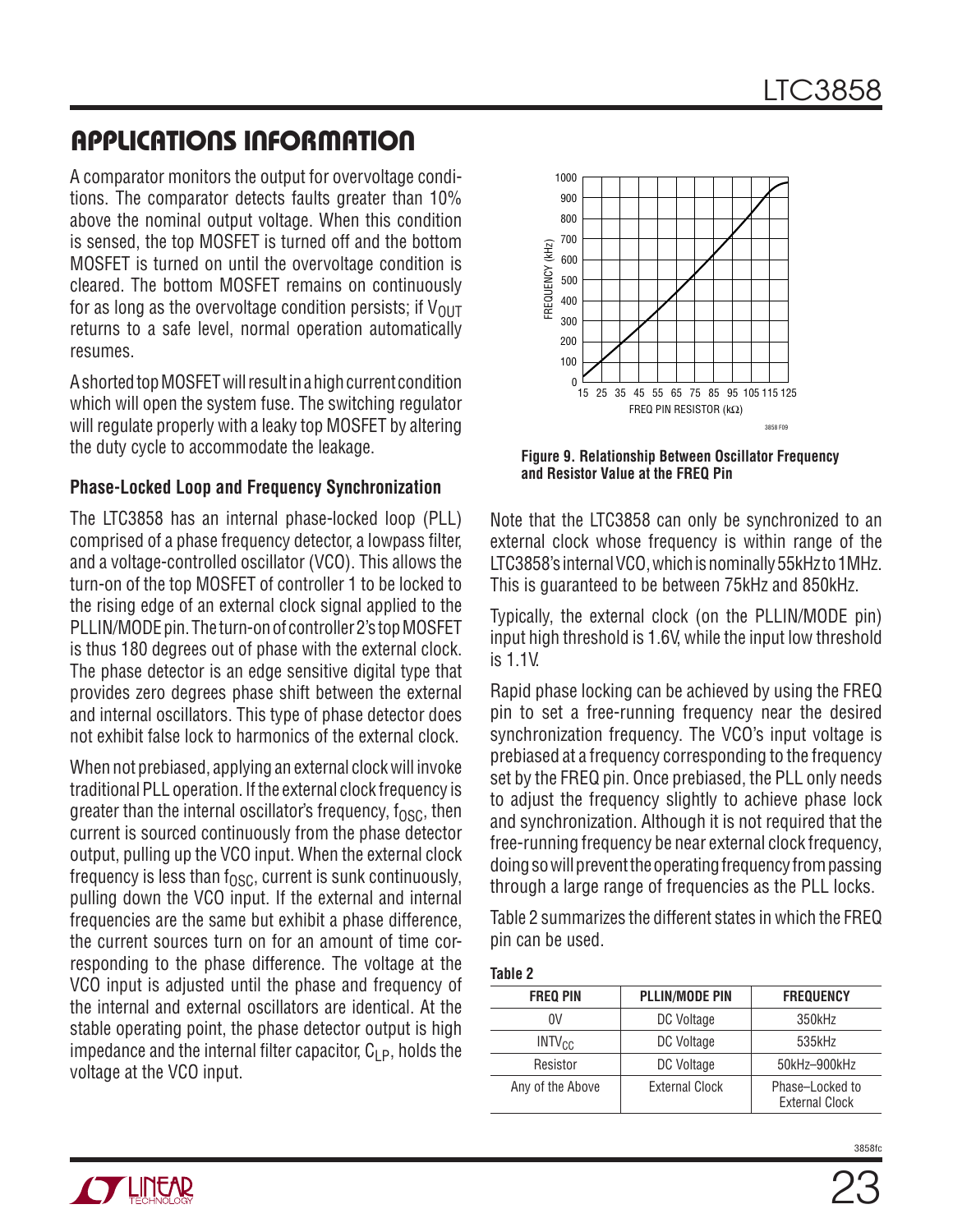#### **Minimum On-Time Considerations**

Minimum on-time,  $t_{\text{ON(MIN)}}$ , is the smallest time duration that the LTC3858 is capable of turning on the top MOSFET. It is determined by internal timing delays and the gate charge required to turn on the top MOSFET. Low duty cycle applications may approach this minimum on-time limit and care should be taken to ensure that:

$$
t_{ON(MIN)} < \frac{V_{OUT}}{V_{IN}(f)}
$$

If the duty cycle falls below what can be accommodated by the minimum on-time, the controller will begin to skip cycles. The output voltage will continue to be regulated, but the ripple voltage and current will increase.

The minimum on-time for the LTC3858 is approximately 95ns. However, as the peak sense voltage decreases the minimum on-time gradually increases up to about 130ns. This is of particular concern in forced continuous applications with low ripple current at light loads. If the duty cycle drops below the minimum on-time limit in this situation, a significant amount of cycle skipping can occur with correspondingly larger current and voltage ripple.

#### **Effi ciency Considerations**

The percent efficiency of a switching regulator is equal to the output power divided by the input power times 100%. It is often useful to analyze individual losses to determine what is limiting the efficiency and which change would produce the most improvement. Percent efficiency can be expressed as:

%Efficiency =  $100\% - (L1 + L2 + L3 + ...)$ 

where L1, L2, etc. are the individual losses as a percentage of input power.

Although all dissipative elements in the circuit produce losses, four main sources usually account for most of the losses in LTC3858 circuits: 1) IC  $V_{IN}$  current, 2) INTV<sub>CC</sub> regulator current, 3)  $1^{2}R$  losses, 4) topside MOSFET transition losses.

- 1. The  $V_{IN}$  current is the DC input supply current given in the Electrical Characteristics table, which excludes MOSFET driver and control currents.  $V_{IN}$  current typically results in a small  $( $0.1\%$ ) loss.$
- 2. INTV $_{\text{CC}}$  current is the sum of the MOSFET driver and control currents. The MOSFET driver current results from switching the gate capacitance of the power MOSFETs. Each time a MOSFET gate is switched from low to high to low again, a packet of charge, dQ, moves from INTV $_{\text{CC}}$  to ground. The resulting dQ/dt is a current out of  $INTV_{CC}$  that is typically much larger than the control circuit current. In continuous mode,  $I_{GATECHG}$  = f(Q<sub>T</sub> + Q<sub>B</sub>), where Q<sub>T</sub> and Q<sub>B</sub> are the gate charges of the topside and bottom side MOSFETs.

Supplying  $INTV_{CC}$  from an output-derived power source through  $EXTV_{CC}$  will scale the  $V_{IN}$  current required for the driver and control circuits by a factor of (Duty Cycle)/(Efficiency). For example, in a 20V to 5V application, 10mA of INTV $_{\text{CC}}$  current results in approximately 2.5mA of  $V_{IN}$  current. This reduces the midcurrent loss from 10% or more (if the driver was powered directly from  $V_{IN}$ ) to only a few percent.

3. I2R losses are predicted from the DC resistances of the fuse (if used), MOSFET, inductor, current sense resistor, and input and output capacitor ESR. In continuous mode the average output current flows through L and R<sub>SENSE</sub>, but is "chopped" between the topside MOSFET and the synchronous MOSFET. If the two MOSFETs have approximately the same  $R_{DS(ON)}$ , then the resistance of one MOSFET can simply be summed with the resistances of L,  $R_{\text{SFNSF}}$  and ESR to obtain  $1^{2}R$  losses. For example, if each R<sub>DS(ON)</sub> = 30m $\Omega$ , R<sub>L</sub> = 50m $\Omega$ , R<sub>SENSE</sub> = 10mΩ and R<sub>ESR</sub> = 40mΩ (sum of both input and output capacitance losses), then the total resistance is 130m $\Omega$ . This results in losses ranging from 3% to 13% as the output current increases from 1A to 5A for a 5V output, or a 4% to 20% loss for a 3.3V output. Efficiency varies as the inverse square of  $V_{\text{OUT}}$  for the same external components and output power level. The

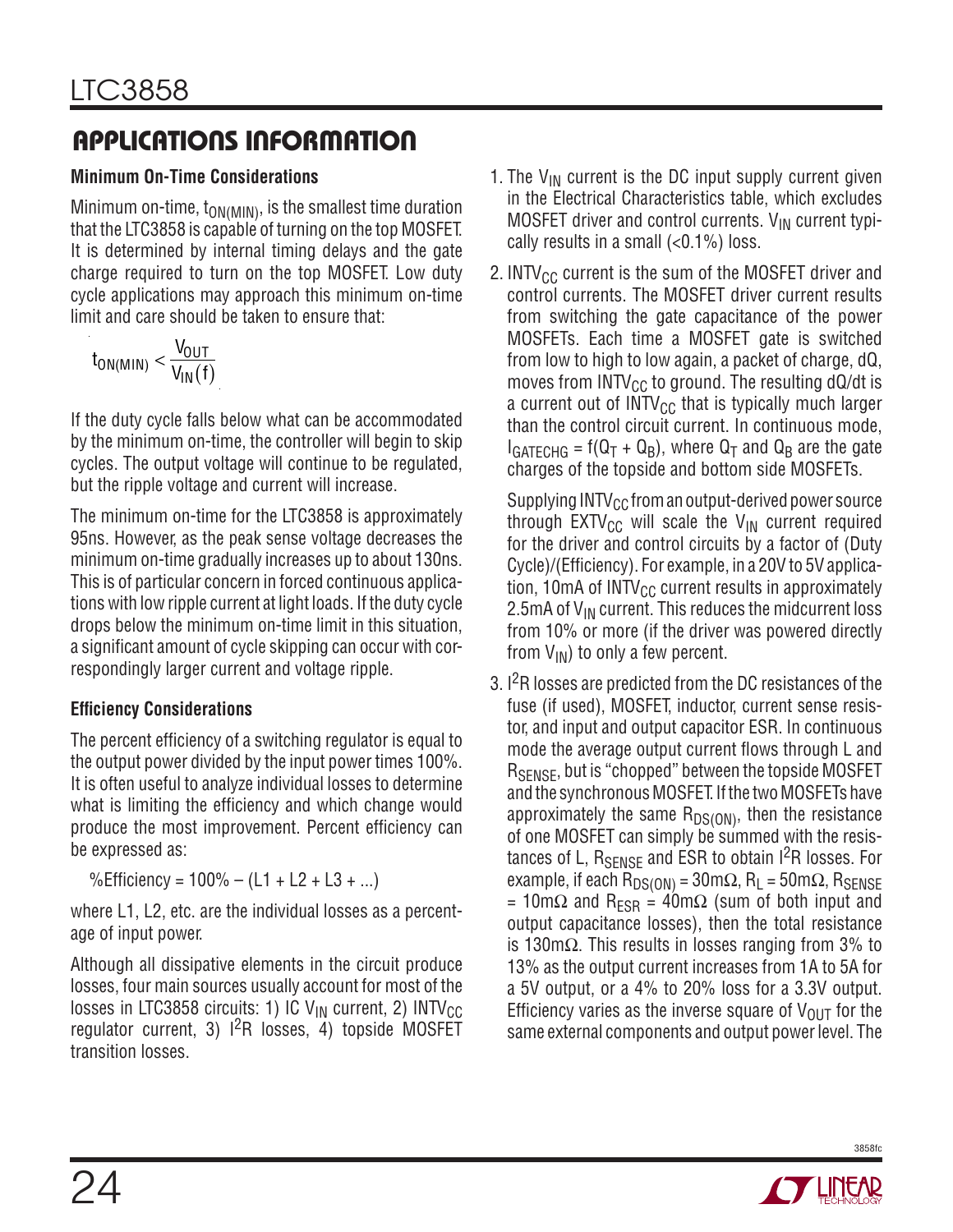combined effects of increasingly lower output voltages and higher currents required by high performance digital systems is not doubling but quadrupling the importance of loss terms in the switching regulator system!

4. Transition losses apply only to the topside MOSFET(s), and become significant only when operating at high input voltages (typically 15V or greater). Transition losses can be estimated from:

Transition Loss = (1.7) •  $V_{IN}$  • 2 •  $I_{O(MAX)}$  •  $C_{RSS}$  • f

 Other "hidden" losses such as copper trace and internal battery resistances can account for an additional 5% to 10% efficiency degradation in portable systems. It is very important to include these "system" level losses during the design phase. The internal battery and fuse resistance losses can be minimized by making sure that  $C_{IN}$  has adequate charge storage and very low ESR at the switching frequency. A 25W supply will typically require a minimum of 20μF to 40μF of capacitance having a maximum of 20m $\Omega$  to 50m $\Omega$  of ESR. The LTC3858 2-phase architecture typically halves this input capacitance requirement over competing solutions. Other losses including Schottky conduction losses during dead-time and inductor core losses generally account for less than 2% total additional loss.

#### **Checking Transient Response**

The regulator loop response can be checked by looking at the load current transient response. Switching regulators take several cycles to respond to a step in DC (resistive) load current. When a load step occurs,  $V_{\text{OUT}}$  shifts by an amount equal to  $\Delta I_{\text{LOAD}}$  (ESR), where ESR is the effective series resistance of C<sub>OUT</sub>.  $\Delta I_{\text{LOAD}}$  also begins to charge or discharge  $C<sub>OMT</sub>$  generating the feedback error signal that forces the regulator to adapt to the current change and return  $V_{OUT}$  to its steady-state value. During this recovery time  $V_{\text{OUT}}$  can be monitored for excessive overshoot or ringing, which would indicate a stability problem. OPTI-LOOP compensation allows the transient response to be optimized over a wide range of output capacitance and ESR values. The availability of the  $I_{TH}$  pin not only allows optimization of control loop behavior, but it also provides

a DC coupled and AC filtered closed-loop response test point. The DC step, rise time and settling at this test point truly reflects the closed-loop response. Assuming a predominantly second order system, phase margin and/ or damping factor can be estimated using the percentage of overshoot seen at this pin. The bandwidth can also be estimated by examining the rise time at the pin. The  $I<sub>TH</sub>$  external components shown in Figure 12 circuit will provide an adequate starting point for most applications.

The  $I_{TH}$  series  $R_C-C_C$  filter sets the dominant pole-zero loop compensation. The values can be modified slightly (from 0.5 to 2 times their suggested values) to optimize transient response once the final PC layout is done and the particular output capacitor type and value have been determined. The output capacitors need to be selected because the various types and values determine the loop gain and phase. An output current pulse of 20% to 80% of full-load current having a rise time of 1μs to 10μs will produce output voltage and  $I<sub>TH</sub>$  pin waveforms that will give a sense of the overall loop stability without breaking the feedback loop.

Placing a resistive load and a power MOSFET directly across the output capacitor and driving the gate with an appropriate signal generator is a practical way to produce a realistic load step condition. The initial output voltage step resulting from the step change in output current may not be within the bandwidth of the feedback loop, so this signal cannot be used to determine phase margin. This is why it is better to look at the  $I_{TH}$  pin signal which is in the feedback loop and is the filtered and compensated control loop response.

The gain of the loop will be increased by increasing  $R_C$ and the bandwidth of the loop will be increased by decreasing C<sub>C</sub>. If R<sub>C</sub> is increased by the same factor that C<sub>C</sub> is decreased, the zero frequency will be kept the same, thereby keeping the phase shift the same in the most critical frequency range of the feedback loop. The output voltage settling behavior is related to the stability of the closed-loop system and will demonstrate the actual overall supply performance.

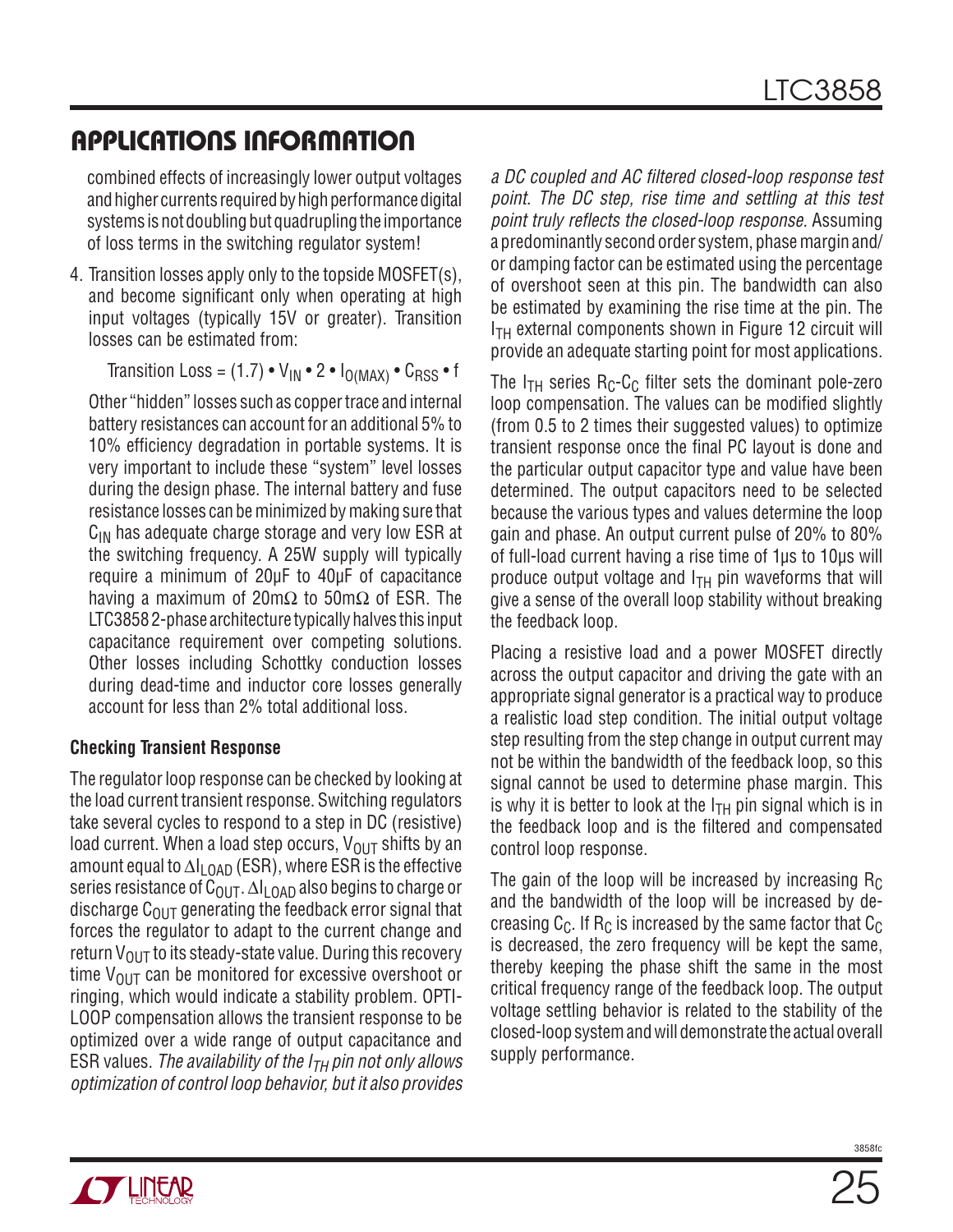A second, more severe transient is caused by switching in loads with large  $(>1\mu$ F) supply bypass capacitors. The discharged bypass capacitors are effectively put in parallel with  $C_{\text{OUT}}$ , causing a rapid drop in  $V_{\text{OUT}}$ . No regulator can alter its delivery of current quickly enough to prevent this sudden step change in output voltage if the load switch resistance is low and it is driven quickly. If the ratio of  $C_{\text{LOAD}}$  to  $C_{\text{OUT}}$  is greater than 1:50, the switch rise time should be controlled so that the load rise time is limited to approximately 25  $\cdot$  C<sub>LOAD</sub>. Thus a 10µF capacitor would require a 250μs rise time, limiting the charging current to about 200mA.

#### **Design Example**

As a design example for one channel, assume  $V_{IN}$  = 12V(nominal),  $V_{IN} = 22V$  (max),  $V_{OUT} = 3.3V$ ,  $I_{MAX} = 5A$ ,  $V_{SENSE(MAX)} = 75$ mV and  $f = 350$ kHz.

The inductance value is chosen first based on a 30% ripple current assumption. The highest value of ripple current occurs at the maximum input voltage. Tie the FREQ pin to GND, generating 350kHz operation. The minimum inductance for 30% ripple current is:

$$
\Delta I_{L} = \frac{V_{OUT}}{(f)(L)} \left( 1 - \frac{V_{OUT}}{V_{IN}} \right)
$$

A 4.7μH inductor will produce 29% ripple current. The peak inductor current will be the maximum DC value plus one half the ripple current, or 5.73A. Increasing the ripple current will also help ensure that the minimum on-time of 95ns is not violated. The minimum on-time occurs at maximum V<sub>IN</sub>:

 $t_{\mathsf{ON}(\mathsf{MIN})} = \frac{\mathsf{V_{OUT}}}{\mathsf{V_{IN}}(\mathsf{f})} = \frac{3.3 \mathsf{V}}{22 \mathsf{V}(350 \mathsf{k} \mathsf{Hz})} = 429 \mathsf{ns}$ 

The equivalent R<sub>SENSE</sub> resistor value can be calculated by using the minimum value for the maximum current sense threshold (64mV):

$$
R_{SENSE} \leq \frac{64mV}{5.73A} = 0.011\Omega
$$

Choosing 0.5% resistors:  $R_A = 24.9$ k and  $R_B = 77.7$ k yields an output voltage of 3.296V.

The power dissipation on the topside MOSFET can be easily estimated. Choosing a Fairchild FDS6982S dual MOSFET results in: R<sub>DS(ON)</sub> = 0.035 $\Omega/0.022\Omega$ , C<sub>MILLER</sub> = 215pF. At maximum input voltage with  $T(estimated) = 50^{\circ}C$ :

$$
P_{\text{MAIN}} = \frac{3.3 \text{V}}{22 \text{V}} (5 \text{A})^2 [1 + (0.005)(50 \degree \text{C} - 25 \degree \text{C})]
$$
  

$$
(0.035 \Omega) + (22 \text{V})^2 \frac{5 \text{A}}{2} (2.5 \Omega) (215 \text{pF}) \bullet
$$
  

$$
\left[ \frac{1}{5 \text{V} - 2.3 \text{V}} + \frac{1}{2.3 \text{V}} \right] (350 \text{kHz}) = 331 \text{mW}
$$

A short-circuit to ground will result in a folded back current of:

$$
I_{SC} = \frac{32mV}{0.015\Omega} - \frac{1}{2} \left( \frac{95ns(22V)}{4.7\mu H} \right) = 2.98A
$$

with a typical value of R<sub>DS(ON)</sub> and  $\delta = (0.005\degree \text{C})(25\degree \text{C})$ = 0.125. The resulting power dissipated in the bottom MOSFET is:

$$
P_{SYNC} = (2.98A)^2 (1.125)(0.022\Omega) = 220mW
$$

which is less than full-load conditions.

 $C_{IN}$  is chosen for an RMS current rating of at least 3A at temperature assuming only this channel is on.  $C_{\text{OUT}}$  is chosen with an ESR of  $0.02\Omega$  for low output ripple voltage. The output ripple in continuous mode will be highest at the maximum input voltage. The output voltage ripple due to ESR is approximately:

 $V_{\text{ORIPPI F}} = R_{\text{FSR}} (\Delta I_L) = 0.02 \Omega (1.45A) = 29 \text{mV}_{\text{P-P}}$ 

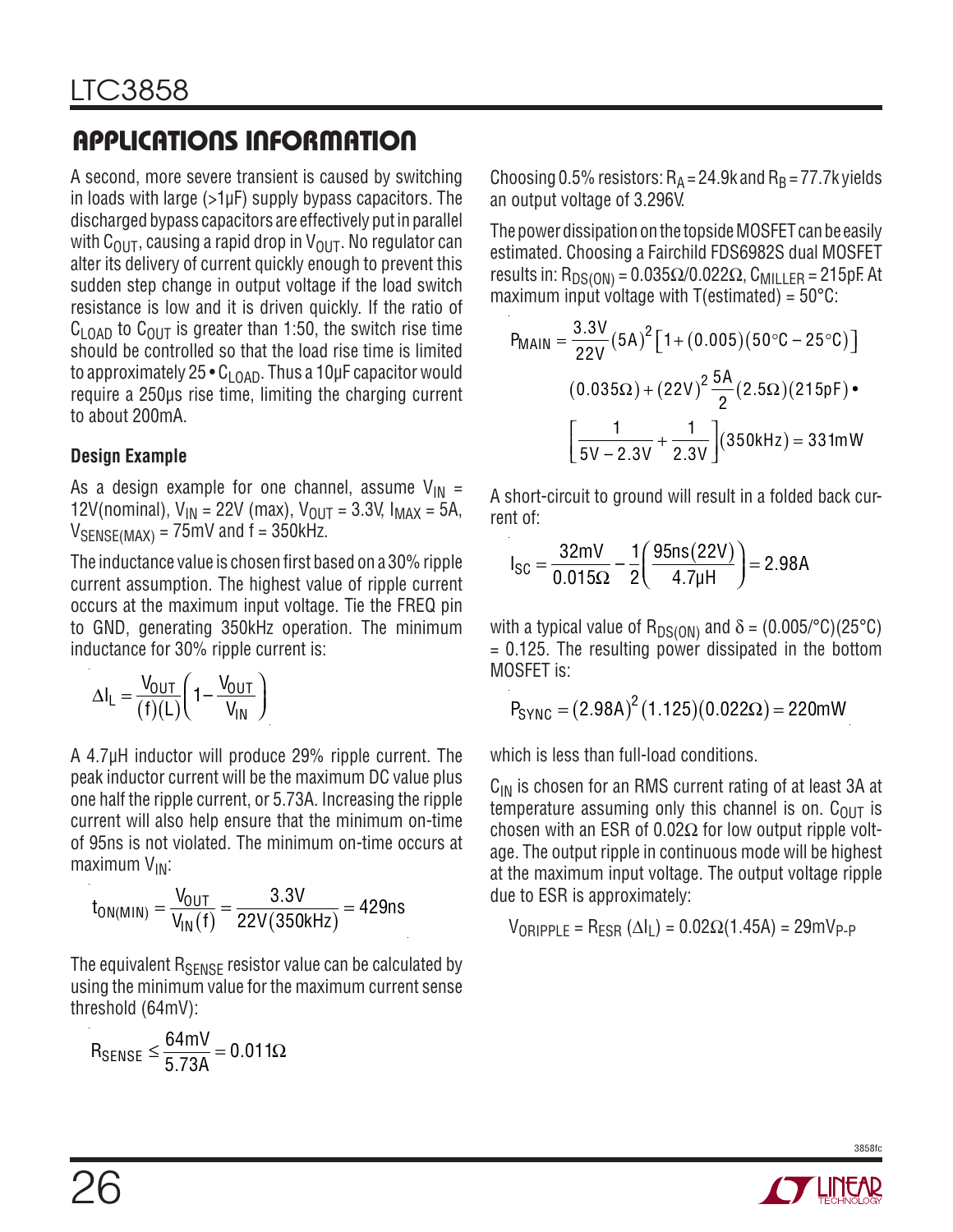#### **PC Board Layout Checklist**

When laying out the printed circuit board, the following checklist should be used to ensure proper operation of the IC. These items are also illustrated graphically in the layout diagram of Figure 10. Figure 11 illustrates the current waveforms present in the various branches of the 2-phase synchronous regulators operating in the continuous mode. Check the following in your layout:

- 1. Are the top N-channel MOSFETs MTOP1 and MTOP2 located within 1cm of each other with a common drain connection at  $C_{IN}$ ? Do not attempt to split the input decoupling for the two channels as it can cause a large resonant loop.
- 2. Are the signal and power grounds kept separate? The combined IC signal ground pin and the ground return of  $C_{\text{INTVCC}}$  must return to the combined  $C_{\text{OUT}}$  (-) terminals. The path formed by the top N-channel MOSFET, Schottky diode and the  $C_{IN}$  capacitor should have short leads and PC trace lengths. The output capacitor  $(-)$ terminals should be connected as close as possible to the (–) terminals of the input capacitor by placing the capacitors next to each other and away from the Schottky loop described above.
- 3. Do the LTC3858  $V_{FB}$  pins' resistive dividers connect to the  $(+)$  terminals of  $C_{\text{OUT}}$ ? The resistive divider must be connected between the  $(+)$  terminal of  $C_{\Omega I}$  and signal ground. The feedback resistor connections should not be along the high current input feeds from the input capacitor(s).
- 4. Are the SENSE– and SENSE+ leads routed together with minimum PC trace spacing? The filter capacitor between SENSE+ and SENSE– should be as close as possible to the IC. Ensure accurate current sensing with Kelvin connections at the SENSE resistor.
- 5. Is the INTV $_{\text{CC}}$  decoupling capacitor connected close to the IC, between the  $INTV_{CC}$  and the power ground pins? This capacitor carries the MOSFET drivers' current peaks. An additional 1μF ceramic capacitor placed immediately next to the  $INTV_{CC}$  and PGND pins can help improve noise performance substantially.
- 6. Keep the switching nodes (SW1, SW2), top gate nodes (TG1, TG2), and boost nodes (BOOST1, BOOST2) away from sensitive small-signal nodes, especially from the opposites channel's voltage and current sensing feedback pins. All of these nodes have very large and fast moving signals and therefore should be kept on the "output side" of the LTC3858 and occupy minimum PC trace area.
- 7. Use a modified "star ground" technique: a low impedance, large copper area central grounding point on the same side of the PC board as the input and output capacitors with tie-ins for the bottom of the  $INTV_{CC}$ decoupling capacitor, the bottom of the voltage feedback resistive divider and the SGND pin of the IC.

#### **PC Board Layout Debugging**

Start with one controller on at a time. It is helpful to use a DC-50MHz current probe to monitor the current in the inductor while testing the circuit. Monitor the output switching node (SW pin) to synchronize the oscilloscope to the internal oscillator and probe the actual output voltage as well. Check for proper performance over the operating voltage and current range expected in the application. The frequency of operation should be maintained over the input voltage range down to dropout and until the output load drops below the low current operation threshold—typically 10% of the maximum designed current level in Burst Mode operation.

The duty cycle percentage should be maintained from cycle to cycle in a well-designed, low noise PCB implementation. Variation in the duty cycle at a subharmonic rate can suggest noise pickup at the current or voltage sensing inputs or inadequate loop compensation. Overcompensation of the loop can be used to tame a poor PC layout if regulator bandwidth optimization is not required. Only after each controller is checked for its individual performance should both controllers be turned on at the same time. A particularly difficult region of operation is when one controller channel is nearing its current comparator trip point when the other channel is turning on its top MOSFET. This occurs around 50% duty cycle on either channel due to the phasing of the internal clocks and may cause minor duty cycle jitter.

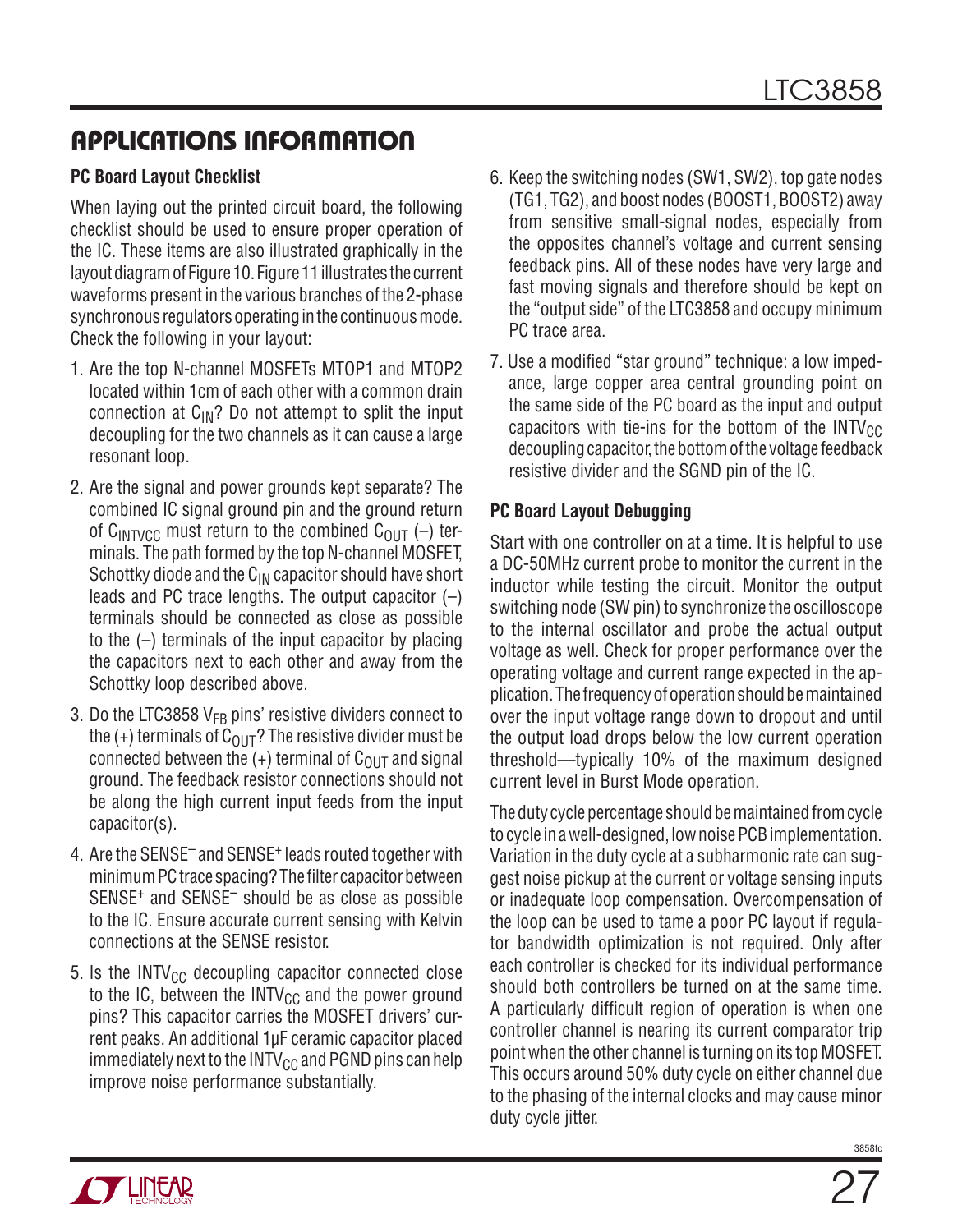



**Figure 10. Recommended Printed Circuit Layout Diagram**

Reduce  $V_{IN}$  from its nominal level to verify operation of the regulator in dropout. Check the operation of the undervoltage lockout circuit by further lowering  $V_{IN}$  while monitoring the outputs to verify operation.

Investigate whether any problems exist only at higher output currents or only at higher input voltages. If problems coincide with high input voltages and low output currents, look for capacitive coupling between the BOOST, SW, TG,

and possibly BG connections and the sensitive voltage and current pins. The capacitor placed across the current sensing pins needs to be placed immediately adjacent to the pins of the IC. This capacitor helps to minimize the effects of differential noise injection due to high frequency capacitive coupling. If problems are encountered with high current output loading at lower input voltages, look for inductive coupling between  $C_{\text{IN}}$ , Schottky and the top

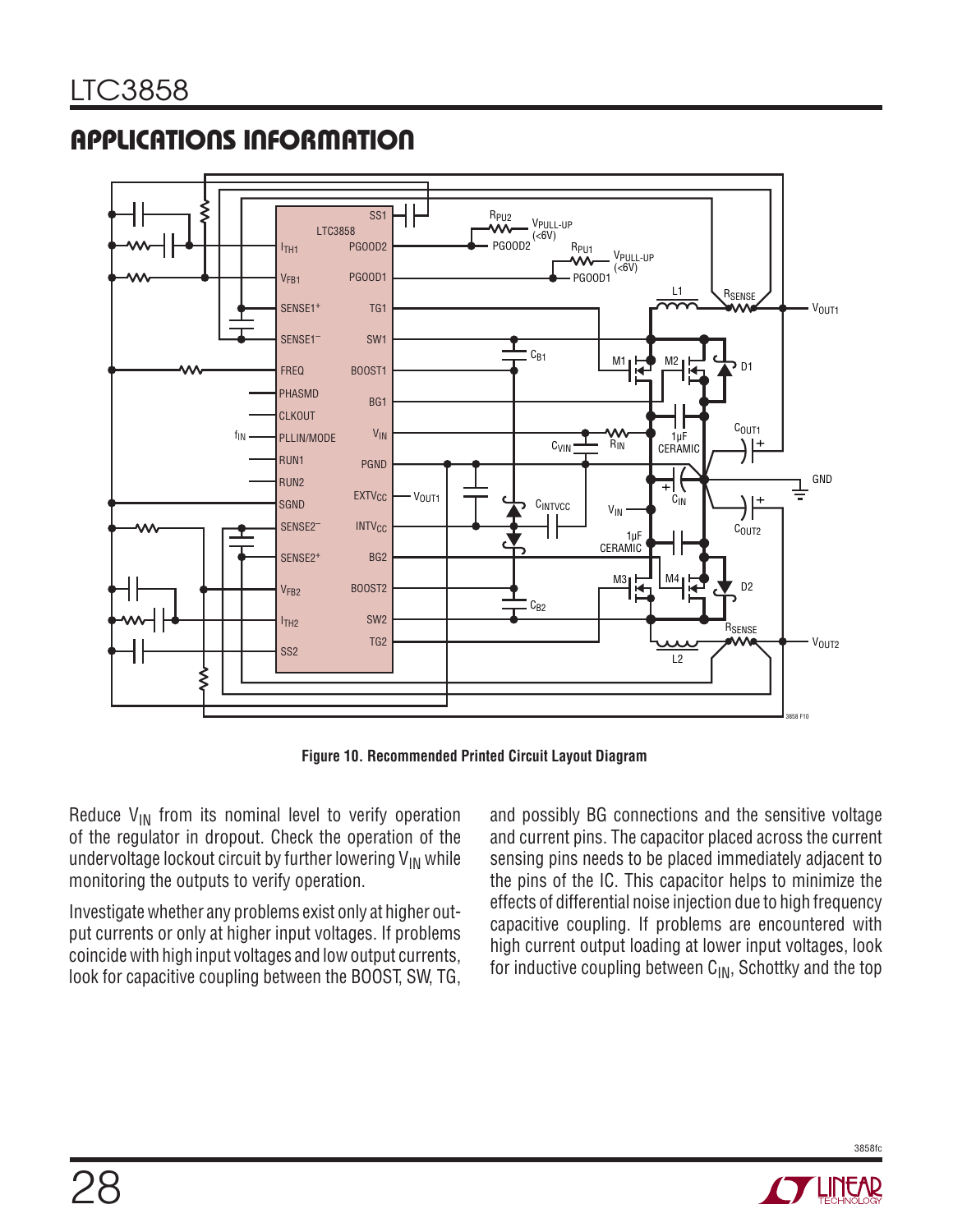

**Figure 11. Branch Current Waveforms**

MOSFET components to the sensitive current and voltage sensing traces. In addition, investigate common ground path voltage pickup between these components and the SGND pin of the IC.

An embarrassing problem, which can be missed in an otherwise properly working switching regulator, results when the current sensing leads are hooked up backwards.

The output voltage under this improper hookup will still be maintained but the advantages of current mode control will not be realized. Compensation of the voltage loop will be much more sensitive to component selection. This behavior can be investigated by temporarily shorting out the current sensing resistor—don't worry, the regulator will still maintain control of the output voltage.



29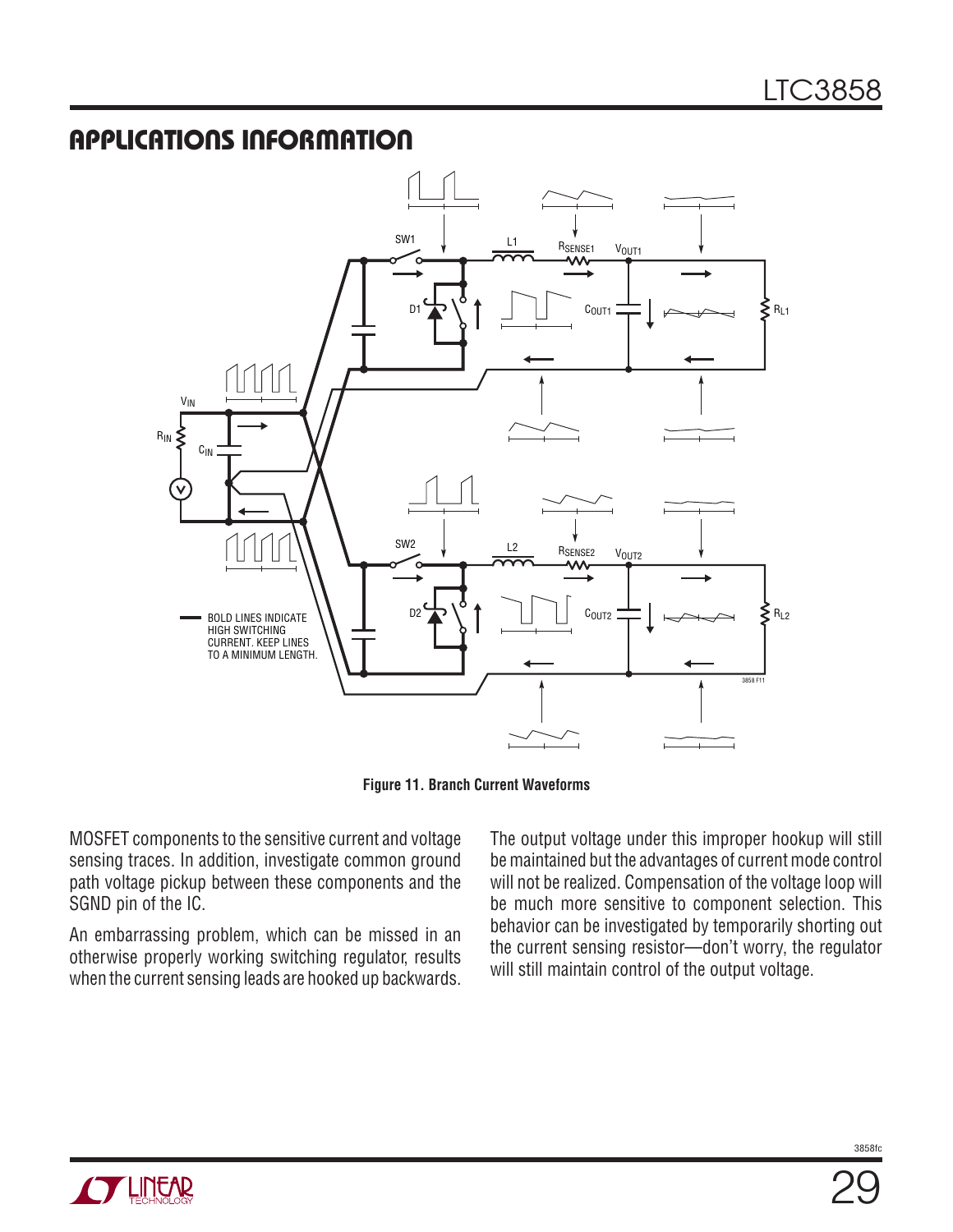





3858fc

EFFICIENCY (%)

90 100

> > OUTPUT CURRENT (A)

3858 F12b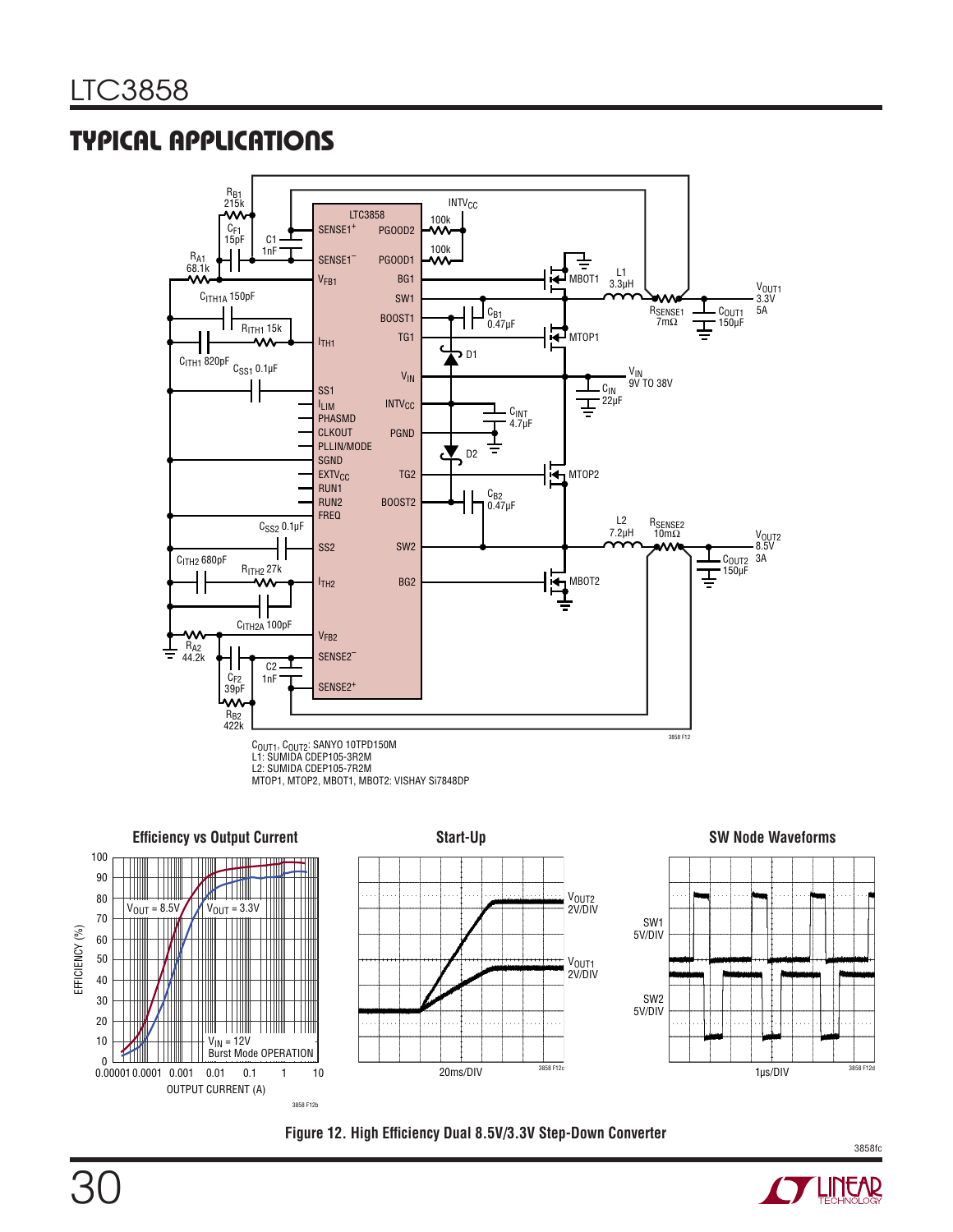

**High Efficiency Dual 2.5V/3.3V Step-Down Converter** 

C<sub>OUT1</sub>, C<sub>OUT2</sub>: SANYO 10TPD150M<br>L1: SUMIDA CDEP105-2R5<br>L2: SUMIDA CDEP105-3R2M<br>MTOP1, MTOP2, MBOT1, MBOT2: VISHAY Si7848DP

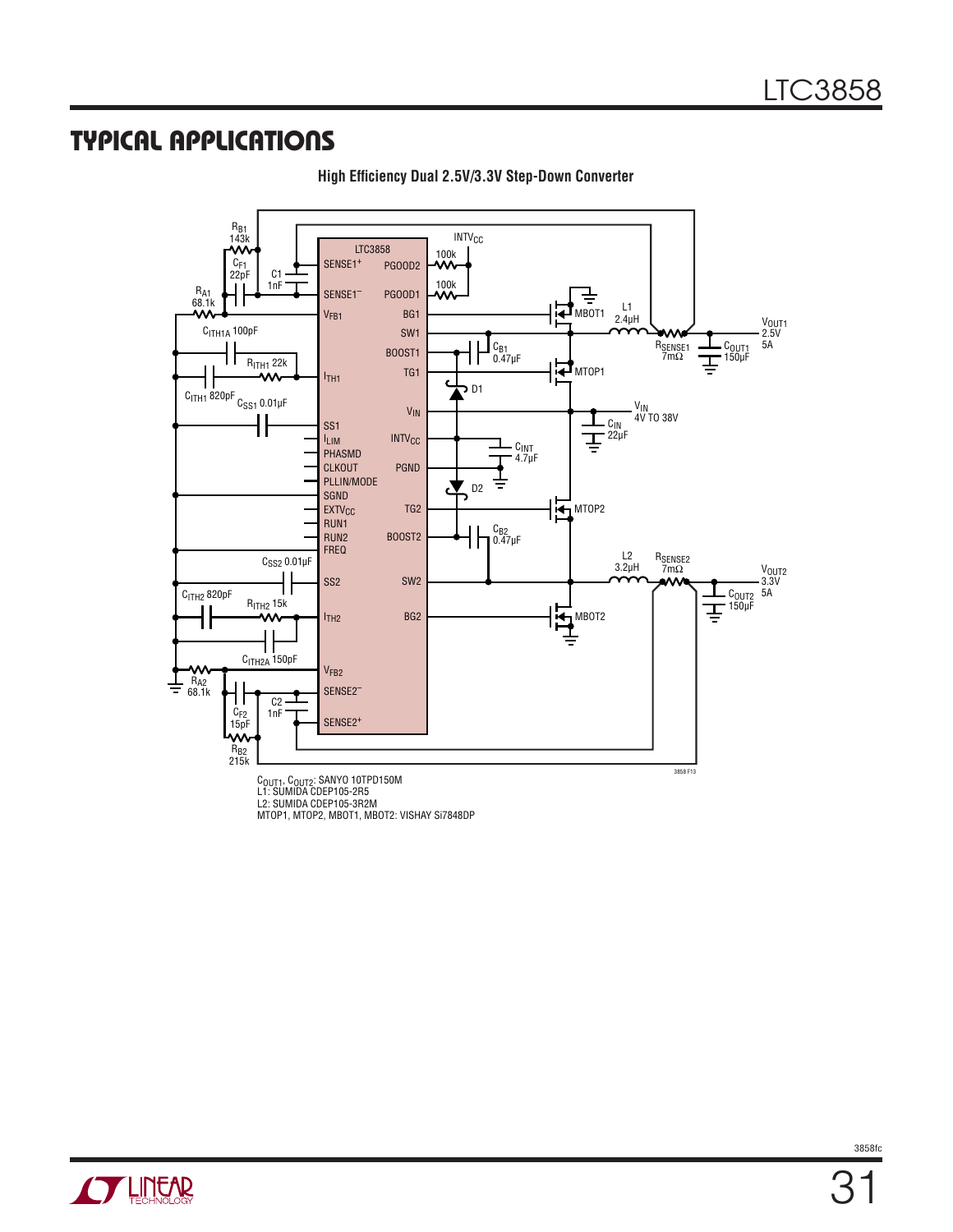

**High Efficiency Dual 12V/5V Step-Down Converter** 

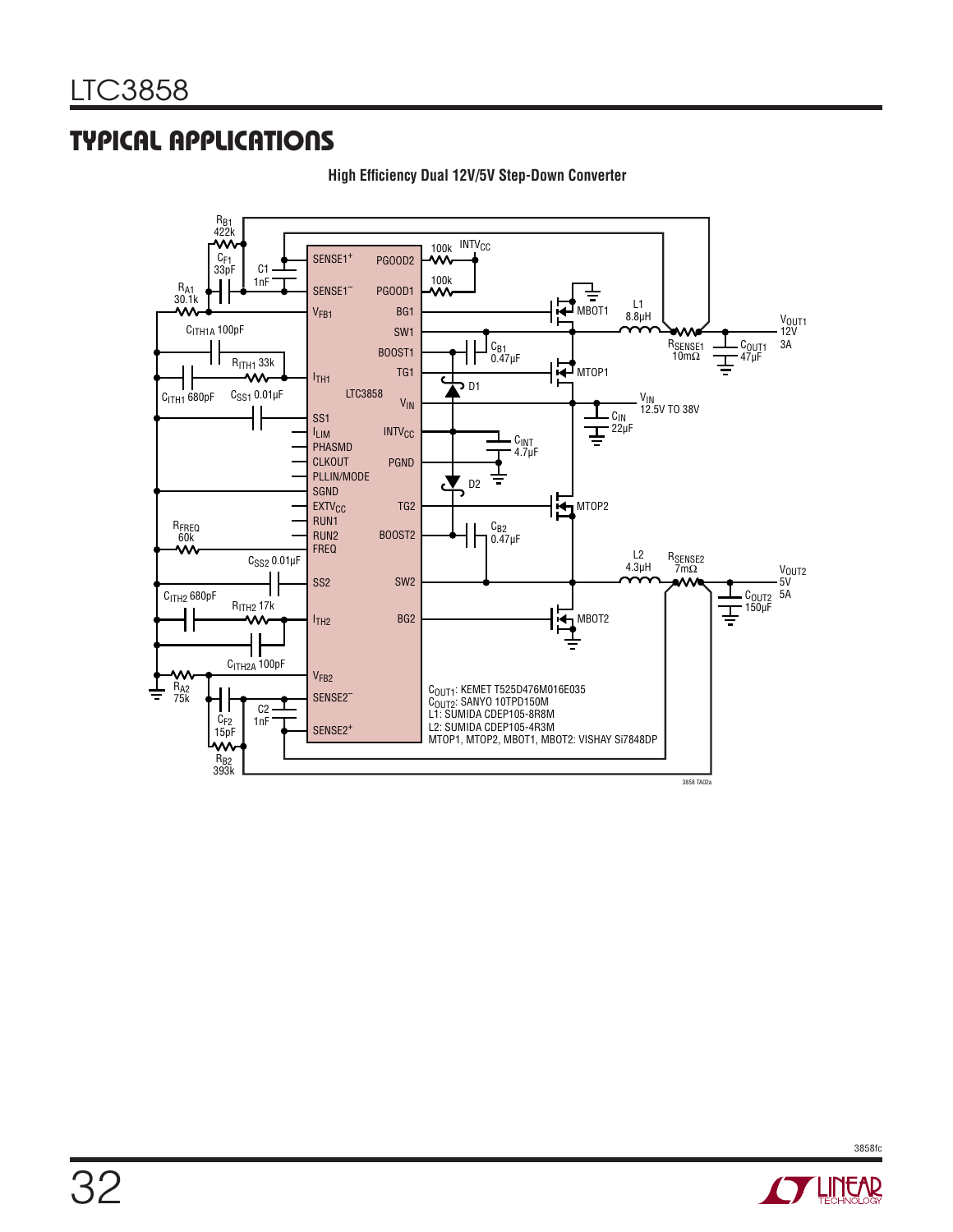

**High Efficiency Dual 24V/5V Step-Down Converter**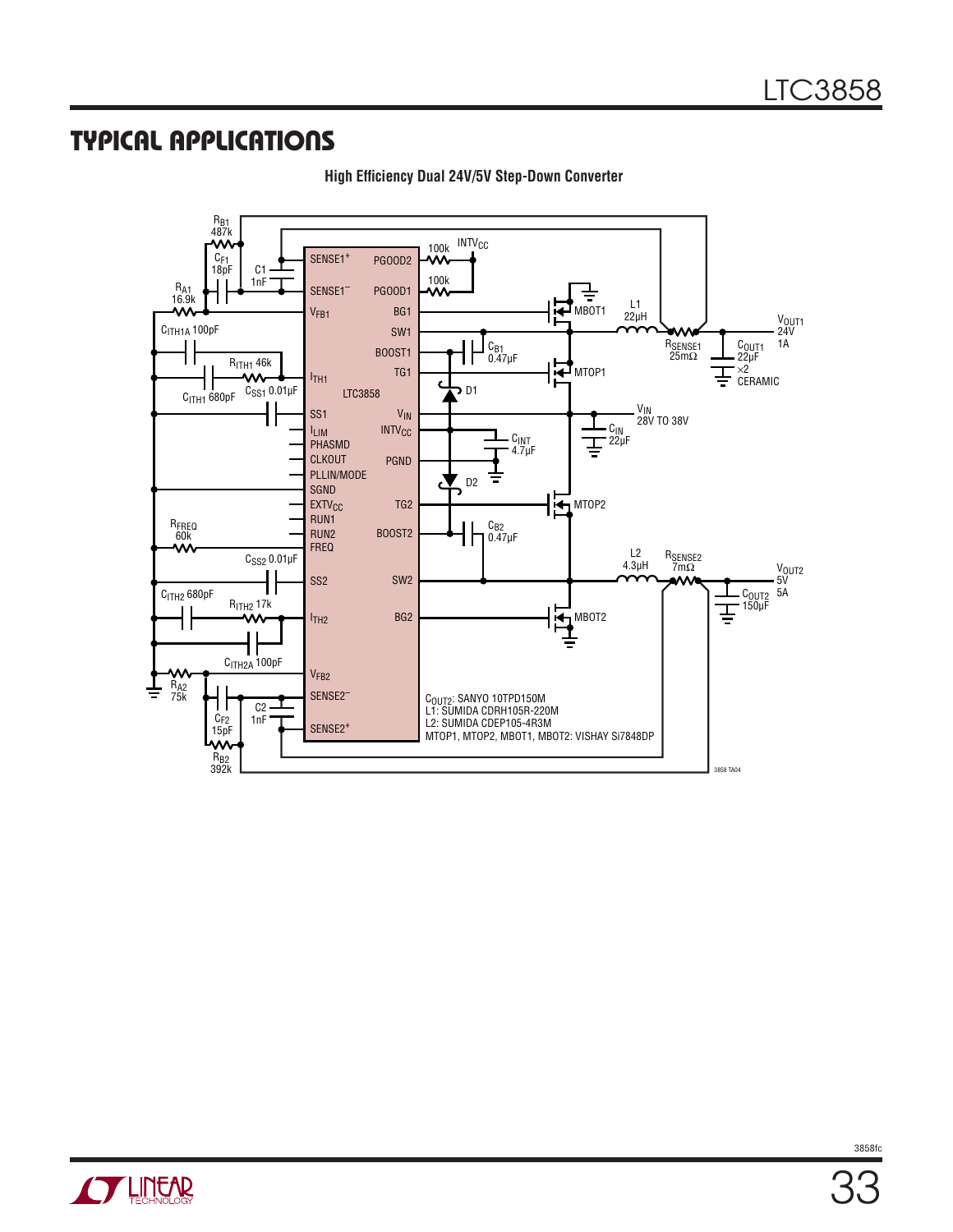

**High Efficiency Dual 1V/1.2V Step-Down Converter** 

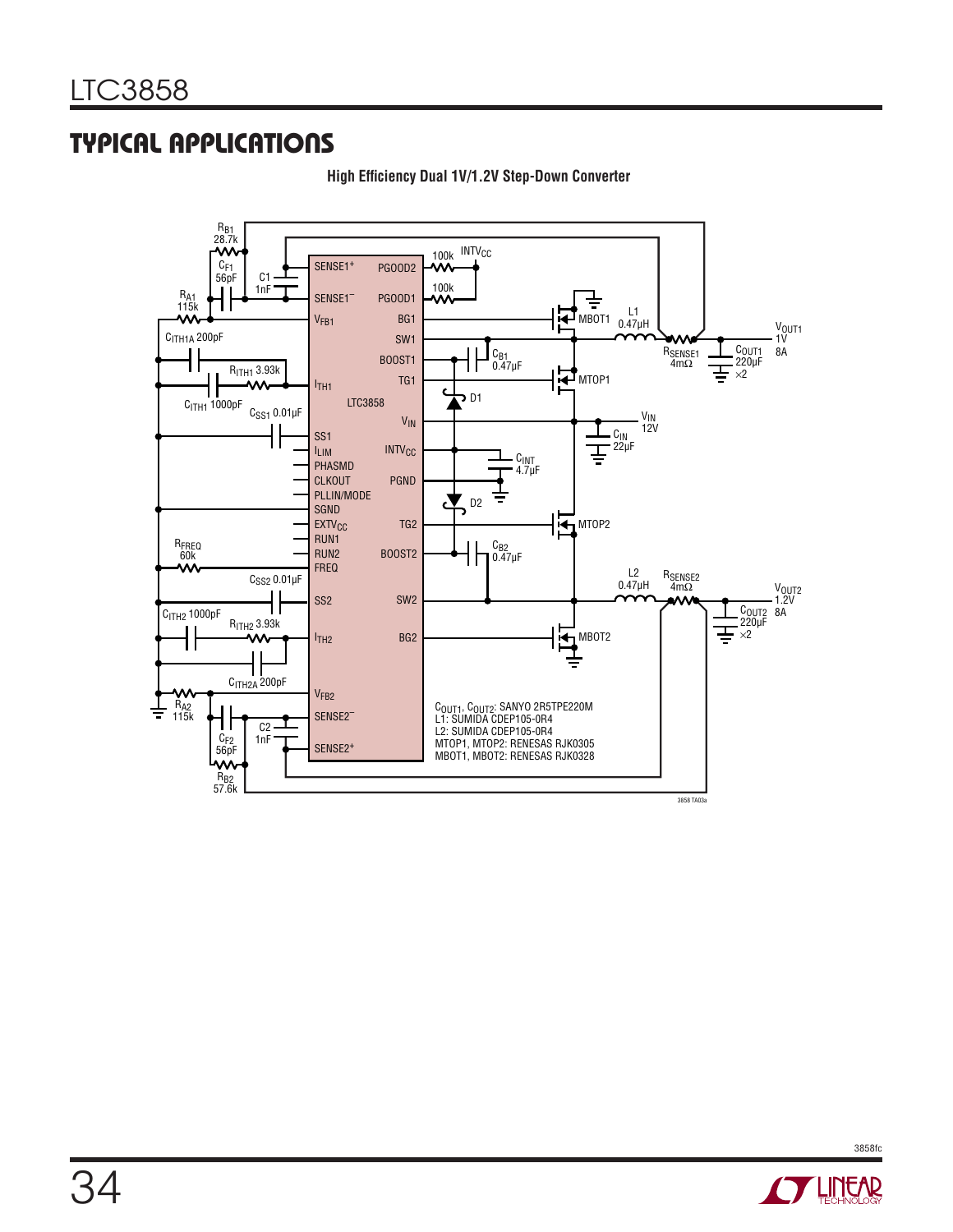

High Efficiency Dual 1V/1.2V Step-Down Converter with Inductor DCR Current Sensing

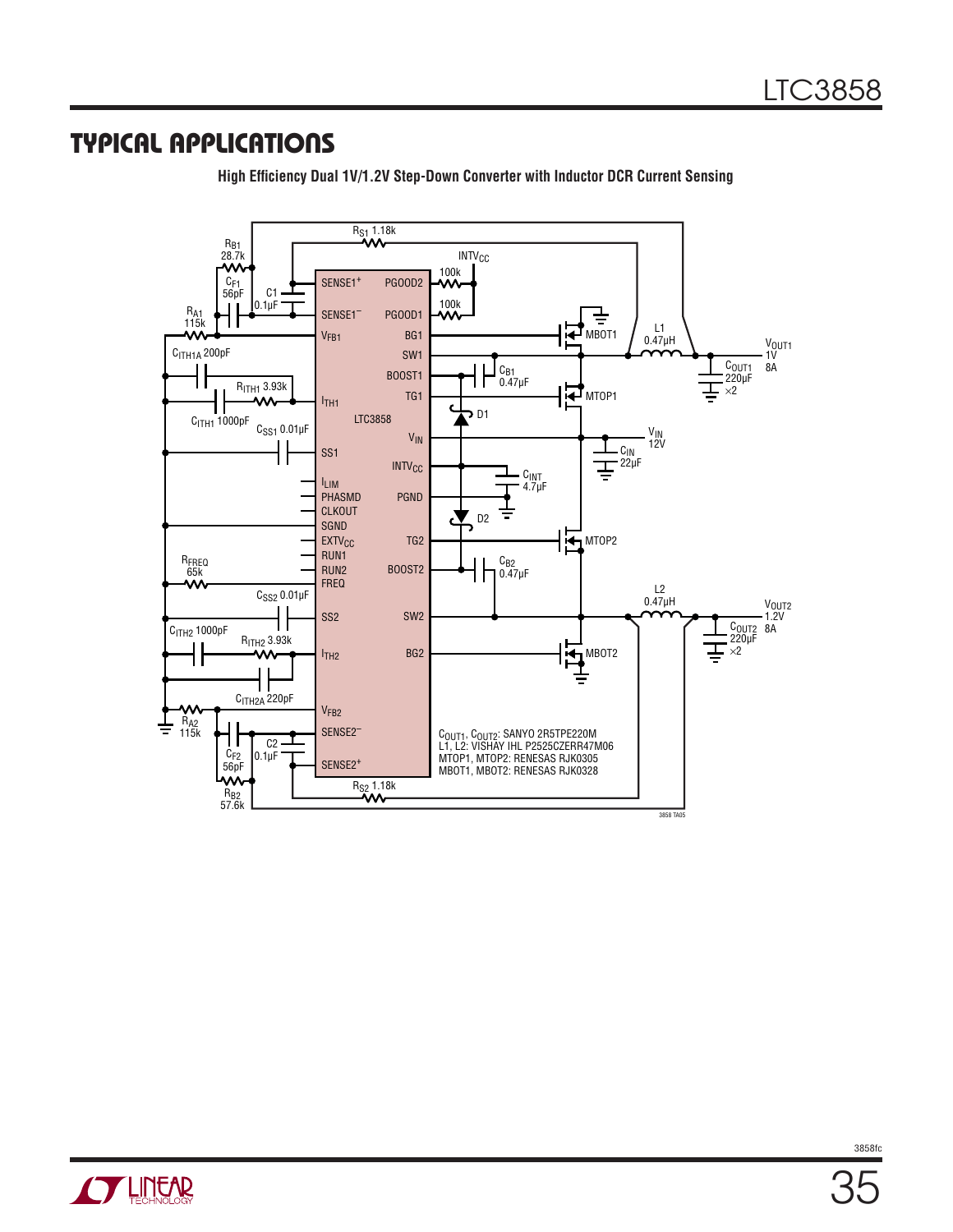### **PACKAGE DESCRIPTION**



**UH Package**

- 
- 3. ALL DIMENSIONS ARE IN MILLIMETERS
- 4. DIMENSIONS OF EXPOSED PAD ON BOTTOM OF PACKAGE DO NOT INCLUDE
- MOLD FLASH. MOLD FLASH, IF PRESENT, SHALL NOT EXCEED 0.20mm ON ANY SIDE
- 5. EXPOSED PAD SHALL BE SOLDER PLATED 6. SHADED AREA IS ONLY A REFERENCE FOR PIN 1 LOCATION ON THE TOP AND BOTTOM OF PACKAGE
- 



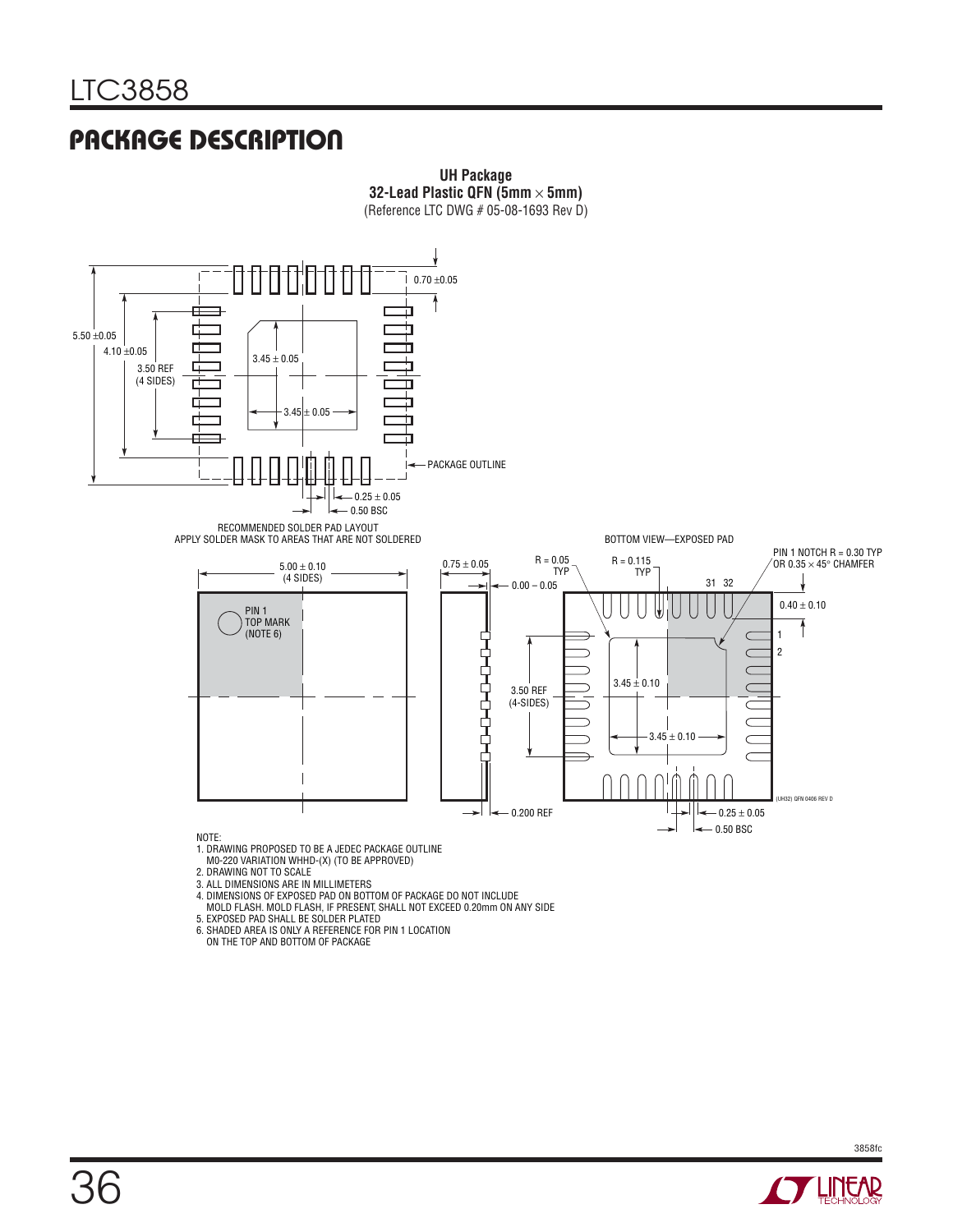# **REVISION HISTORY**

| <b>REV</b>   | <b>DATE</b> | <b>DESCRIPTION</b>                                                     | <b>PAGE NUMBER</b> |
|--------------|-------------|------------------------------------------------------------------------|--------------------|
| A            | 12/09       | Change to Absolute Maximum Ratings                                     | 2                  |
|              |             | <b>Change to Electrical Characteristics</b>                            | 2, 3, 4            |
|              |             | Change to Typical Performance Characteristics                          | 6                  |
|              |             | Change to Pin Functions                                                | 8, 9               |
|              |             | Text Changes to Operation Section                                      | 11, 12, 13         |
|              |             | Text Changes to Applications Information Section<br>21, 22, 23, 24, 26 |                    |
|              |             | Change to Table 2                                                      | 23                 |
|              |             | 28<br>Change to Figure 10                                              |                    |
|              |             | <b>Changes to Related Parts</b>                                        | 38                 |
| <sub>B</sub> | 08/10       | <b>Changes to Electrical Characteristics</b>                           | 2, 3, 4            |
|              |             | Added Typical Application to Back Page and Updated Related Parts       | 38                 |
| $\mathsf{C}$ | 12/10       | <b>Changes to Electrical Characteristics</b>                           | 3                  |
|              |             | Changes to Functional Diagram                                          | 10                 |
|              |             | <b>Changes to Typical Applications</b>                                 | 30 to 35, 38       |